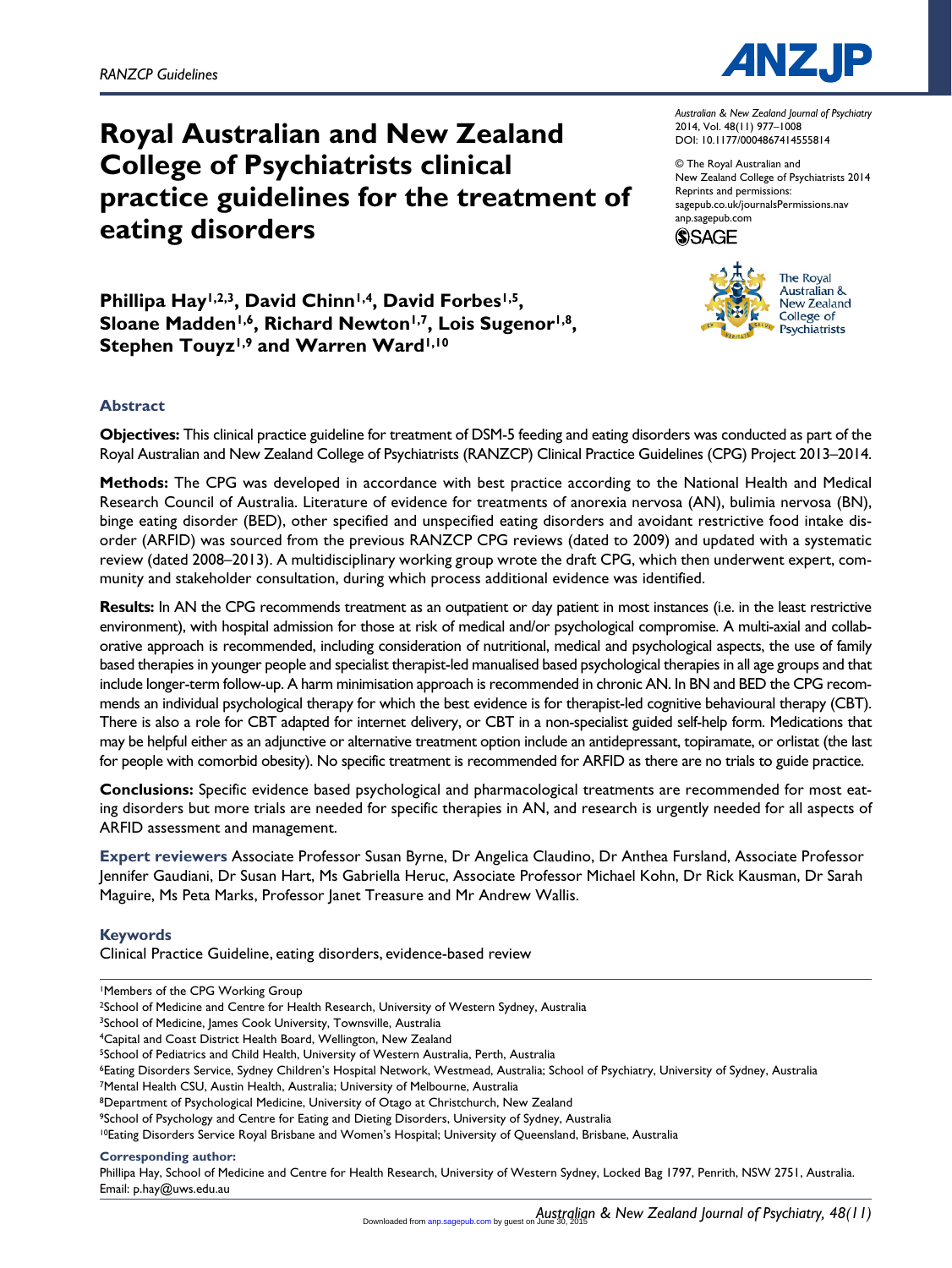# **Introduction**

This guideline for the clinical management of eating disorders is a project of the Royal Australian and New Zealand College of Psychiatrists (RANZCP). The guideline represents the work of a core working group of health care academics and professionals and wide consultation with key stakeholders and the community.

The guideline is intended to provide current evidence based guidance on the assessment and treatment of people with eating disorders by psychiatrists and other health professionals in the Australian and New Zealand context and includes identifying further research needs. It is written with reference to other international guidelines such as those of the American Psychiatric Association and the United Kingdom National Institute for Health and Care Excellence guidelines and is intended to address both broad but also specific issues, such as those relevant to Māori and Pacific, and Aboriginal and Torres Strait Islander peoples.

### *Overview*

Eating disorders are characterised by disturbances of eating behaviours and a core psychopathology centred on food, eating and body image concerns. Early reports of an anorexia nervosa-like illness date to the 1600s (Silverman, 1983) and anorexia nervosa as a diagnostic entity was described first in 19th century medical reports (Gull, 1874; Lasegue, 1873). In contrast, bulimia nervosa and binge eating disorder were not described until the 20th century. The American Psychiatric Association DSM-5 diagnostic criteria for anorexia nervosa (APA, 2013) include self-imposed or maintained weight loss such that the person is underweight (for age and height) and associated overvaluation of shape and weight (see Table 1). Two subtypes of anorexia nervosa are specified: restrictive type (with or without compulsive exercise); and binge eating/purging type, with binge eating (uncontrolled overeating) and purging (vomiting, laxative or diuretic misuse). Severity is specified according to BMI ( $\text{kg/m}^2$ ) status.

Bulimia nervosa and binge eating disorder are both defined in the DSM-5 by having regular and sustained binge eating episodes. People with bulimia nervosa also compensate for binge eating with regular extreme weight control behaviours (such as purging). As they do not engage in such compensation regularly, people with binge eating disorder are likely to be overweight or obese. People with bulimia nervosa also have a self-view that is unduly influenced by weight and shape overvaluation. Other specified and unspecified feeding and eating disorders (OSFED and UFED) in the DSM-5 include atypical anorexia nervosa (where BMI may be within the normal range) and sub-threshold forms of bulimia nervosa and binge eating disorder on the basis of insufficient frequency and/or duration of disordered eating behaviours.<sup>1</sup> A new disorder added to DSM-5 is avoidant/

restrictive food intake disorder (ARFID) which, like binge eating disorder, and in contrast to anorexia nervosa and bulimia nervosa, is not characterised by body image disturbance. This departure from weight/shape overvaluation as a key feature of all eating disorders is the subject of discussion in the field and likely to also be found in the ICD-11 revision (Al-Adawi et al., 2013). Readers interested in this debate are referred to Russell (2013) and Hay (2013a).

Since the classic writings of Hilde Bruch (Bruch, 1978) the 'face' of anorexia nervosa and eating disorders has changed dramatically. Eating disorders are not the 'preserve' of females, the wealthy or 'westerners'. In the general population, lifetime prevalence of anorexia nervosa is around  $1\%$  in women and  $< 0.5\%$  in men, bulimia nervosa around 2% in women and 0.5% in men, and binge eating disorder around 3.5% in women and 2.0% in men (Favaro et al., 2003; Hudson et al., 2007; Keski-Rahkonen et al., 2007; Lewinsohn et al., 2000; Oakley Browne et al., 2006; Preti et al., 2009; Raevuori et al., 2009; Striegel-Moore et al., 2003; Wade et al., 2006). Point (three-month) prevalence in Australia is estimated at around 1% for bulimia nervosa, 2% for binge eating disorder (using the DSM-5 criteria of weekly frequency of binge eating and extreme weight control behaviours) and 3% for other eating disorders (specified or unspecified according to the new DSM-5 criteria) (Hay et al., 2008). The gender ratio in bulimia nervosa is similar to that of anorexia nervosa but binge eating disorder has a more even gender distribution (Hudson et al., 2007). Accurate point prevalence has not been estimable for anorexia nervosa in Australia but 12-month prevalence in the New Zealand survey was  $\leq 1\%$  (Wells et al., 2006).

Eating disorders are associated with notable quality of life impairment and impact on home, work, personal, and social life (Jenkins et al., 2011; Mitchison et al., 2012; Mond et al., 2012) and economic cost (Butterfly Foundation, 2012). Eating disorders also frequently co-occur with other mental health disorders, particularly anxiety disorders and depression (Hudson et al., 2007). The peak age of onset of anorexia nervosa is in early to mid-adolescence but may occur at any age, including in childhood, where the gender balance is more even (Madden et al., 2009). The reasons for the greater number of boys presenting in childhood years are unclear. In bulimia nervosa and binge eating disorder onset is more commonly in later adolescence and young adulthood (Stice et al., 2013) and binge eating disorder is more likely a mid-life disorder with a much more even gender frequency. It is important to be aware that all eating disorders can, and do, arise at any age, and in both females and males. In addition, eating disorders often go undiagnosed and untreated. Thus it is common for adults to present for treatment many years after onset, even into late middle-age (Bulik et al., 2012; Hart et al., 2011b). However, most people make a sustained recovery with treatment. This includes people with anorexia nervosa, where up to 40% of adults (and a higher percent of adolescents) will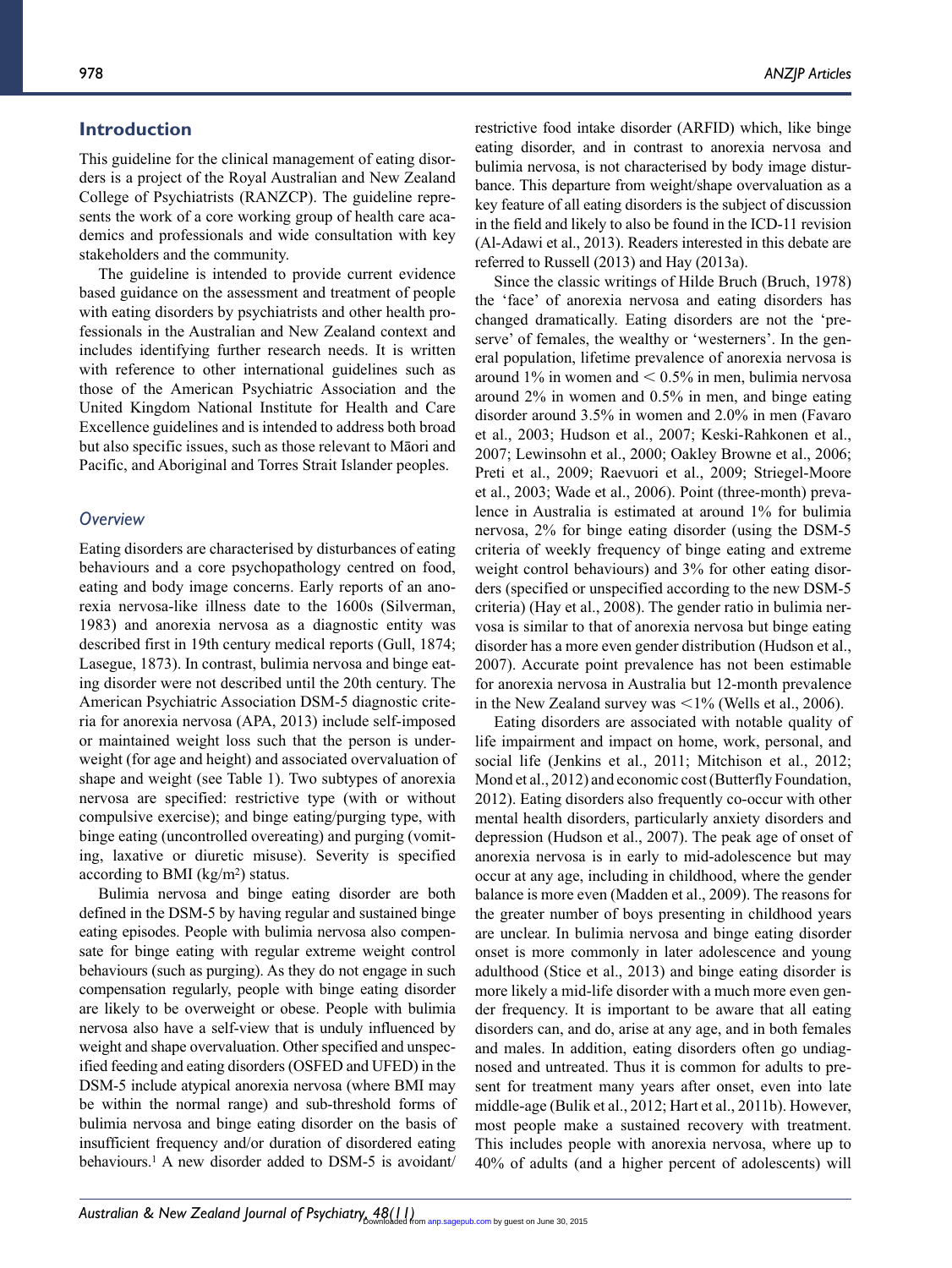|                                                                         | Anorexia<br>nervosa (AN)        | Atypical<br>anorexia<br>nervosal | <b>Bulimia</b><br>nervosa (BN)             | <b>Binge eating</b><br>disorder                  | Avoidant/<br>restrictive food<br>intake disorder   | Purging<br>disorder                              |
|-------------------------------------------------------------------------|---------------------------------|----------------------------------|--------------------------------------------|--------------------------------------------------|----------------------------------------------------|--------------------------------------------------|
| <b>Overvaluation of</b><br>weight/shape                                 | Required                        | Required                         | Required                                   | May occur                                        | Not required                                       | May occur                                        |
| <b>Fear of fatness</b><br>and/or behaviour<br>preventing<br>weight gain | Required                        | Required                         | May occur                                  | Uncommon                                         | No fear<br>of fatness<br>but food is<br>restricted | May occur                                        |
| Underweight                                                             | Required                        | Not present                      | <b>NA</b>                                  | <b>NA</b>                                        | May occur                                          | May occur                                        |
| <b>Unmet</b><br>nutritional and/<br>or energy needs                     | Required                        | Required                         | May occur                                  | <b>NA</b>                                        | Required                                           | May occur                                        |
| Overweight                                                              | <b>NA</b>                       | May occur                        | May occur                                  | Not required<br>but is common                    | <b>NA</b>                                          | May occur                                        |
| <b>Regular (weekly)</b><br>binge eating                                 | May occur                       | May occur                        | Required                                   | Required with<br>distress and<br>3/5 descriptors | <b>NA</b>                                          | Absent                                           |
| <b>Regular (weekly)</b><br>compensatory<br><b>behaviours</b>            | May occur                       | May occur                        | Required                                   | Do not occur                                     | <b>NA</b>                                          | Regular purging<br>required, not<br>compensatory |
| <b>AN</b> not<br>concurrent                                             | <b>NA</b>                       | <b>NA</b>                        | Required                                   | Required and<br>no BN                            | Required and<br>no BN                              | Not meeting<br>full criteria for<br>AN or ARFID  |
| <b>Subtypes</b>                                                         | Restricting or<br>binge purging | None                             | None                                       | None                                             | None                                               | <b>NA</b>                                        |
| <b>Remission</b><br>specifier                                           | Partial/full                    | None                             | Partial/full                               | Partial/full                                     | In remission                                       | NA, is a subtype<br>of OSFED                     |
| <b>Severity</b><br>specifier                                            | <b>BMI</b> scale                | None                             | Frequency of<br>compensatory<br>behaviours | Frequency of<br>binge eating                     | None                                               | None                                             |

**Table 1.** Comparative clinical features of DSM-5 eating disorder diagnostic groups.

make a good five-year recovery, a further 40% a partial recovery and those with persistent illness may yet benefit from supportive therapies. For those with bulimia nervosa at least 50% fully recover and the outcomes with treatment are also good if not better for binge eating disorder (Steinhausen, 2002; Steinhausen and Weber, 2009; Steinhausen et al., 2003).

### *Aetiology*

Socio-cultural, biological and psychological factors all contribute to the aetiology of eating disorders (Mitchison and Hay, 2014; Smink et al., 2012; Stice, 2002). The strongest socio-demographic risk factor for having an eating disorder continues to be being of female gender and being from the developed world where the 'thin ideal' prevails. Migrants from the developing world seem to be at particular risk. Also at risk are those living in urban areas and undertaking life pursuits where body image concerns predominate, for example, competitive gymnastics and fashion modelling.

In all eating disorders there is an increased genetic heritability and frequency of a family history. A family history of 'leanness' may be associated with anorexia nervosa and a personal or family history of obesity with bulimic eating disorders. Early menarche (controlling for body weight) also increases risk. Also likely important are epigenetic changes to DNA structure that are not encoded by the DNA sequence itself but which nonetheless result in enduring changes in gene expression and which are transmitted to subsequent generations. These can occur following periods of food deprivation (e.g. the Dutch starvation in World War 2), food repletion, or severe environmental stress (Campbell et al., 2011).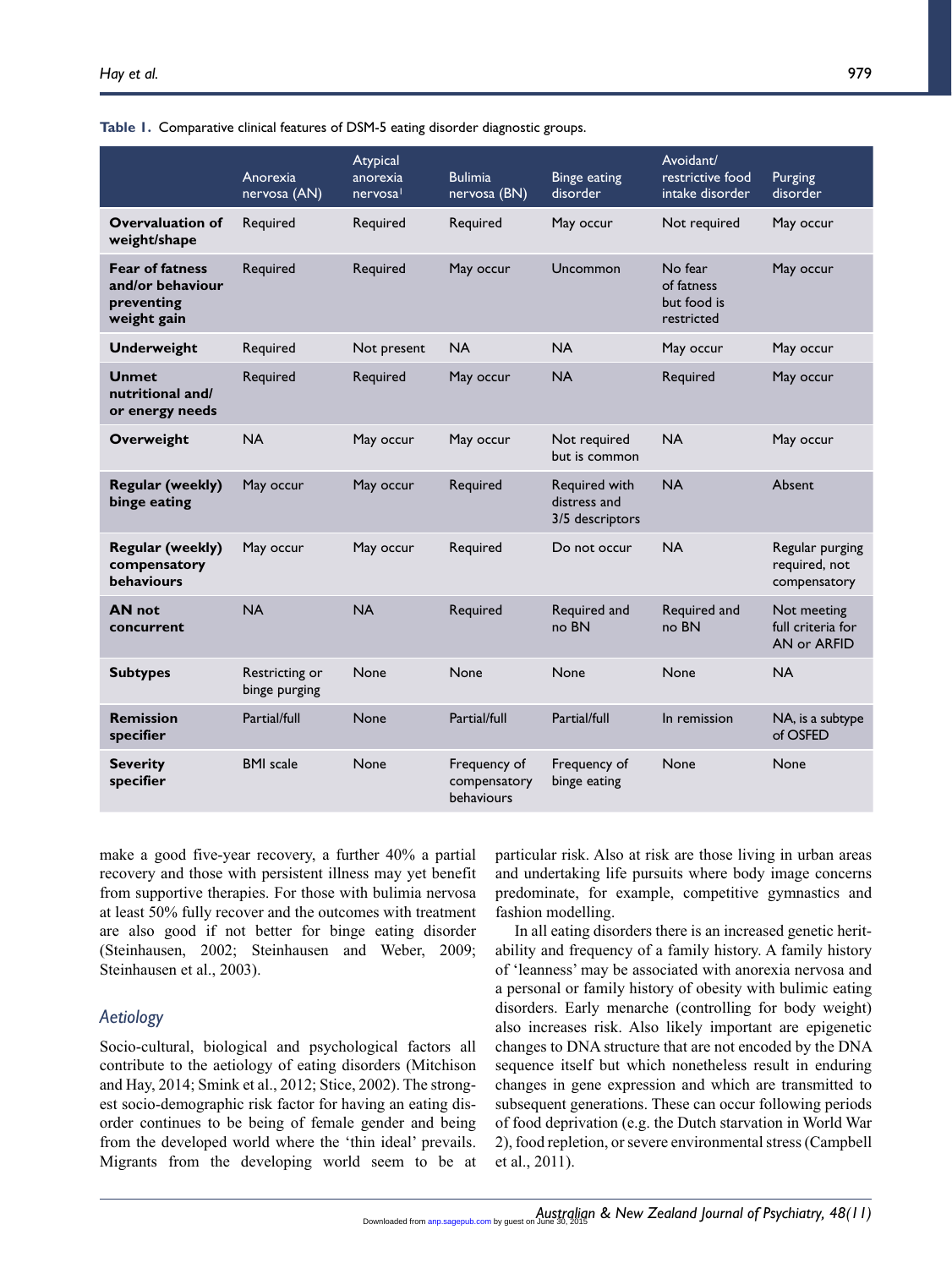Psychological factors include a 'milieu' of weight concern in formative developmental years and specific personality traits, mostly notably low self-esteem (all eating disorders) and high levels of clinical perfectionism for those with anorexia nervosa, and impulsivity for bulimic disorders. Adverse experiences including emotional and sexual child abuse increase personal vulnerability, most likely through impeding a robust sense of self-worth and adaptive coping. The eating disorder then provides a sense of improved selfesteem and self-control for the individual (Stice, 2002).

### *Aim and scope*

This clinical guideline will aim to provide guidance in the clinical treatment of people with eating disorders, namely anorexia nervosa, bulimia nervosa, binge eating disorder, ARFID. The clinical practice guideline (CPG) may have clinical utility to corresponding forms of other specified or not specified eating disorders that fail to meet DSM or ICD diagnostic criteria for anorexia nervosa, bulimia nervosa, binge eating disorder or ARFID. It will focus on two age groups in anorexia nervosa: (1) adults and older adolescents (18 years and above) and (2) children and adolescents living at home, as treatment and outcomes differ between these groups. One special population, people who are obese or overweight with an eating disorder, will also be addressed.2

There is much more space given to anorexia nervosa in this CPG than other disorders. This does not reflect the prevalence of disorders but rather the added complexities of assessment and management for anorexia nervosa compared to bulimia nervosa and binge eating disorder, and the paucity of knowledge in ARFID. In contrast to bulimia nervosa and binge eating disorder, anorexia nervosa presents more frequently in children and adolescents as well as in adults, it is more likely to become severe and enduring and has more extensive medical co-morbidities. We decided not to separate the two disorders of recurrent binge eating (bulimia nervosa and binge eating disorder) as there is much overlap in assessment and treatment approaches and evidence for a transdiagnostic approach.

### *Method*

This guideline was developed as part of the Royal Australian and New Zealand College of Psychiatrists, Clinical Practice Guidelines Project 2013–2014. It was developed in accordance with best practice as outlined by the National Health and Medical Research Council (NHMRC, 2007).

The literature review focused on recent systematic reviews that would include relevant treatment trials since the RANZCP guidelines were written and subsequently reviewed and updated for the consumer guidelines in 2009 (Beumont et al., 2003; RANZCP, 2004; RANZCP, 2009). A comprehensive literature review was thus conducted with dates 2008–2013 to systematically identify and synthesise

all studies that were potentially relevant to the guideline. The search was undertaken using PubMed and the search terms 'anorexia nervosa' OR 'bulimia nervosa' AND 'treatment guidelines' OR 'systematic review' OR meta-analysis'. Reference lists of identified systematic reviews were also searched for relevant empirical studies on which the CPG recommendations are based. Forty-nine papers were generated and inspected for relevance and quality (including level of evidence grade according to NHMRC categories). Twenty-seven potentially relevant systematic reviews and empirical trials were reviewed by each of two members of the working group for inclusion, and 21 papers were included (members being ineligible to review literature that they had authored or co-authored themselves). Inclusion criteria were reaching a gradable level of evidence according to NHMRC categories of at least level III or higher. Five papers (three from expert reviewers, one from a working group member and one by a member of the public who was consulted) had also been identified by members of the working group and reviewed according to the same process. The results of the search are depicted in Figure 1.

Evidence based recommendations (EBR) were formulated after appraising the evidence using the NHMRC levels of evidence ratings (see Table 2). Where evidence was weak or lacking, consensus based recommendations (CBR) have been formulated. A consensus based recommendation is the lowest level of evidence. It is the consensus of a group of experts in the field and is informed by their agreement as a group according to their collective clinical and research knowledge and experience. In this process level IV articles were considered where higher level evidence was lacking and they informed the CBR.

A series of drafts were then prepared and refined by the working group. The final draft was then reviewed by national and international expert advisers, professional bodies (medicine, psychology, dietetics, nursing, social work and occupational therapy) and special groups (consumer, carer, Aboriginal and Torres Strait Islander, Māori and Pacific and migrant) prior to an extensive community consultation process. A full list of people and groups consulted and tables of included and excluded studies are available on the RANZCP web site.

# *General principles of treatment for all eating disorders*

*Person-centred informed decision-making.* Safe and empirically supported treatment options based on available research and expert consensus should be discussed with the individual and their family. These options should be centred wherever possible on an informed decision made with the person and (where appropriate) their family. For children and adolescents the decision balance will be age appropriate and will involve their parents or legally appointed guardian.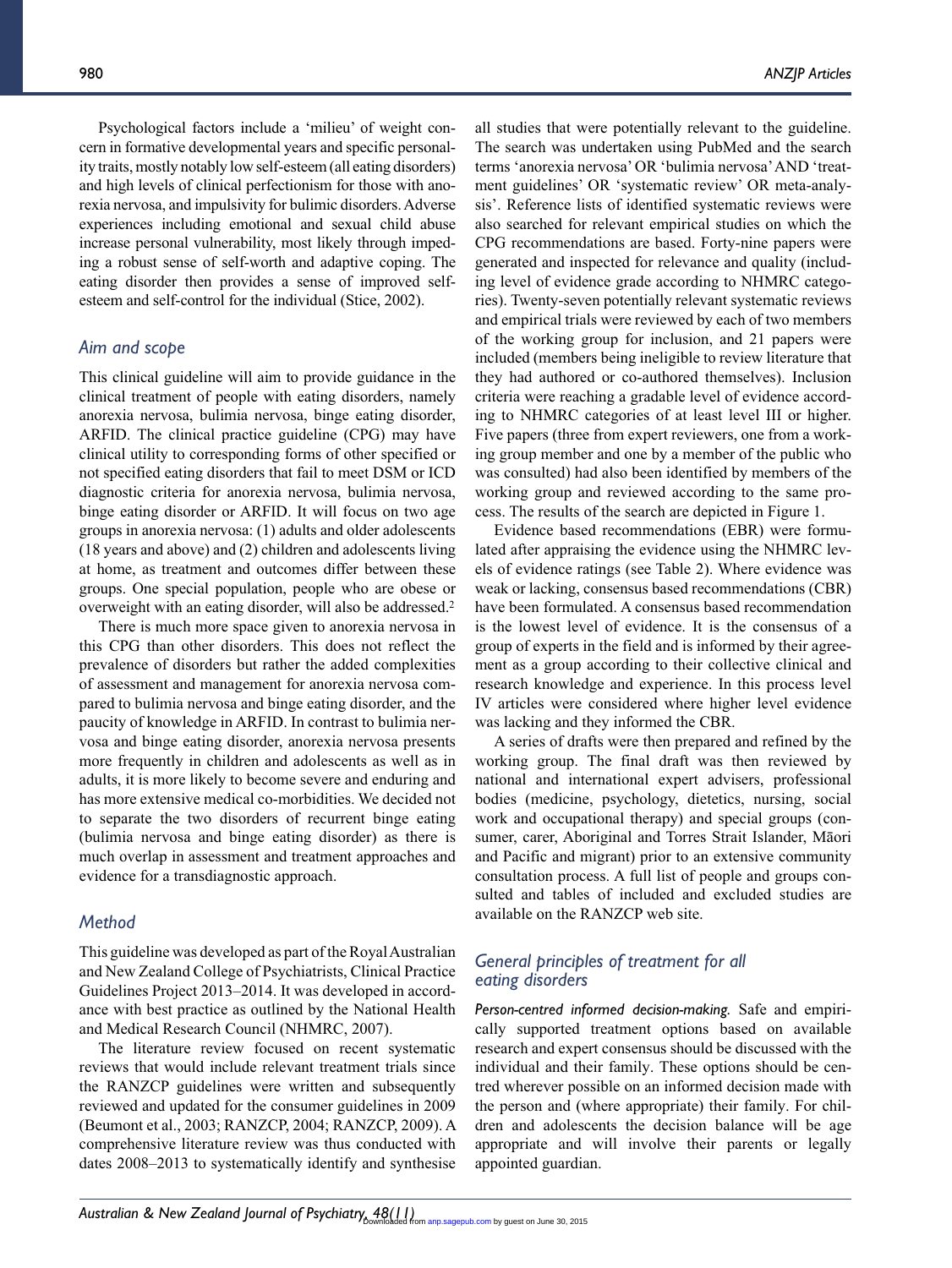

**Table 2.** National Health and Medical Research Council designations of level of evidence based recommendation (EBR).

| Level            | Intervention                                                                                                                                                                                            | Diagnostic accuracy                                                                                                                                                          |
|------------------|---------------------------------------------------------------------------------------------------------------------------------------------------------------------------------------------------------|------------------------------------------------------------------------------------------------------------------------------------------------------------------------------|
| EBR I            | A systematic review of level II studies                                                                                                                                                                 | A systematic review of level II studies                                                                                                                                      |
| EBR II           | A randomised controlled trial                                                                                                                                                                           | A study of test accuracy with: an independent, blinded<br>comparison with a valid reference standard, among<br>consecutive persons with a defined clinical presentation      |
| EBR III-I        | A pseudo-randomised controlled trial (i.e.<br>alternate allocation or some other method)                                                                                                                | A study of test accuracy with: an independent, blinded<br>comparison with a valid reference standard, among non-<br>consecutive persons with a defined clinical presentation |
| <b>EBR III-2</b> | A comparative study with concurrent controls:<br>Non-randomised, experimental trial<br>Cohort study<br>Case-control study<br>Interrupted time series with a control group                               | A comparison with reference standard that does not meet<br>the criteria required for level II and III-1 evidence                                                             |
| <b>EBR III-3</b> | A comparative study without concurrent controls:<br>Historical control study<br>Two or more single arm studies<br>$\bullet$<br>Interrupted time series without a parallel<br>$\bullet$<br>control group | Diagnostic case-control study                                                                                                                                                |
| EBR IV           | Case series with either post-test or pre-test/post-<br>test outcomes                                                                                                                                    | Study of diagnostic yield (no reference standard)                                                                                                                            |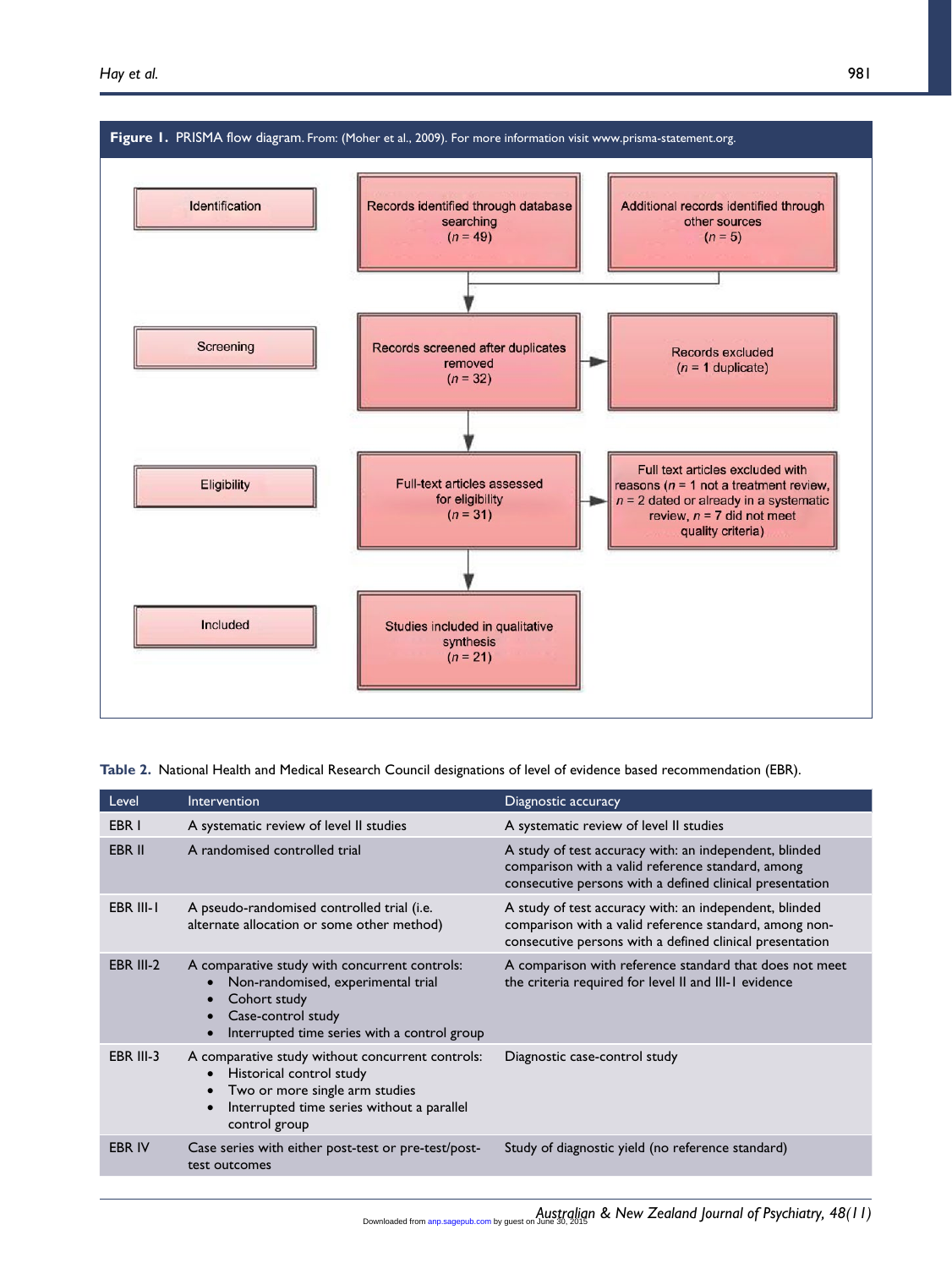*Involving family and significant others.* Unless there are contraindications or the individual is opposed, family or significant others should be enlisted as partners in the assessment and treatment process. Given the considerable burden on family members it is important that the family is provided with appropriate support and information.

*Recovery-oriented practice.* Care for people with eating disorders should be provided within a framework that supports the values of recovery-oriented care (Australian Health Ministers Advisory Council, 2013). Recovery-oriented practice encapsulates mental health care that:

- recognises and embraces the possibilities for recovery and wellbeing created by the inherent strength and capacity of all people experiencing mental health issues
- maximises self-determination and self-management of mental health and wellbeing
- assists families to understand the challenges and opportunities arising from their family member's experiences
- provides evidence-informed treatment, therapy, rehabilitation and psychosocial support that helps people to achieve the best outcomes for their mental health, physical health and wellbeing
- works in partnership with consumer organisations and a broad cross-section of services and community groups
- embraces and supports the development of new models of peer-run programs and services
- maximises choice
- supports positive risk-taking
- recognises the dignity of risk, i.e. the individual's right to make treatment choices that the treating health care team might not see as being the most effective decision
- takes into account medico-legal requirements and duty of care
- promotes safety.

*Least restrictive treatment context.* Where possible, treatment should be offered in the setting that is least restrictive and best suited to the individual's needs and preferences. Many people with eating disorders are difficult to engage as they are ambivalent, or fear giving up their eating disorder behaviours, or deny the illness or the seriousness of their symptoms. Offering options and control can help with therapeutic engagement. Legislation in both New Zealand and Australia allows for involuntary assessment or treatment if a person with anorexia nervosa has impaired decision-making capacity, and is unable or unwilling to consent to interventions required to preserve life. Although involuntary treatment may provide the opportunity to prevent fatal complications, the potential adverse effects on

therapeutic alliance needs to be considered (Carney et al., 2007). The short-term weight gain response of involuntary patients with anorexia nervosa has been shown to be comparable to those admitted voluntarily (Watson et al., 2000). Many of those who are treated on an involuntary basis later agree that treatment was necessary and remain therapeutically engaged (Guarda et al., 2007; Tan et al., 2010; Watson et al., 2000).

*Multidisciplinary approach.* Expert consensus and clinical cohort studies (e.g. NICE, 2004b) support a multidisciplinary approach to ensure that the individual gets access to the combined medical, dietetic (Dietitians Association of Australia, 2012) and psychological interventions required to maximise the chances of a full recovery. Ideally, team members will have specialist knowledge, skills and experience in the area of eating disorders, and be situated in the same location or at least in places easily accessible for those being treated and their families. Although team members may have differing perspectives, a united approach in delivering treatment is critical. The general practitioner is often in the best position to be the key coordinating clinician, especially if the treating specialists are not co-located.

*Stepped and seamless care.* Ideally, a range of options including outpatient, intensive outpatient with meal support, day program, and inpatient treatment should be available. As many people will not be seen by a specialist service, specialists should build strong links with primary care, general hospital and community providers in order to facilitate access and smooth transitions of care between general practice, emergency departments, medical wards, mental health settings, private clinicians and specialist services (House et al., 2012).

*A dimensional and culturally informed approach to diagnosis and treatment.* Establishing the presence of the core syndrome of an eating disorder is crucial in terms of informing treatment, but significant symptom variability occurs within and between individual experiences of anorexia nervosa, bulimia nervosa and binge eating disorder and other eating disorders. A rigid approach to diagnosis should be avoided (Pike, 2013). Empirically supported definitions of severity are still in development (Maguire et al., 2008) and although physical measures (e.g. BMI and more specific indicators of malnutrition such as amenorrhoea, hypotension, bradycardia, hypothermia and neutropaenia) are commonly used as markers of severity, psychological symptoms and clinical history should also inform severity formulations (Maguire et al., 2012). Comparative studies (EBR III) highlight possible cultural and ethnic variability in the presentation of anorexia nervosa or other eating disorders (Soh et al., 2006). There are insufficient studies on gender differences to inform the need for major differences in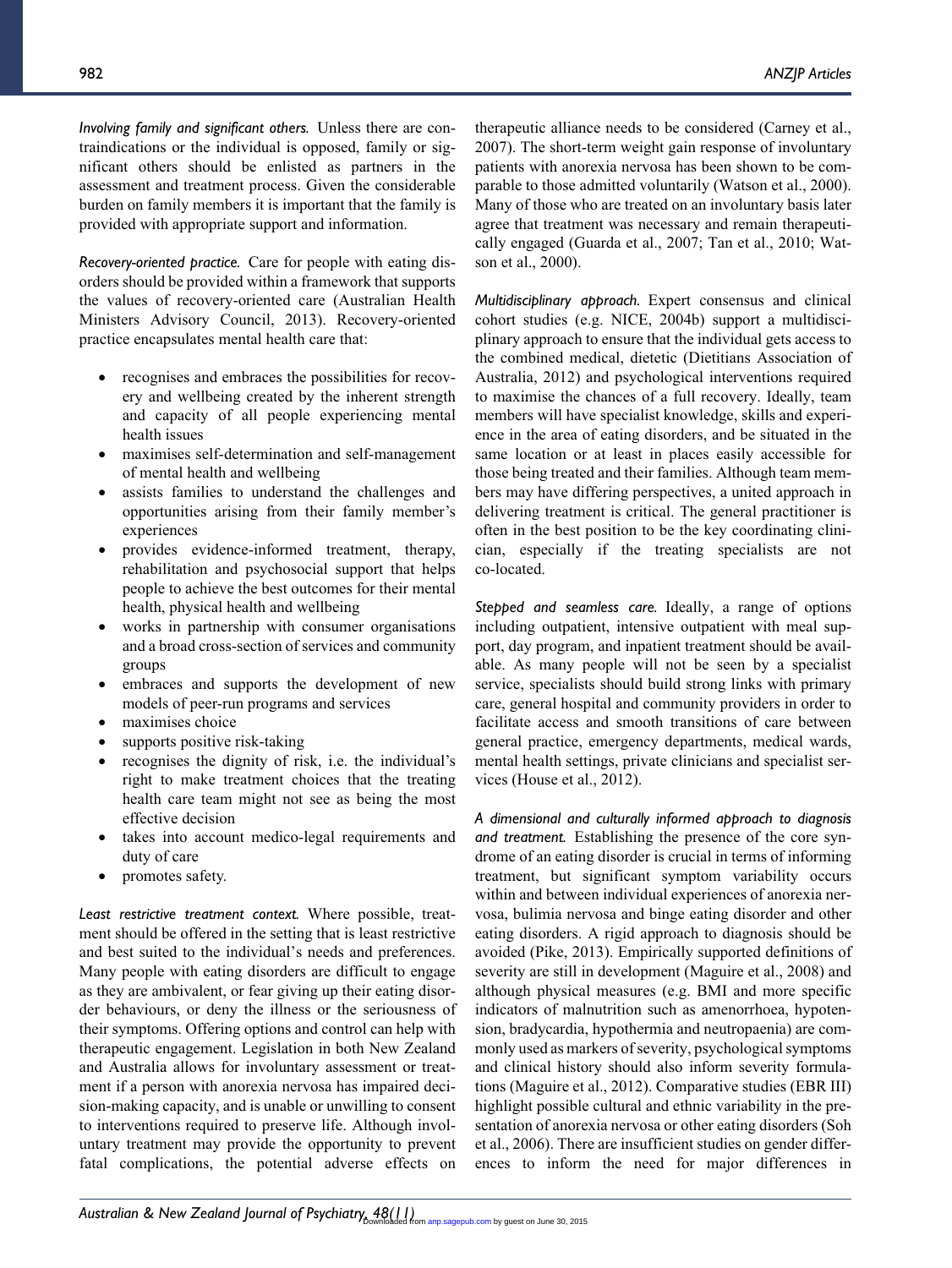assessment approaches or treatment delivery for males (Murray and Touyz, 2013).

*Indigenous care.* Clinicians must demonstrate the appropriate knowledge, skills, awareness, and attitudes ('cultural competence') when working with people with eating disorders from indigenous and other cultural backgrounds. Assessment and treatment of eating disorders in Aboriginal and Torres Strait Islander and Māori and Pacific peoples should ascribe to the broader principles of mental health care as recommended in the RANZCP online training guide (RANZCP, 2012).

Approaches to care of people of Aboriginal and Torres Strait Islander background should be informed by an understanding of their history and culture even though there is little written about specific approaches to treatment for those who suffer from an eating disorder. However, epidemiologic evidence indicates that Aboriginal and Torres Strait Islander people are no less likely, and may be more likely, to experience an eating disorder as non-indigenous Australians (Hay and Carriage, 2012). In particular, poor nutrition and health-related consequences such as Type II diabetes are well recognised problems in this population. The reasons for this are complex, but the loss of traditional values and practices in food choices and replacement with foods of less nutritional value may be part of a broader process of cultural dispossession combined with social disadvantage. In addition, Aboriginal and Torres Strait Islander adolescents do have body image concerns which appear to focus around a desired 'muscular' shape (Cinelli and O'Dea, 2009) and may be less concerned about being slim or losing weight (McCabe et al., 2005; Ricciardelli et al., 2004).

Epidemiological data are scarce in Māori and Pacific peoples, with older data suggesting a lifetime prevalence of 3.1% (0.7% anorexia nervosa; 2.4% bulimia nervosa) and 3.9% respectively (Baxter et al., 2006). However, there are high levels of obesity in both Māori and Pacific peoples compared with the New Zealand adult population overall (Ministry of Health, 2012a, 2012b). Thus, whilst the prevalence of binge eating disorder is unknown, because of an associated risk with obesity it is possible that Māori and Pacific peoples are at increased risk of binge eating disorder.

In New Zealand 'cultural competence' explicitly includes application of te Tiriti o Waitangi (the Treaty of Waitangi) principles of partnership, participation and protection. This may require different assessment practices, for example the presence of wider whānau (family) at consultations, styles of treatment engagement and the communication of treatment information. These competencies are further outlined by the Medical Council of New Zealand and the New Zealand Psychologists Board (MCNZ, 2006a, 2006b, 2010; NZPB, 2011). In every aspect, working with different cultural groups requires respect for different world

views, values and meanings. Clinicians should seek cultural advice and leadership from cultural support staff/ whānau advisers to maximise engagement and therapeutic alliance.

# **Section one: anorexia nervosa Anorexia nervosa in adults**

### *Introduction*

The following section outlines core assessment and treatment guidelines for adults with anorexia nervosa. There is a lack of high quality evidence to guide the clinician in the treatment of adults who have anorexia nervosa. Methodologically robust studies are small in number and inconclusive, meaning that conflicting results are common. Many studies are limited by methodological issues including small samples, low quality design, and short follow-up periods (Watson et al., 2010). There have however been improvements in the evidence base for treatments for adults with anorexia nervosa since the 2003 RANZCP Clinical Practice Guidelines (Beumont et al., 2003; Watson and Bulik, 2012). Clinical practice is as well best informed by considering recent systematic reviews and accessing empirically investigated treatments in conjunction with consensus opinions of experts in the field (Beumont et al., 2003; RANZCP, 2004; Watson et al., 2010; Yager et al., 2006).

# *Assessment*

A comprehensive assessment of the individual and their circumstances should be undertaken to confirm the diagnosis of anorexia nervosa and any comorbid psychiatric or medical diagnoses, to evaluate medical and psychiatric risks, and to develop a biopsychosocial formulation. Collecting assessment information is an ongoing task as clinical issues and priorities unfold throughout treatment. Comprehensive initial assessment of adults should include the following components:

• Collating a thorough history including the various symptoms of anorexia nervosa which include but are not limited to: dietary restriction; weight loss; inability to restore weight; body image disturbance; fears about weight gain; binging; purging; excessive exercise; early satiety; constipation; and the use of laxatives, diuretics, or medications to lose or maintain low weight (APA, 2013). Other symptoms may include disturbed eating behaviours, e.g. eating apart from others and ritualistic patterns of eating such as prolonged meal times and division of food into very small pieces (Wilson et al., 1985). It is important to accurately assess nutritional and fluid intake, with specific enquiries made as to the adequacy of main meals and snacks consumed. Where possible,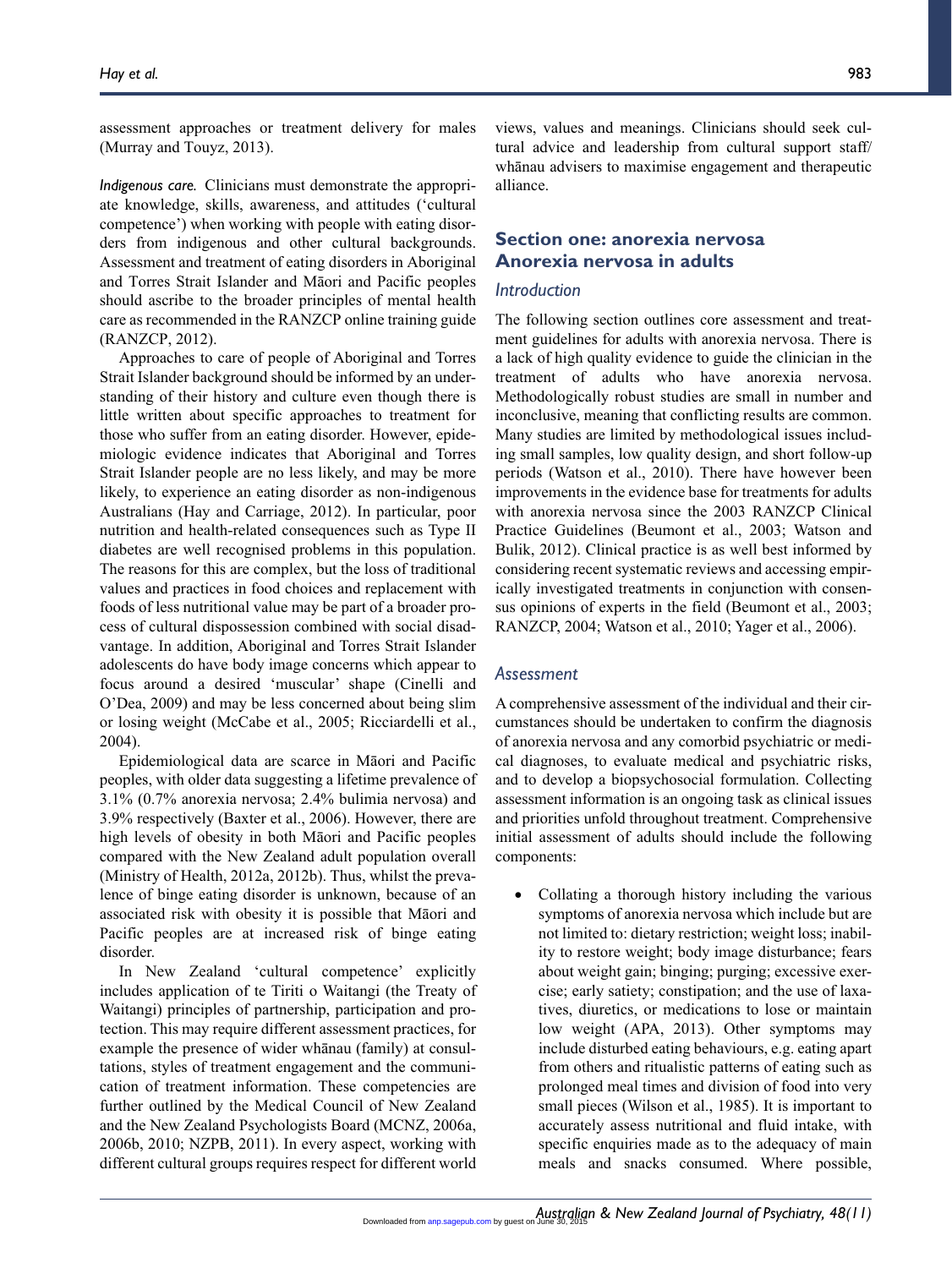collateral sources such as family members and other clinicians involved in the person's care should be utilised. The perspective of others is especially important given that symptom minimisation, poor insight or genuinely poor understandings of the seriousness of symptoms are common aspects of anorexia nervosa (APA, 2013).

- Investigating any medical complications and the current level of medical risk. This is essential and should include a brief physical examination including measurement of weight, height, calculation of BMI, seated and standing pulse rate to detect resting bradycardia and/or tachycardia on minimal exertion due to cardiac deconditioning, blood pressure (seated and standing) and temperature. These findings are needed to determine if immediate hospital admission is required (see Table 3). Investigations should include serum biochemistry to detect hypokalaemia, metabolic alkalosis or acidosis, hypoglycaemia, hypophosphataemia, and hypomagnesaemia, serum liver function tests, serum prealbumin levels and a full blood examination looking for evidence of starvation-induced bone marrow suppression such as neutropaenia and an electrocardiogram (ECG). A bone mineral density scan should be performed routinely if the person has been underweight for six months or longer with or without amenorrhea and thereafter every two years whilst still struggling with an eating disorder (Mehler et al., 2011). The assessment should also include any history of fainting, light-headedness, palpitations, chest pain, shortness of breath, ankle swelling, weakness, tiredness and amenorrhoea or irregular menses
- Assessing psychiatric comorbidity, e.g. anxiety, depression, substance misuse, suicidality, personality disorders, anxiety disorders and deliberate selfharm. Comorbidity in people with anorexia nervosa is common and therefore assessment for such should be routine. Lifetime prevalence of comorbidity has been reported ranging from 55% in community adolescent samples to 96% in adult samples (Godart et al., 2007; Madden et al., 2009; Milos et al., 2003; Swanson et al., 2011). All forms of anxiety disorder may occur and in one study the most common was social phobia (42%), followed by post-traumatic stress disorder (26%) and generalised anxiety disorder (23%) (Swinbourne et al., 2012). Furthermore, social anxiety is not only related to eating in public but may pre-date the onset of the eating disorder. Rates of comorbidity are similar in men and women (Raevuori et al., 2009). However, clinicians should be aware that depression, obsessional thinking, anxiety and other psychiatric symptoms can represent the reversible effects of starvation on the brain (Keys et al., 1950).
- Assessing cognitive changes due to starvation such as slowed thought processing, impaired short-term memory, reduced cognitive flexibility and concentration and attention difficulties (Hatch et al., 2010). Whilst brain imaging is not routine, these problems reflect consistent findings of reduced grey matter volumes that often do not reverse following weight recovery (Phillipou et al., 2014).
- Considering possible predisposing and precipitating factors including a family history of eating disorders, early attachment and developmental difficulties, premorbid obesity, interpersonal problems, and dieting or other causes of rapid weight loss (Mitchison and Hay, 2014; Stice, 2002). Rapid weight loss from any cause, including physical illness, can trigger cognitive changes including obsessive thinking about food, in turn precipitating and perpetuating the symptoms of anorexia nervosa (Keys et al., 1950).

# *Treatment*

*Setting priorities.* Thorough assessment should lead to a working diagnosis or diagnoses, risk assessment and case formulation setting immediate treatment priorities. The case formulation should include preliminary hypotheses about predisposing, precipitating and maintaining factors, as well as noting the individual's strengths and protective factors. Given the typically prolonged time between onset and presentation, and the diverse pathways into anorexia nervosa, early firm statements about causal factors pertaining to an individual should be avoided. It is generally agreed that treatment priorities should be set as follows: engagement, medical stabilisation, reversal of the cognitive effects of starvation, and provision of structured psychological treatment. These are discussed in more detail below.

*Engagement.* Engaging with the individual with anorexia nervosa and their family at the first appointment can be challenging as there is typically extreme anxiety at the prospect of increased nutrition and weight gain, which are essential for recovery. To enable therapeutic engagement it is crucial that the clinician take a non-judgemental, inclusive, empathetic and non-threatening stance. Although lacking level I empirical evidence, sensible practices for improving engagement have included psychoeducation, enlisting the support of the family (Treasure et al., 2007), motivational interviewing around what the individual themselves reports as important, and appealing to the 'healthy' part of the person (Nordbø et al., 2008; Vitousek et al., 1998).

*Medical stabilisation.* Admission to hospital is indicated if the person is at imminent risk of serious medical complications, or if outpatient treatment is not working (Beumont et al.,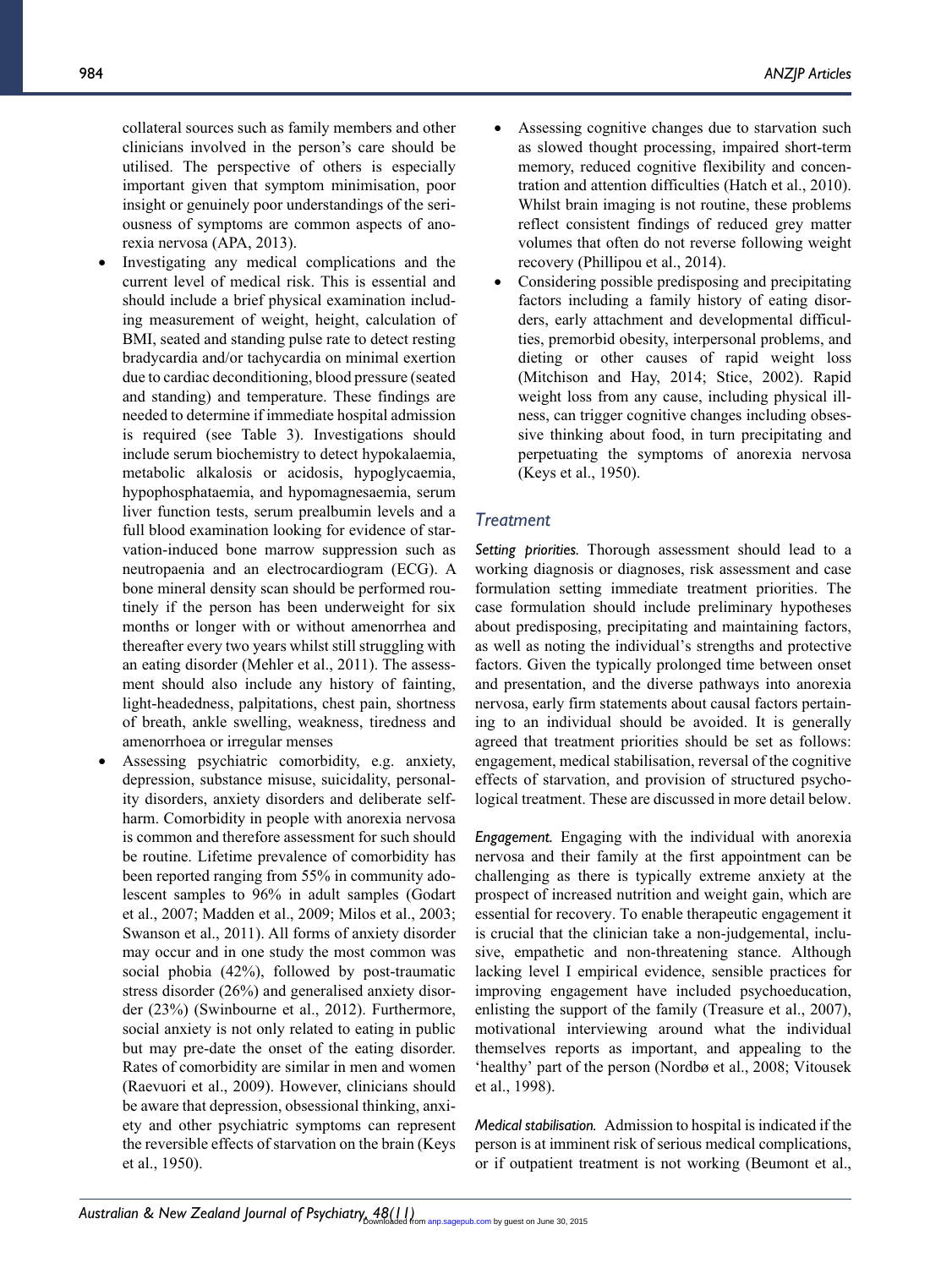|                   | Psychiatric admission indicated <sup>a</sup>                                                                                                            | Medical admission indicated <sup>b</sup>                                                                                  |
|-------------------|---------------------------------------------------------------------------------------------------------------------------------------------------------|---------------------------------------------------------------------------------------------------------------------------|
| Weight            | Body mass index (BMI) $<$ 14                                                                                                                            | BM < 12                                                                                                                   |
| Rapid weight loss | Ikg per week over several weeks or grossly<br>inadequate nutritional intake (<100kcal daily)<br>or continued weight loss despite community<br>treatment |                                                                                                                           |
| Systolic BP       | $<$ 90 mmHg                                                                                                                                             | $<$ 80 mmHg                                                                                                               |
| Postural BP       | $>$ 10 mmHg drop with standing                                                                                                                          | $>$ 20 mmHg drop with standing                                                                                            |
| Heart rate        |                                                                                                                                                         | ≤40 bpm or $>$ 120 bpm or<br>postural tachycardia > 20/min                                                                |
| Temperature       | $<$ 35.5 $^{\circ}$ c or cold/blue extremities                                                                                                          | $<$ 35 $^{\circ}$ c or cold/blue extremities                                                                              |
| 12-lead ECG       |                                                                                                                                                         | Any arrhythmia including QTc prolongation, non-<br>specific ST or T-wave changes including inversion or<br>biphasic waves |
| Blood sugar       | Below normal range*                                                                                                                                     | $<$ 2.5 mmol/L                                                                                                            |
| Sodium            | $<$ 130 mmol/L*                                                                                                                                         | $<$ 125 mmol/L                                                                                                            |
| Potassium         | Below normal range*                                                                                                                                     | $<$ 3.0 mmol/L                                                                                                            |
| Magnesium         |                                                                                                                                                         | Below normal range*                                                                                                       |
| Phosphate         |                                                                                                                                                         | Below normal range*                                                                                                       |
| eGFR              |                                                                                                                                                         | <60ml/min/1.73m <sup>2</sup> or rapidly dropping (25% drop<br>within a week)                                              |
| <b>Albumin</b>    | Below normal range                                                                                                                                      | $<$ 30 g/L                                                                                                                |
| Liver enzymes     | Mildly elevated                                                                                                                                         | Markedly elevated (AST or ALD >500)*                                                                                      |
| Neutrophils       | $<$ 1.5 × 10 <sup>9</sup> /L                                                                                                                            | $< 1.0 \times 10^{9}$ /L                                                                                                  |
| Risk assessment   | Suicidal ideation<br>Active self-harm<br>Moderate to high agitation and distress                                                                        |                                                                                                                           |

**Table 3.** Indicators for consideration for psychiatric and medical admission for adults.

*\*Please note, any biochemical abnormality which has not responded to adequate replacement within the first 24 hours of admission should be reviewed by a medical registrar urgently*

a Patients who are not as unwell as indicated above may still require admission to a psychiatric or other inpatient facility.

bMedical admission refers to admission to a medical ward, short stay medical assessment unit or similar.

2003). Indicators of high medical risk requiring consideration for admission (see Table 3) include any one of the following: heart rate <40 bpm or tachycardia on standing due to cardiac deconditioning with >20 bpm increase in heart rate, blood pressure  $\langle 90/60 \text{ mm Hg} \rangle$  or with  $>20 \text{ mm Hg}$ drop on standing, hypokalaemia, hypoglycaemia, hypophosphataemia, temperature  $\leq$ 35.5°C, or BMI  $\leq$  14 kg/m<sup>2</sup>. It is important to note that patients can report feeling well even when the risk of cardiac arrest is high. Admission is also indicated if there is rapid weight loss, several days of no oral intake, supervision required for every meal, uncontrolled purging or exercise, or suicidality.

Ideally, whenever possible and practicable, people with anorexia nervosa requiring admission should be admitted to a specialist eating disorders unit. There is debate about rates of weight gain in inpatient settings with recommended rates ranging from 500–1,400g/week (NICE, 2004b; Yager et al., 2006). There is evidence that where weight gain is the key prioritised treatment goal, inpatient treatment is superior to less intense forms of treatment due to the faster weight gain in those settings (Hartmann et al., 2011). However, inpatient beds are unfortunately scarce and can be difficult to access. In such situations, another model that has been effective in managing acute problems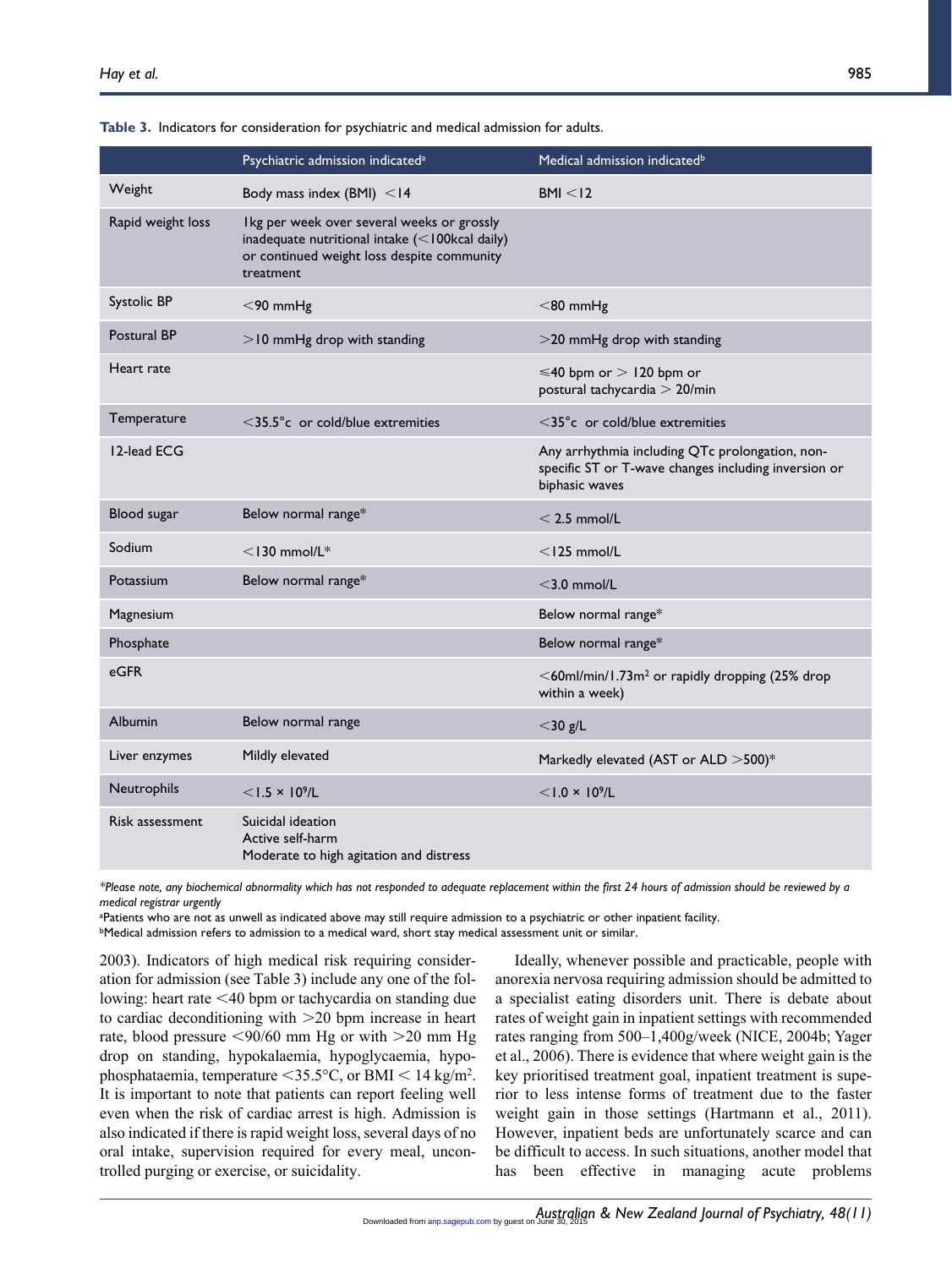is admission to general medical or psychiatric beds, with support provided to generalist clinicians by a specialist eating disorder consultation-liaison service (EDOS, 2011). Where patients are at very high medical risk (e.g. with BMI  $<$  12 or significant medical complications), they will need to be admitted to a medical setting with input from psychiatry consultation-liaison services until medically stabilised, before being transferred to a psychiatric or eating disorders specialist unit for ongoing nutritional rehabilitation and psychiatric treatment. Discharge from hospital should only occur when the person is medically stabilised, has had enough nutrition to reverse any cognitive effects of starvation so that she or he can benefit from outpatient or day patient psychotherapy (often several weeks of nutrition are required to achieve this), has had trials of leave to demonstrate that she or he can eat outside hospital, and has a direct link in with appropriate outpatient monitoring, support and

treatment (EDOS, 2011).

Following discharge to less intense treatment settings, there is insufficient evidence to point to the best means of maintaining weight (Hartmann et al., 2011). One small randomised control trial found a manualised cognitive behavioural therapy for anorexia nervosa (CBT-AN) was superior to nutritional counselling and usual care (all treatment including nutritional counselling delivered by psychologists) in preventing relapse (Pike et al., 2003). Nutritional counselling alone should not be the sole treatment for people with anorexia nervosa; a multidisciplinary approach is more supported (Dietitians Association Australia, 2003) and there is strong clinical consensus that continuity of treatment should be provided. For people with severe and enduring eating disorders, a more flexible and patient-centred approach may need to be taken when considering criteria for admission and discharge (see separate section on severe and enduring eating disorders in this clinical practice guideline).

*Medical complications and their treatment.* Table 4 lists the common medical complications and their management. If the medical complication is secondary to malnutrition, effective treatments must always include regular and adequate nutrition. It is important to ensure that prescribed nutrition is being consumed by the individual, either through supervision and support during mealtimes by staff in hospital or family/carers out of hospital; or if the person is well enough, through self-recording of oral intake discussed at outpatient treatment sessions. Similarly, if medical complications are due to purging or other behaviours, measures need to be taken to address these.

*Refeeding syndrome.* Refeeding syndrome is a serious and potentially fatal medical complication of aggressive refeeding of an individual who has been malnourished for a lengthy period. Refeeding syndrome is understood to be due to the switch from fasting gluconeogenesis to carbohydrate-induced insulin release triggering rapid intracellular uptake of potassium, phosphate and magnesium into cells to metabolise carbohydrates (Kohn et al., 2011). This, on top of already low body stores of such electrolytes due to starvation, can lead to rapid onset of hypophosphataemia, hypomagnesia and hypokalaemia. In addition, insulin-triggered rebound hypoglycaemia can occur, exacerbated by the fact that such patients have depleted glycogen stores. The risk factors for refeeding syndrome include the degree of malnutrition and adaptation to this state, the levels of serum minerals and electrolytes such as phosphate and potassium and the rate of provision of carbohydrate in relation to other nutrients (Gentile et al., 2010; Kohn et al., 2011; Mehler et al., 2010; O'Connor and Goldin, 2011; Ornstein et al., 2003).

There is a wide range of opinion as to ideal starting doses of nutrition for adults with anorexia nervosa, with often little evidence to support the varied opinions (Gaudiani et al., 2012; Katzman, 2012; Kohn et al., 2011). Traditionally, it has been thought that the risk of refeeding syndrome can be reduced by 'starting low' and 'going slow' with nutrition, and monitoring serum phosphate, potassium and magnesium daily for the first 1–2 weeks of refeeding, and replacing these electrolytes immediately if they fall below normal range (Beumont et al., 2003; NICE, 2004b; Yager et al., 2006).

All authors agree on the importance of regularly monitoring and replacing phosphate, potassium and magnesium. However, traditional recommendations for refeeding designed to prevent refeeding syndrome are now seen by many to be too conservative, and unnecessarily put the severely malnourished person at risk of 'underfeeding syndrome' and further medical deterioration. Findings from case series studies range from those reporting large numbers of adolescents being fed on relatively high initial rates of up to 8400kJ of low-carbohydrate continuous nasogastric feeds with supplemental phosphate without causing refeeding syndrome (Kohn et al., 2011; Whitelaw et al., 2010), to those of severely malnourished adults reporting that 45% of participants developed significant refeeding-induced hypophosphataemia with much lower mean initial refeeding doses of 4000kJ/day (Gaudiani et al., 2012). Thus, refeeding syndrome has been observed even with very low initial feeding doses, and initial dose has not been shown to be a predictor of refeeding hypophosphataemia or refeeding syndrome (Gaudiani et al., 2012; O'Connor and Goldin, 2011). It is unclear whether the recent literature supporting safe use of higher refeeding doses in adolescents (for more information, see the section in these guidelines on treating anorexia nervosa in children and adolescents) is applicable to adults who may have been more severely malnourished for much longer periods, theoretically putting them at higher risk of refeeding syndrome.

In light of the conflicting and inadequate literature, the CPG group recommend taking a 'middle path' with adults,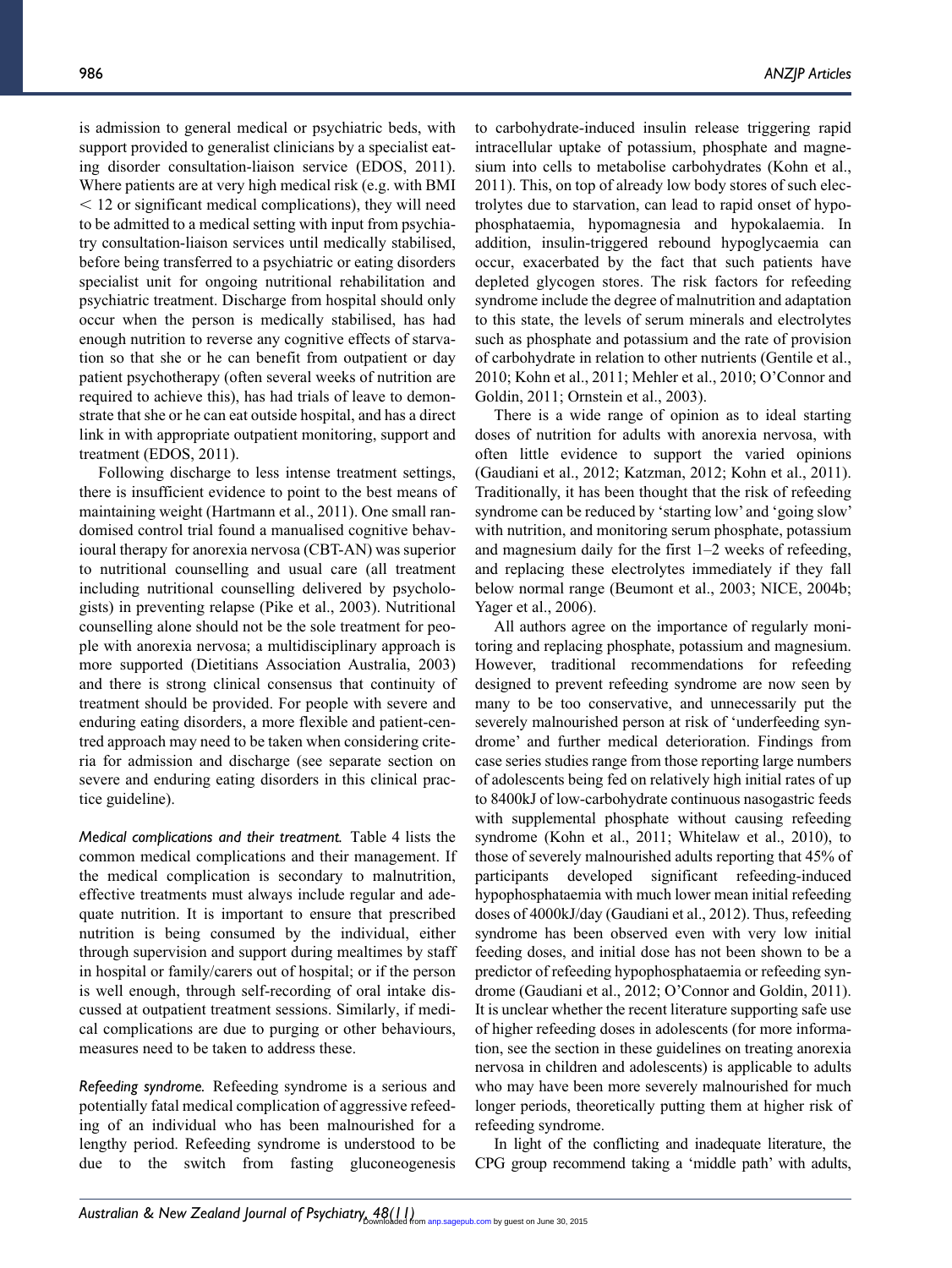| System                                  | Physical/lab findings                                                                                                                                                                                                                                         | Action/investigation                                                                                                                                                                                                                                                                                                                                                                                       |
|-----------------------------------------|---------------------------------------------------------------------------------------------------------------------------------------------------------------------------------------------------------------------------------------------------------------|------------------------------------------------------------------------------------------------------------------------------------------------------------------------------------------------------------------------------------------------------------------------------------------------------------------------------------------------------------------------------------------------------------|
| Cardiac                                 | Bradycardia and/or hypotension and/<br>$\bullet$<br>or tachycardia and/or prolonged QT<br>interval and/or arrhythmias <sup>a</sup>                                                                                                                            | <b>ECG</b><br>$\bullet$<br>Cardiac monitoring<br>Cardiology consultation<br>Nutritional assessment/resuscitation<br>$\bullet$<br>Re-hydration: preferential use of oral fluids<br>$\bullet$<br>because of risk of cardiac failure, note glucose<br>based solutions may increase risk of refeeding<br>syndrome                                                                                              |
| <b>Core body</b><br>temperature         | Hypothermia (may mask serious<br>infection)                                                                                                                                                                                                                   | Monitor; warm with external heat, nutrition                                                                                                                                                                                                                                                                                                                                                                |
| <b>Endocrine</b>                        | Hypoglycaemiab<br>$\bullet$<br>Poor metabolic control in co-existent<br>Type I diabetes<br>Amenorrhoea<br>Secondary hyperaldosteronism <sup>c</sup>                                                                                                           | If in first week of refeeding, give thiamine; ensure<br>adequate, steady carbohydrate supply and monitor<br>blood glucose levels<br>Specialist management of diabetes<br>Nutritional restoration until menstruation returns <sup>g</sup><br>Provision of very slow IV fluids                                                                                                                               |
| <b>Fluid and electrolyte</b><br>changes | Hypokalaemia, hypochloraemia,<br>metabolic alkalosis <sup>c</sup><br>Hypophosphataemia (frequently<br>emerges during refeeding)<br>Hypomagnesaemiac<br>Hyponatraemia                                                                                          | Suspect purging, careful K+ replacement: best<br>orally and correct alkalosis first, monitor closely<br>Phosphate Sandoz 500mg bd then recheck<br>phosphate level, keep replacing until normal <sup>e</sup><br>Replace magnesium<br>Suspect fluid loading, or over drinking as part<br>of weight loss behaviours. 1.5 litre/day fluid<br>restriction. Monitor in all patients                              |
| Haemato-logical                         | Anaemia <sup>d</sup><br>Neutropaenia                                                                                                                                                                                                                          | Monitor in all patients. Consider iron level and<br>stores of $B_{12}$ and folate. Replace as necessary,f<br>Improve nutrition                                                                                                                                                                                                                                                                             |
| Gastro-intestinal                       | Severe acute pancreatitisc,i<br>Parotid and salivary gland hypertrophyc<br>$\bullet$<br>Reduced gastric motility (and early<br>satiety)<br>Mallory-Weiss tears, ruptures <sup>c</sup><br>Oesophagitis<br>Constipation<br>Raised liver enzymes and low albumin | Bowel rest, nasogastric suction and IV fluid<br>replacement<br>Nil specific<br>Smaller but more frequent meals may be preferred<br>Urgent surgical referral<br>$\bullet$<br>Consider proton pump inhibitor for severe<br>symptoms - symptomatic relief for mild symptoms<br>Reassure, increase nutrition, stool softeners (do<br>not use stimulant laxatives such as senna)<br>• Monitor/improve nutrition |
| <b>Skin/bone</b>                        | Osteopaenia, stress fractures<br>Brittle hair, hair loss, lanugo hair<br>Dorsal hand abrasions, facial purpura,<br>conjunctival haemorrhage <sup>c</sup>                                                                                                      | Monitor bone density, nutritional restoration until<br>menstruation returns, calcium <sup>h</sup> and Vitamin D,<br>specialist referral<br>No specific treatment<br>No specific treatment                                                                                                                                                                                                                  |
| Dental                                  | Erosions and perimylolysis<br>$\bullet$                                                                                                                                                                                                                       | Dental referral<br>$\bullet$                                                                                                                                                                                                                                                                                                                                                                               |

**Table 4.** Physical and laboratory findings and their management.

a Cardiac arrhythmia is a common cause of death.

bHypoglycaemia in the first weeks is generally post prandial and occurs several hours after refeeding, hence some units preferentially use nasogastric feeding (Hart et al., 2011a).

cComplications caused by purging behaviours as well as starvation (Bahia et al., 2012).

dMay be normocytic and normochronic, as characteristic of nutritional deficiency, but microcytic (iron-deficiency) is increasing as more people choose vegetarianism. Copper deficiency may also play a role.

eFor patients at risk of refeeding syndrome (e.g. first 7–10 days of inpatient refeeding) prophylactic phosphate is recommended. f Iron injections should not be given to the medically compromised patient as it is potentially hepatotoxic. Oral replacement is preferred.

g Oral contraceptives are not effective in restoring bone health.

hPhosphate required to prevent or treat refeeding syndrome should take precedence over calcium. Calcium should not be given at the same time as phosphate.

i Mild acute pancreatitis is almost universal and not an indication for the proposed intervention.

Sources: Eating Disorders Outreach Service, Queensland (EDOS, 2011) Royal Australian and New Zealand College of Psychiatrists (RANZCP, 2004).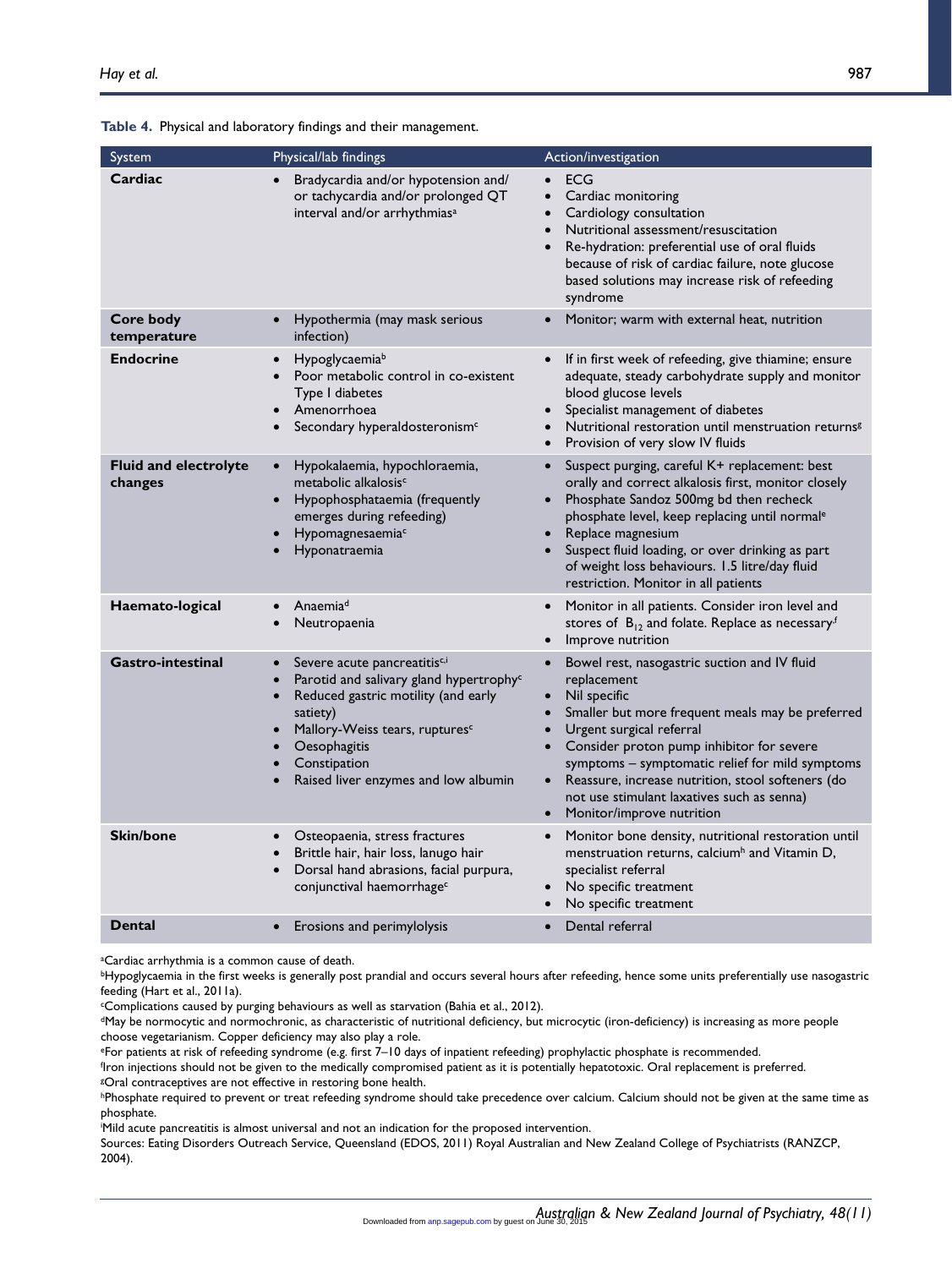commencing refeeding at 6000kJ/day. This should be increased by 2000kJ/day every 2–3 days until an adequate intake to meet the person's needs for weight restoration is reached. This diet should be supplemented by phosphate at 500mg twice daily and thiamine at least 100mg daily for the first week, and thereafter as clinically indicated for people at high risk of refeeding syndrome (e.g. BMI <13). For people at high risk of refeeding syndrome, commencing with continuous nasogastric feeding with low-carbohydrate preparations (i.e. 40–50% of energy from carbohydrates) seems prudent to avoid triggering postprandial rebound hypoglycaemia due to insulin secretion in people with inadequate glycogen stores. The most important aspects of preventing refeeding syndrome are a heightened physician awareness of the syndrome, and regular monitoring of the person's clinical status, including physical observations and biochemical monitoring, especially to guide phosphate prophylaxis or supplementation.

Refeeding protocols should, however, be individualised where necessary to minimise both the risk of refeeding syndrome and complications due to underfeeding, and involve the input of a dietician experienced in the treatment of eating disorders. Methods of nutritional provision include supervised meals, high energy high protein oral liquid supplements and nasogastric feeding. On very rare occasions where the above methods are unable to be utilised, parenteral nutrition may be indicated. The least intrusive and most normal method of nutrition that can be reliably provided should be used.

*Monitoring progress and reviewing priorities.* In assessing whether an individual's nutritional heath has been adequately restored, weight is only an approximate indicator. Other indicators of normal physiological functioning should be considered, including normal blood glucose levels, reversal of hypotension and bradycardia, normal blood cell counts with bone marrow suppression reversed, return of menstruation and normal cognitive functioning.

Assessing psychological progress is more difficult given that many features of anorexia nervosa involve internalised symptoms and behavioural deficits. However, such assessment should include monitoring dietary intake, compensatory behaviours and body image disturbance and dissatisfaction. Absence of progress in treatment after reasonable trial periods should prompt a treatment review and consideration for changing interventions and/or increasing treatment intensity.

*Specific treatments.* Providing psychoeducation, support and building a therapeutic relationship are all crucial activities at all stages of treatment. The more intense structured psychological therapies should generally be initiated only after the individual is sufficiently stabilised and cognitively improved from the acute effects of starvation. It is important that the treatment plan is individualised and addresses any comorbid conditions.

*Individual therapies*. There are major shortcomings in the literature, making any robust and direct comparison between commonly used psychological treatments (e.g. cognitive behaviour therapy, interpersonal psychotherapy, or psychodynamic psychotherapy) very difficult. These limitations include small numbers of trials and lack of statistical power.

Cognitive behavioural therapy (CBT) and its many forms, for example CBT-Enhanced (Fairburn, 2008), are frequently recommended approaches for anorexia nervosa. Common to these approaches are the activities of directly challenging anorexia-related behaviours, cognitions and patterns of thinking, especially symptoms that maintain the disorder. In inpatient settings, less restrictive behavioural approaches are likely to be more effective than strict regimens which are often perceived by the individual as punitive and demeaning (Touyz et al., 1984). Despite the popularity of CBT and improving evidence of its effectiveness, further investigation is required (Bulik et al., 2007; Hay, 2013b; Zipfel et al., 2014). There is no empirical evidence that guided self-help CBT (CBT-GSH) is a useful treatment for anorexia nervosa, with some concluding that it is contraindicated (Wilson and Zandberg, 2012).

Specialist supportive clinical management (SSCM) (McIntosh et al., 2006) has been shown in one trial to be more effective than CBT or interpersonal therapy (McIntosh et al., 2005). SSCM has as its primary focus resumption of normal eating and the restoration of weight, but it also allows a flexible approach to addressing life issues impacting on the eating disorder.

The Maudsley model of anorexia nervosa treatment for adults (MANTRA), not to be confused with the 'Maudsley' model of family based therapy, is a recently developed manualised individual therapy for adults with anorexia nervosa, drawing on a range of approaches including motivational interviewing, cognitive remediation and flexible involvement of carers. It aims to address the obsessional and anxious/avoidant traits that are proposed as being central to the maintenance of the illness (Schmidt et al., 2012). In a randomised controlled trial (RCT) it was, however, shown to be no more effective than SSCM, with recovery rates low in both arms of the trial (Schmidt et al., 2012).

Motivation-based therapies (motivational interviewing, motivational enhancement etc.), either as the main treatment or in conjunction with another therapy, have been adapted to eating disorders (Casasnovas et al., 2007; Nordbø et al., 2008; Treasure et al., 2007) including anorexia nervosa. Meaningful engagement in therapy is a crucial component in all treatments for anorexia nervosa, as are techniques to enhance change. Recent critical reviews question whether purely motivation-based therapies improve treatment efficacy in anorexia nervosa (Knowles et al., 2012; Waller, 2012). This does not dismiss the crucial importance of challenging resistance to change and targeting behavioural changes alongside wider psychological changes: these processes underpin most psychotherapies.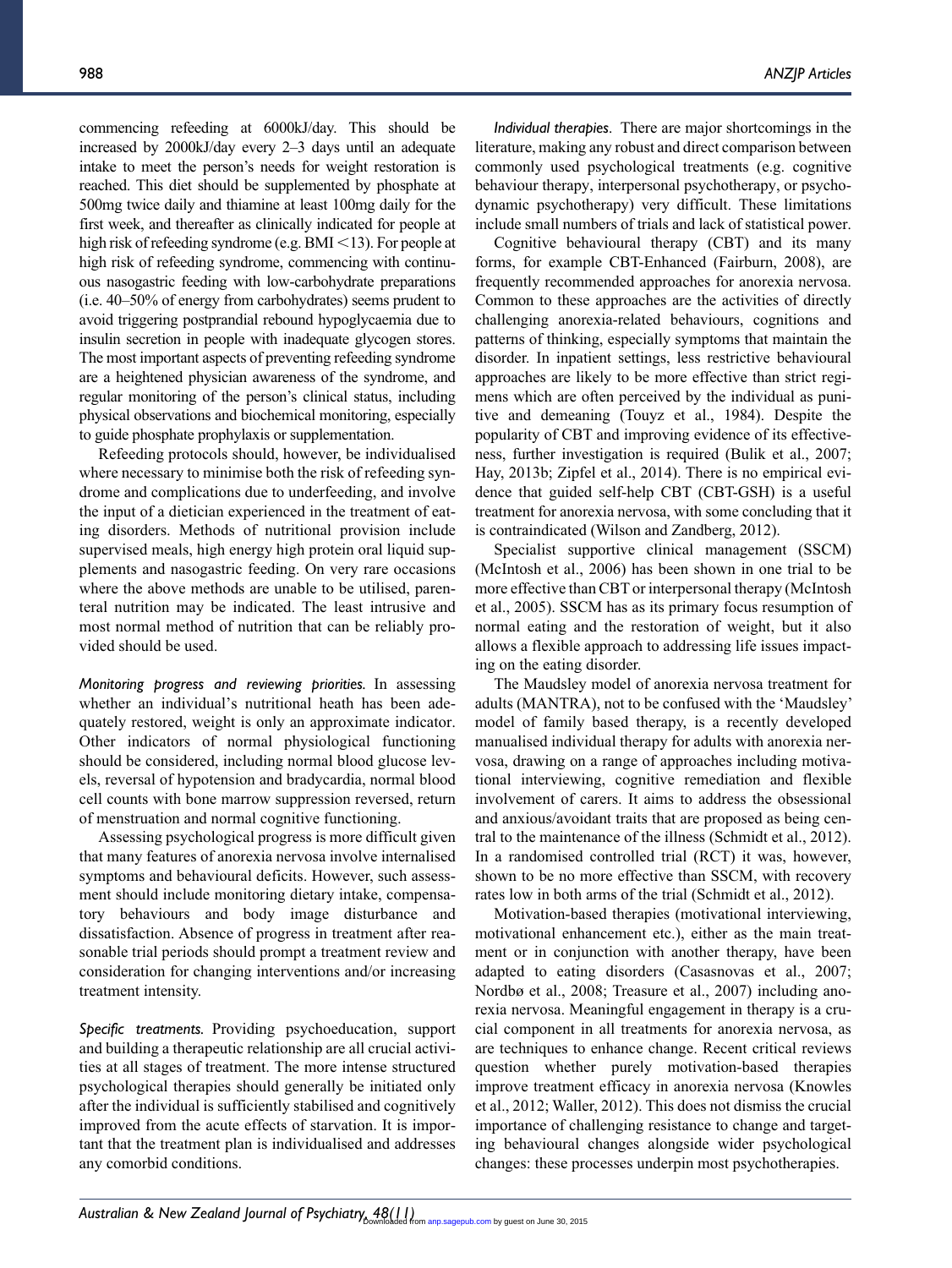Other individual approaches that may be helpful in adults with anorexia nervosa include interpersonal psychotherapy. cognitive analytic therapy, focal psychoanalytic and other psychodynamic therapies (Watson, 2010; Zipfel, 2014), although again the level of evidence for each of these is modest, and generally limited to a very small number of trials. Interpretation of findings where specific psychological therapies are compared with other therapies is hampered by methodological problems (Hartmann et al., 2011).

Web-based therapies for anorexia nervosa have not been sufficiently investigated by EBR II research (Aardoom et al., 2013). A single RCT has shown that a CBT-based program delivered on the internet may reduce the risk of relapse after hospitalisation (Fichter et al., 2012). It is advised that any treatment via the internet poses unique risks in providing responsible care. There is increased likelihood of miscommunications and there are significant regulatory issues if the practice occurs across different jurisdictions. Given the very limited evidence of effectiveness, these additional factors contribute to a high degree of caution if using internet-based therapies to treat anorexia nervosa.

*Family therapies*. There is moderate research-based evidence for family therapies in younger people with anorexia nervosa up to their late teens, living with family and with an illness duration of less than three years, with evidence that family therapy is more effective than individual treatment (Russell et al., 1987). Whilst family therapy approaches vary in their focus and etiological stances, a common theme is the involvement of family in treatment to help recovery especially in regard to interventions to restore weight.

Recent evidence reviews have reported that family therapy and a specific form of family therapy termed 'family based treatment' (FBT) remains the most well-studied treatment for young people with anorexia nervosa, and has been associated with persistent positive outcomes on physical and psychological parameters (Keel and Haedt, 2008; NEDC, 2010; Watson and Bulik, 2012); however, views are mixed (Couturier et al., 2013; Fisher et al., 2010; Strober, 2014). One of these reviews (Couturier et al., 2013) found that although FBT was not superior to individual treatment at the end of treatment, there did appear to be significant benefits at the 6–12 month follow-up. It is important to note that FBT has not been shown to be an effective treatment for anorexia nervosa in adults older than 18 years.

There is wider clinical consensus that families play an important role in assessment and overall treatment processes for younger people. Thus, unless contraindicated, family functioning should be assessed and appropriate support provided to manage the burden to families of anorexia nervosa. Other promising models of family interventions have been developed for adults, such as skills-based training for family members (Treasure et al., 2007) and couples work with partners (Bulik et al., 2011), but these are yet to be evaluated in well-designed studies. Further research and

guidance with regards to family therapy in children and adolescents is discussed later in this guideline.

*Pharmacotherapy*. Recent systematic reviews of RCTs and meta-analyses of the pharmacological treatment of anorexia nervosa suggest weak evidence for the use of any psychotropic agents (Aigner et al., 2011; Flament et al., 2012; Hay and Claudino, 2012; Kishi et al., 2012). Prescribing for comorbid conditions (e.g. anxiety or mood disorders) is best left until it is clear that such symptoms are not simply secondary to starvation, although low doses of antipsychotics such as olanzapine may be helpful when patients are severely anxious and demonstrate obsessive eating-related ruminations, but more trials are needed (Hay and Claudino, 2012). Caution is required for any psychotropic medication, as physical problems secondary to anorexia nervosa may place individuals at greater risk of adverse side effects. Evidence for the effectiveness of medications to reverse bone density loss is lacking (Mehler et al., 2011).

*Other treatments*. A variety of other treatments have been proposed as primary treatments or as an adjunct to treatment of anorexia nervosa, but not established because of inadequate evidence to support their routine use. Zinc deficiency is common in anorexia nervosa and may be associated with dermatological change (Kim et al., 2010; Lask et al., 1993). In a single small double-blind trial, zinc supplementation was associated with a more rapid rate of body mass increase (Birmingham et al., 1994). Zinc supplementation is, however, not a routine component of therapy, because assessment of zinc status is difficult, the purported benefit limited, and deficiency will correct with general nutritional improvement (Lask et al., 1993).

Clinical observations and animal studies of decreased thermogenic activity with application of external heat have led to the incorporation of warming as a component of some treatment programs ( Bergh et al., 2002; Birmingham et al., 2004; Gutierrez and Vazquez, 2001). A controlled trial of warming for three hours a day failed to demonstrate any advantage for weight gain compared with 'treatment as usual'. Biofeedback focused on satiety and rate of eating underpins the Mandometer, a computer-based device that attempts to retrain eating patterns, has support from small observational studies and a small RCT compared to a waitlist control group (Bergh et al., 1996, 2002), but not from another larger controlled study (van Elburg et al., 2012). Recently, stereotactic surgery and deep brain stimulation have been considered for the management of refractory anorexia nervosa (Lipsman et al., 2013b). A pilot study of six adult patients with chronic refractory anorexia nervosa underwent implantation of electrodes to the sub-callosal cingulate region of their brain and then long-term deep brain stimulation (Lipsman et al., 2013a). While there may be some benefits to this approach, assessment has been inadequate and the wider response has been cautious (Hutton, 2013; Treasure and Schmidt, 2013).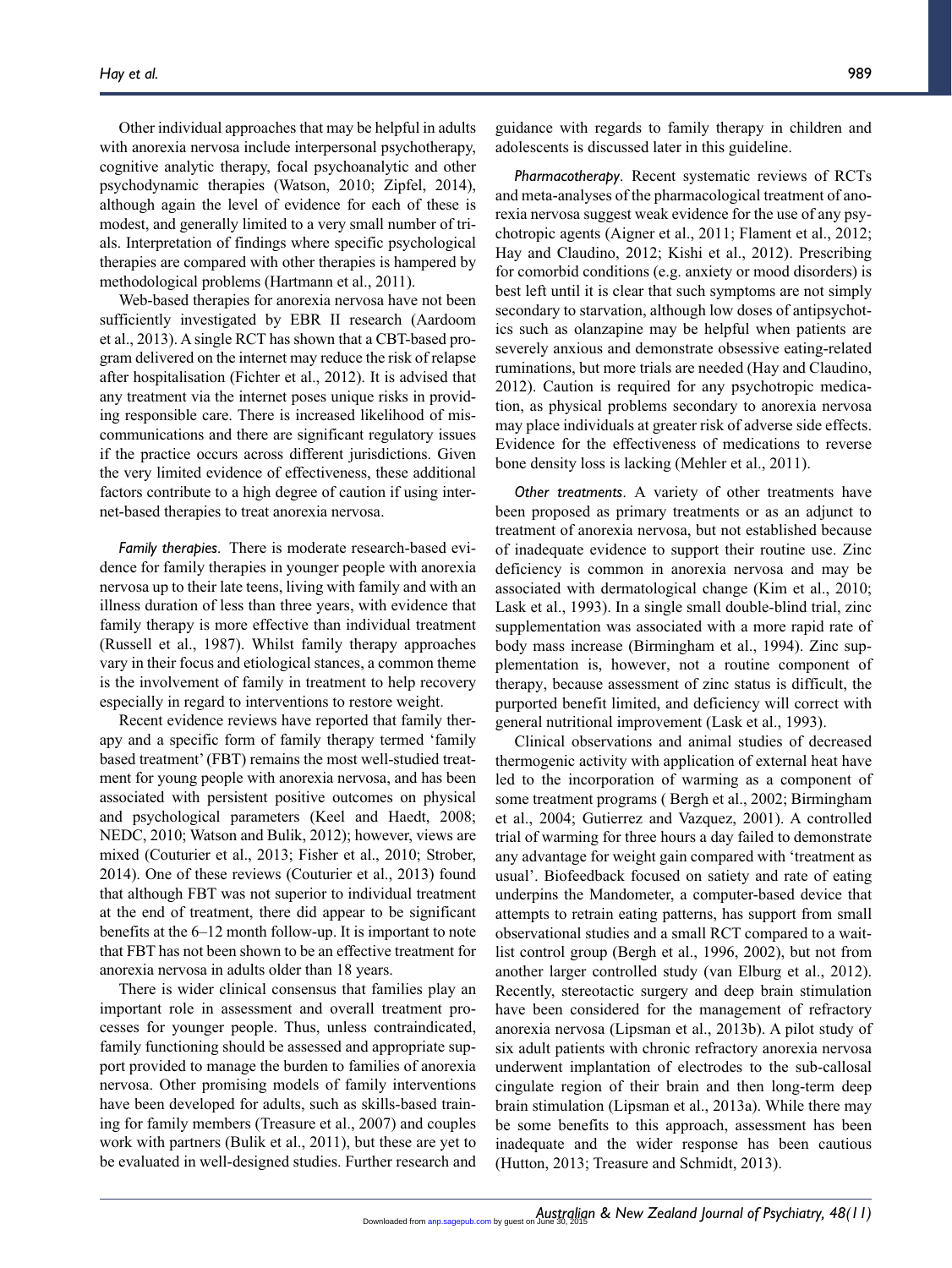*Relapse prevention*. Prospective and retrospective studies show varying rates of relapse, but it is generally agreed that the rates are substantial. A recent prospective study (Carter et al., 2012) showed a relapse rate of 41%, with the highest risk for relapse within 4–9 months after treatment. There is insufficient evidence about treatments to reduce relapse, but well-designed studies are consistent in finding that those with anorexia nervosa-binge purge subtype have higher rates of relapse, meaning that these individuals should receive more intense follow-up.

*Outcomes and prognosis*. Steinhausen (2002) reported that 70% of a multicentre European cohort with anorexia nervosa had fully recovered at follow-up at a mean of 6.4 years, and around 75% had no other evidence of psychiatric illness. Strober and colleagues documented in detail the follow-up of a cohort of 95 individuals with anorexia nervosa followed longitudinally. Eighty-seven percent recovered at least partially (loss of three of four diagnostic criteria of anorexia nervosa) at a mean of 59 months from assessment, and 76% experienced full recovery at a mean of 79 months. In an adolescent cohort, it was reported that recovery was still occurring 11 years after initial assessment (Strober et al., 1997). Steinhausen also reported lower mortality rates than 'all-age' data, with a 2.9% crude mortality rate in an adolescent European cohort (Steinhausen et al., 2003).

# *Summary of recommendations with level of evidence base (EBR) or consensus (CBR)*

| Recommendation                                                                                                                                                                                                                                                                                                                                                                                                                                                                                                                                                                                                                                                                                                                                                                                                                                                                                                                                                                                                                                                                                                                                                                                                                                                                                    | Grade          |
|---------------------------------------------------------------------------------------------------------------------------------------------------------------------------------------------------------------------------------------------------------------------------------------------------------------------------------------------------------------------------------------------------------------------------------------------------------------------------------------------------------------------------------------------------------------------------------------------------------------------------------------------------------------------------------------------------------------------------------------------------------------------------------------------------------------------------------------------------------------------------------------------------------------------------------------------------------------------------------------------------------------------------------------------------------------------------------------------------------------------------------------------------------------------------------------------------------------------------------------------------------------------------------------------------|----------------|
| Assessment of adults with anorexia nervosa<br>Be person-centred and culturally informed in assessment practices.<br>Involve family and significant others unless there are clear contraindications.<br>$\bullet$<br>Take a multidisciplinary approach.<br>$\bullet$<br>Use a dimensional approach to the illness, i.e. tailor management based on stage of illness severity and<br>$\bullet$<br>symptom profile.<br>Conduct detailed assessments of core symptomatology including restriction methods, psychological<br>$\bullet$<br>symptoms related to fear of weight gain, weight loss, drive for thinness, and body image disturbance/<br>dissatisfaction, establishing both severity and (where possible) duration of illness.<br>Conduct detailed evaluations for any comorbid psychiatric diagnoses.<br>$\bullet$<br>Conduct detailed physical, medical, and laboratory examinations, thereby setting priorities for any specific<br>$\bullet$<br>medical interventions.                                                                                                                                                                                                                                                                                                                   | EBR III        |
| Treatment of adults with anorexia nervosa<br>Treat in the least restrictive environment possible. Many people can be treated in outpatient care (EBR II).<br>Provide 'stepped and seamless care' options, with smooth transition between services (including between<br>$\bullet$<br>primary care, general hospital settings and other community services).<br>• Admit to hospital when indicated for those at high risk of life-threatening medical complications, extremely<br>low weights, and other uncontrolled symptoms.<br>Use refeeding and weight gain regimes that minimise the risk of refeeding syndrome, 'underfeeding' and<br>other medical complications arising from increased nutritional intake.<br>• Take a multi-axial approach to assessing treatment progress, including considering nutritional, medical and<br>psychological aspects.<br>Provide psychoeducation, support and a therapeutic relationship at all stages of treatment and initiate more<br>intense psychological therapies after the person is sufficiently medically stabilised and cognitively improved<br>from the effects of starvation.<br>Initiate longer-term follow-up as recovery rates are low and relapse rates are high. This will limit the need<br>$\bullet$<br>for re-intensified treatment. | <b>EBR III</b> |
| Specific pharmacological treatments<br>There is only weak evidence for pharmacological treatment of anorexia nervosa. Low-dose antipsychotics<br>such as olanzapine may be useful in reducing anxiety and obsessive thinking, but results of trials are mixed<br>and such individuals are at greater risk of adverse side effects (EBR I). Exercise caution in prescribing<br>psychotropic medication for severe comorbid conditions/symptoms until it is clear that such symptoms are<br>not secondary to starvation.                                                                                                                                                                                                                                                                                                                                                                                                                                                                                                                                                                                                                                                                                                                                                                            | EBR III        |
| Specific psychological treatments<br>Psychological therapy is considered essential, but there is limited high quality evidence to direct the best<br>$\bullet$<br>choice of therapy modality.<br>• There is modest evidence that family based therapies are effective for younger people (up to the age of 18)<br>living with families.<br>Specialist therapist-led manualised based approaches show the most promising evidence base, and as such<br>$\bullet$<br>should be first-line options.                                                                                                                                                                                                                                                                                                                                                                                                                                                                                                                                                                                                                                                                                                                                                                                                  | EBR I          |
| <b>Future research</b><br>Future research should include methodological designs that are robust and can overcome past problems by<br>$\bullet$<br>recruiting larger samples and enabling longer follow-up periods.                                                                                                                                                                                                                                                                                                                                                                                                                                                                                                                                                                                                                                                                                                                                                                                                                                                                                                                                                                                                                                                                                | EBR I          |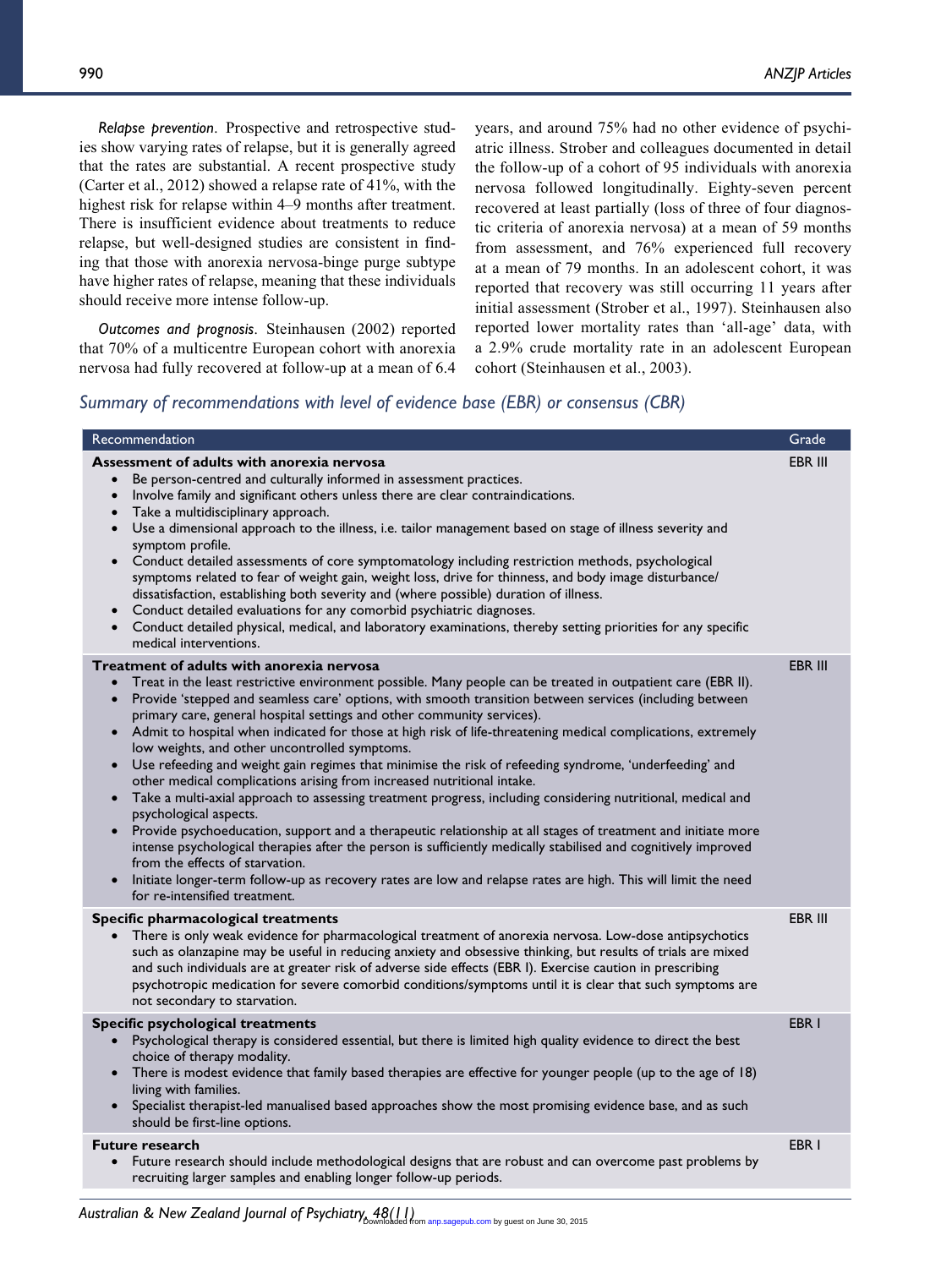# **Anorexia nervosa in adolescents and children**

#### *Introduction*

Anorexia nervosa is the third most common chronic disorder affecting adolescent girls, with a mean mortality rate of 5% in adults and 2% in adolescents (Steinhausen et al., 2002). The mortality rate is up to 18 times greater than in nonaffected women aged 15–24 years (Steinhausen et al., 2003). The peak age of onset for anorexia nervosa is 15 to 19 years, accounting for approximately half of all presentations (73.9 to 270 females per 100,000 person years and 6.4 to 15.7 males per 100,000 person years) with nearly all people with anorexia nervosa presenting between 10 and 29 years (Herpertz-Dahlmann, 2009). Individuals between 10 and 14 years account for approximately one in five new presentations of anorexia nervosa (Keski-Rahkonen et al., 2007; Lucas et al., 1999; Raevuori et al., 2009). The incidence of early onset (children aged 5–13 years) eating disorders in Australia is estimated to be 1.4–2.8 per 100,000 children (Madden et al., 2009).

Lifetime prevalence rates for anorexia nervosa are higher in younger women compared with older age women, with rates consistently higher in more recent studies. This is consistent with the findings of Lucas et al. (1999), who demonstrated that the incidence of anorexia nervosa in 15 to 24 year old women has increased over the past 50 years. In the 10 to 14 year old age group, rates of anorexia nervosa also appear to have increased since the 1960s (Lucas et al., 1999), though the limited number of studies that have looked at this group make it difficult to be definitive. What can be clearly stated about this younger age group is that males make up a far greater proportion of those with anorexia nervosa, making up between one in six and one in four presentations (Madden et al., 2009; Nicholls et al., 2011b) compared with between one in eight and one in 15 presentations in adults (Hoek and van Hoeken, 2003; Lucas et al., 1999; Miller and Golden, 2010; Preti et al., 2009).

While two thirds of children aged less than 12 years with weight loss due to an eating disorder present with similar psychological symptoms to older adolescents and adults with anorexia nervosa, there are also differences. Children in this age group are less likely to report fear of weight gain or fatness (Lask and Bryant-Waugh, 1992; Madden et al., 2009; Nicholls et al., 2011b; Walker et al., In Press), more likely to fail to appreciate the severity of their illness (Fisher et al., 2001), more likely to present with non-specific somatic symptoms (Blitzer et al., 1961; Madden et al., 2009; Nicholls et al., 2011b), more likely to be diagnosed with other specified or unspecified feeding or eating disorder or ARFID, more likely to be boys, less likely to report vomiting or laxative abuse, more likely to have lost weight more rapidly and more likely to have a lower percent ideal body weight (%IBW) than older individuals with anorexia

nervosa (Madden et al., 2009; Nicholls et al., 2011b; Peebles et al., 2006; Walker et al., In Press).

Complications from malnutrition and compensatory behaviours associated with anorexia nervosa include growth retardation, osteoporosis, infertility and changes in brain structure (Katzman, 2005) as well as psychological complications including depression, anxiety, obsessive compulsive disorder and cognitive impairment (Hatch et al., 2010). These complications are greatest during early adolescence due to disruption of critical periods of physical, psychological and social development (Golden et al., 2003; Katzman, 2005).

#### *Assessment*

There is limited evidence to guide the assessment of children and adolescents with anorexia nervosa with all recommendations based on expert consensus. At assessment, every child or adolescent suspected of having anorexia nervosa needs a comprehensive review of psychological and physiological signs and symptoms. Ideally assessments should be multidisciplinary and include professionals with expertise in psychiatric diagnosis, medicine and dietetics. Assessment should involve both children and their families or carers unless this is contraindicated due to safety concerns such as abuse or domestic violence (Mariano et al., 2013). Assessments in children and adolescents should be developmentally informed.

Psychological assessment should include a review of both eating disorder symptoms and comorbid psychiatric symptoms. The most common comorbid illnesses in adolescents with anorexia nervosa are anxiety disorders, including obsessive compulsive disorder (OCD) and major depressive disorder (MDD) (Milos et al., 2003; Steinhausen, 2002; Swanson et al., 2011). As in adult care, minimising mortality associated with anorexia nervosa is key to initial medical care. Some people will require admission for medical compromise (see Tables 3, 4 and 5). Medical instability is the key indicator for acute hospitalisation.

### *Treatment*

Current evidence supports outpatient care as the first-line treatment in adolescent anorexia nervosa, and there is a growing body of evidence to guide such care, particularly the role of family treatment (Lock, 2011; Smith and Cook-Cottone, 2011). There are, however, few studies into the role of inpatient treatment in anorexia nervosa. Hospitalisation of adolescents with anorexia nervosa for the management of acute medical instability (e.g. hypothermia, hypotension, electrolyte abnormalities and cardiac arrhythmias) is thought to be essential in preventing mortality associated with anorexia nervosa (Golden et al., 2003; Katzman, 2005).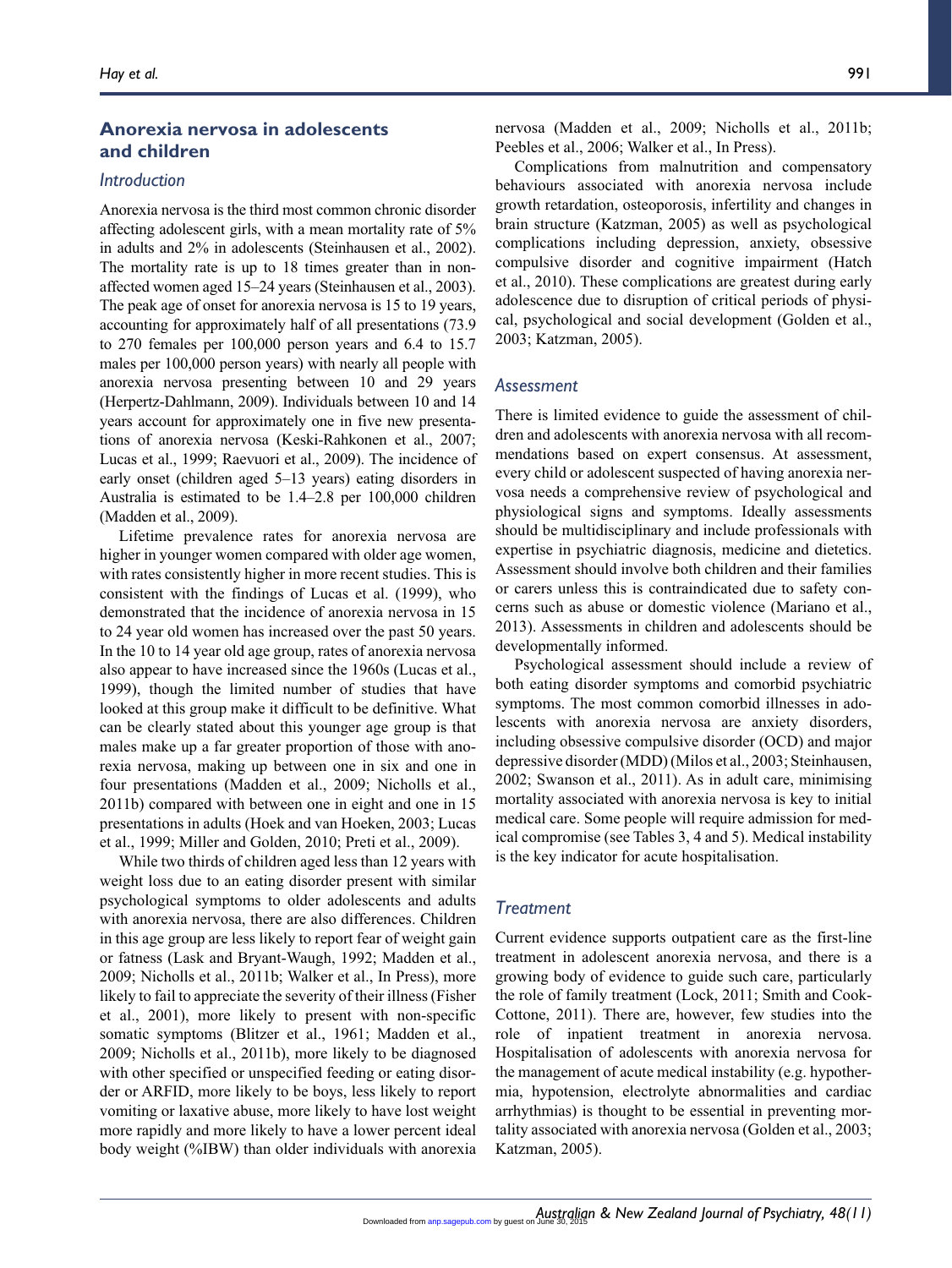| Table 5. Guidelines for inpatient admission for children. |  |  |
|-----------------------------------------------------------|--|--|
|-----------------------------------------------------------|--|--|

|                             | Indicators for admission <sup>a</sup> and specialist consultation                                                                                                    |                                                                                                |
|-----------------------------|----------------------------------------------------------------------------------------------------------------------------------------------------------------------|------------------------------------------------------------------------------------------------|
| Medical status <sup>b</sup> | Heart rate<br>Cardiac arrhythmia<br>Postural tachycardia<br>Blood pressure<br>Postural hypotension<br>OT <sub>c</sub><br>Temperature<br>Hypokalaemia<br>Neutropaenia | $<$ 50 bpm<br>$> 20$ /min<br>$<$ 80/50 mm<br>$>$ 20 mm<br>$>$ 450 msec<br>$<$ 35.5 $\degree$ C |
| Weight                      | <b>Children</b> $\leq$ 75% of expected body weight or rapid weight loss                                                                                              |                                                                                                |

NB: These are a guide only and do not replace the need for individual clinical judgement.

a For children, admission would generally be to a medical ward.

**bPeople may also require admission for:** 

- Uncontrolled eating disorder behaviour.
- Failure to respond to outpatient treatment.
- Severe psychiatric comorbidity.

Treatment, especially of children and adolescents with more severe disease, should be multidisciplinary, and include focused psychological therapy of the eating disorder and comorbid psychological problems. It should typically include psychoeducation of families, nutritional and medical therapy (at times pharmacotherapy) and may require case management involving schools and other agencies.

A total of nine RCTs have looked at treatment of anorexia nervosa exclusively in adolescents, and 12 RCTs have included adolescents (see Table 6). (Ball and Mitchell, 2004; Crisp et al., 1991; Eisler et al., 2000; Godart et al., 2012; Gowers et al., 2007; le Grange et al., 1992; Lock et al., 2005, 2010; Rhodes et al., 2008; Robin et al., 1994, 1999; Russell et al., 1987). All 12 of these studies included an outpatient intervention and all but one of these trials (Gowers et al., 2007) included an evaluation of some form of family intervention, including four trials that have compared different structures or doses of family interventions (Eisler et al., 2000; le Grange et al., 1992; Lock et al., 2005; Rhodes et al., 2008). Eight of the trials have looked at individual psychological interventions in anorexia nervosa, five in a direct comparison with family treatment (Ball and Mitchell, 2004; Lock et al., 2010; Robin et al., 1994, 1999; Russell et al., 1987), one comparing individual treatment with individual treatment augmented with family treatment (Godart et al., 2012) and two trials comparing individual outpatient treatment to inpatient treatment (Crisp et al., 1991; Gowers et al., 2007).

### *Psychological treatment*

*Family therapy*. There have been 11 RCTs in adolescent anorexia nervosa that have included family interventions, though of these interventions only the one created by investigators from the Maudsley Hospital in the 1980s (Family Based Treatment – FBT) has been systematically investigated (Lock, 2011). Based on the outcomes of these RCTs and a recently published systematic review (Hay, 2013b), there is a clear and growing body of evidence that supports the efficacy of family treatment in adolescent anorexia nervosa, in particular family treatment that focuses on eating disorder behaviours and weight gain. Of these treatments FBT has been the most extensively studied and has not only demonstrated efficacy in the treatment of adolescent anorexia nervosa but also superiority to some types of individual therapy. There is a general consensus that FBT is now the first-line treatment for adolescents with anorexia nervosa who are aged less than 19 years and have a duration of illness of less than three years (le Grange et al., 2010; Lock, 2011; Russell et al., 1987).

*Individual therapy*. A total of eight RCTs in adolescent anorexia nervosa have included individual therapy interventions, including five that have compared individual therapy with family treatment. The three largest of these trials compared family treatment with ego orientated individual therapy (EOIT) or a modification of it called adolescent focused therapy (AFT). Both therapies are psycho-dynamically informed, individual, adolescent psychotherapies focusing on issues of adolescent development including autonomy, self-efficacy, individuation, assertiveness and psychological barriers to eating (Lock et al., 2010; Robin et al., 1995, 1999). While family treatment led to significantly higher weight gain and menstruation at treatment completion and improved remission rates 12 months after treatment completion in comparison to EOIT/AFT (Lock et al., 2010), individual treatment did lead to improvements in weight, menstruation and eating disorder pathology. In the two remaining RCTs comparing family and individual treatment the individual interventions included a supportive or 'treatment as usual' (TAU) intervention (Russell et al.,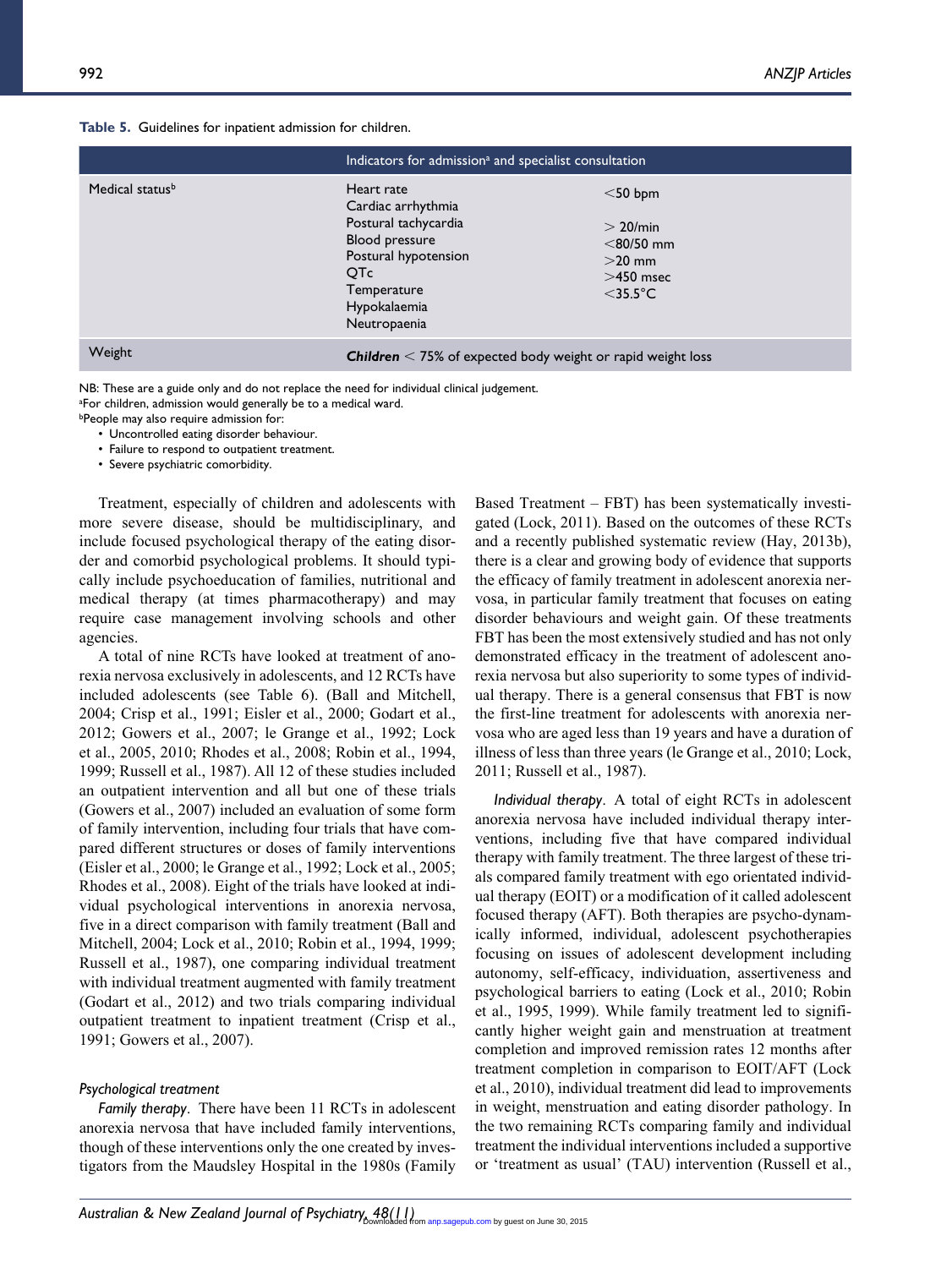| Study |                                    | N   | Mean Age (Yrs) | <b>Treatments</b>                                                                                                                                                                                                                       | <b>Results</b>                                                                                                                                                                                                                                                                            |
|-------|------------------------------------|-----|----------------|-----------------------------------------------------------------------------------------------------------------------------------------------------------------------------------------------------------------------------------------|-------------------------------------------------------------------------------------------------------------------------------------------------------------------------------------------------------------------------------------------------------------------------------------------|
| I.    | Russell et al., 1987               | 21  | 16.6           | Family based treatment (FBT) vs<br>individual supportive therapy                                                                                                                                                                        | FBT produced significantly superior<br>outcome to individual treatment<br>in a subset of 21 patients with<br>anorexia nervosa of less than 3<br>years duration and onset prior to<br>19 years on Morgan Russell criteria<br>at 12 month (60% vs 9%) and 5 year<br>follow-up (90% vs 36%). |
| 2.    | Crisp et al., 1991                 | 90  | 21.7           | Treatment as usual (TAU) with or<br>without family treatment sessions<br>vs group therapy vs inpatient<br>treatment vs single assessment                                                                                                | No significant difference in<br>outcomes between active treatment<br>arms with all active treatments<br>demonstrating significantly superior<br>outcomes to a single assessment<br>only.                                                                                                  |
|       | 3. le Grange et al.,<br>1992       | 18  | 15.3           | Conjoint family based treatment<br>(CFT) vs separated family based<br>treatment (SFT)                                                                                                                                                   | No significant difference in<br>outcomes between CFT and SFT.                                                                                                                                                                                                                             |
| 4.    | Robin et al., 1994 <sup>a</sup>    | 24  | 14.7           | Behavioural systems family therapy<br>(BSFT) vs ego orientated individual<br>therapy (EOIT)                                                                                                                                             | BSFT produced significantly greater<br>weight gain and higher rates of<br>return of menstruation at the<br>end of treatment. There were no<br>differences in 12 month outcomes.                                                                                                           |
|       | 5. Robin et al., 1999 <sup>a</sup> | 37  | 14.2           | <b>BSFT vs EOIT</b>                                                                                                                                                                                                                     | BSFT produced significantly greater<br>weight gain and higher rates of<br>return of menstruation at the<br>end of treatment. There were no<br>differences in 12 month outcomes.                                                                                                           |
| 6.    | Eisler et al., 2000                | 40  | 15.5           | CFT vs SFT                                                                                                                                                                                                                              | No significant difference in<br>outcomes between CFT and SFT<br>on global outcomes, though families<br>with high levels of expressed<br>maternal criticism did better with<br>SFT.                                                                                                        |
| 7.    | Ball and Mitchell,<br>2004         | 25  | 18.5           | BSFT vs cognitive behavioural<br>therapy (CBT)                                                                                                                                                                                          | No significant difference in<br>outcomes between BSFT and CBT.                                                                                                                                                                                                                            |
| 8.    | Lock et al., 2005                  | 86  | 15.2           | 20 session FBT vs 10 session FBT                                                                                                                                                                                                        | No significant difference in<br>outcomes between the short and<br>longer duration FBT, though post<br>hoc analysis suggests individuals with<br>severe obsessive compulsive eating<br>disorder symptoms from non-intact<br>families do better with longer<br>treatment.                   |
| 9.    | Gowers et al.,<br>2007             | 167 | 14.9           | Multidisciplinary inpatient<br>psychiatric treatment vs specialist<br>outpatient eating disorder<br>treatment (CBT, parental<br>counselling, dietary consultation,<br>multimodal feedback) vs TAU in<br>community mental health service | No significant differences in<br>outcomes between the three<br>interventions. Outpatient treatment<br>more cost effective with higher<br>treatment adherence. Increased<br>parental satisfaction with specialist<br>eating disorder treatment.                                            |

# **Table 6.** Randomised controlled psychotherapy trials in adolescent anorexia nervosa.

*(Continued)*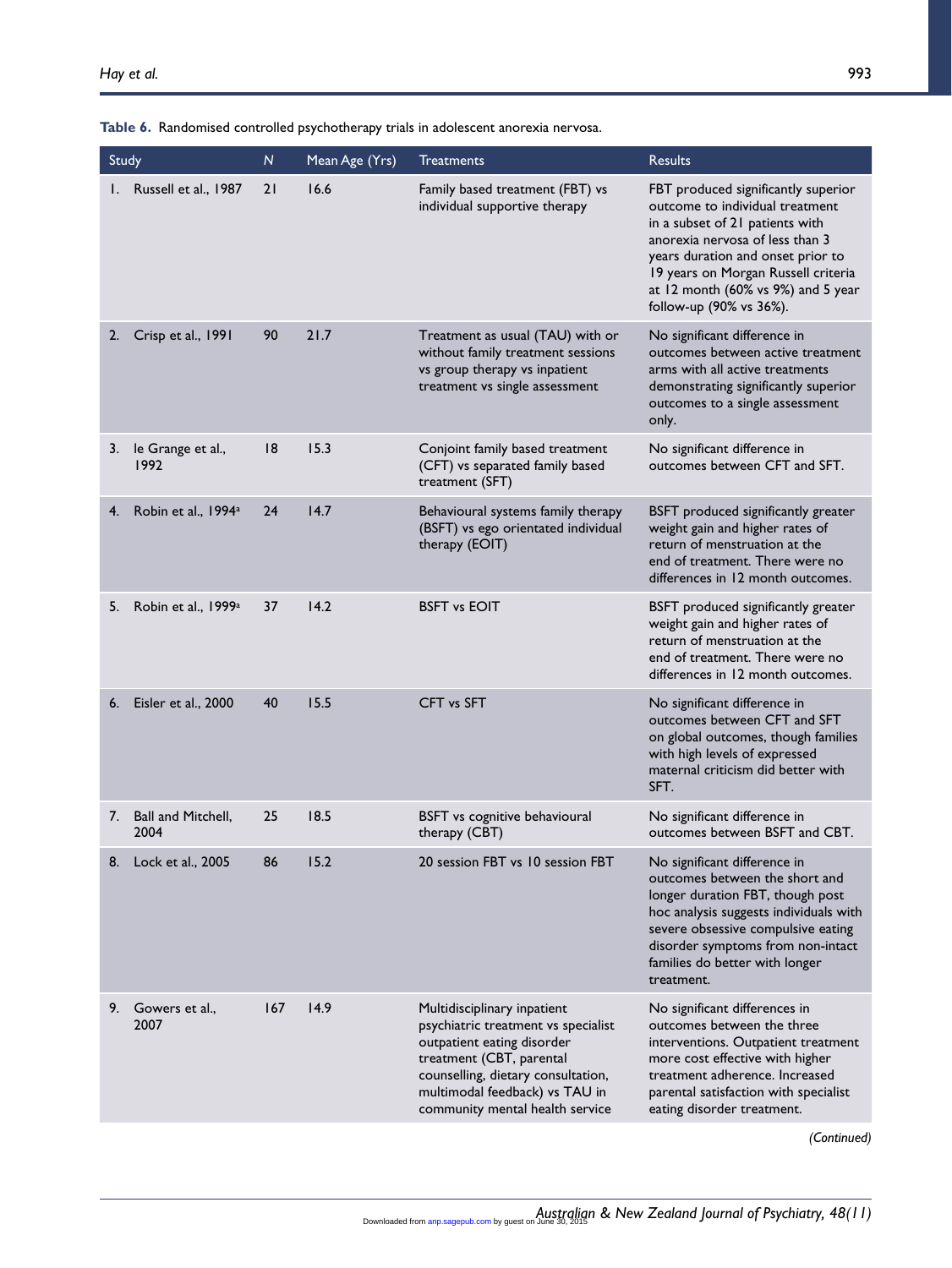| <b>Study</b> |                        | N  | Mean Age (Yrs) | <b>Treatments</b>                                                | <b>Results</b>                                                                                                                                                                                                                                                                                                                                        |
|--------------|------------------------|----|----------------|------------------------------------------------------------------|-------------------------------------------------------------------------------------------------------------------------------------------------------------------------------------------------------------------------------------------------------------------------------------------------------------------------------------------------------|
| 10.          | Rhodes et al<br>2008   | 20 | 14.0           | FBT vs FBT with parent to parent<br>consultation                 | No significant differences in<br>outcomes between the two<br>treatment arms, though qualitative<br>analysis suggested parents felt<br>empowered and less alone in the<br>parent to parent consultation arm.                                                                                                                                           |
| H.           | Lock et al., 2010      | 2  | 14.4           | FBT vs adolescent focused therapy<br>(AFT)                       | FBT led to significantly greater<br>weight gain and significantly<br>greater reduction in the global<br>eating disorder examination score<br>at the end of treatment. No<br>difference in remission rates at<br>the end of treatment, though FBT<br>demonstrated significantly higher<br>remission rates at 6 and 12 month<br>follow-up (49% vs 23%). |
| 12.          | Godart et al.,<br>2012 | 60 | 16.6           | TAU and adjunctive relationship<br>focused family therapy vs TAU | Adjunctive family therapy and TAU<br>produced significantly superior<br>outcomes to TAU using Morgan<br>Russell criteria (40.0% vs 17.2%<br>good outcome).                                                                                                                                                                                            |

#### **Table 6.** (Continued)

a The later trial by Robin and colleagues was an extension of the first and overlapped in design and participants.

1987) and an eating disorder specific CBT intervention (Ball and Mitchell, 2004). This second study was hampered by small numbers and demonstrated no difference between CBT and family therapy. A recently published case series has suggested that CBT-E (enhanced cognitive behavioural therapy) may be effective in adolescent anorexia nervosa (Dalle Grave et al., 2013).

TAU has been examined in three RCTs. It has been described as supportive, educational and problem centred, focusing on both eating disorder specific issues and those related issues considered to prolong eating disorder behaviours. In the two studies comparing TAU with either FBT or TAU and family treatment, outcomes from TAU were inferior (Godart et al., 2012; Russell et al., 1987). In the third trial, outcomes from TAU were equivalent to specialist inpatient care (Crisp et al., 1991).

Positive prognostic factors for FBT are early weight gain (approximately 2kg in the first four weeks), while individuals with more severe eating disorder symptoms (assessed using the eating disorder examination (Fairburn, 2008)) and/or comorbid OCD appear to have a poorer outcome or are more likely to need additional sessions of FBT (Lock et al., 2005). In addition, high expressed emotion families were shown to do better with separated FBT (Eisler et al., 2000).

There is little evidence to guide clinicians as to which adolescents may do poorly with family therapy and better with an individual approach. Lock et al. (2010) have emphasised the important of compliance. Thus, a relative contraindication to family therapy is inability on the part of the family to commit to the treatment for whatever reason, including parental illness (Lock et al., 2010). While there is clearly much need for further studies of individual therapy in adolescents, particularly CBT, evidence to date suggests that in those adolescents and their families who do not respond to, or are unable to engage in, FBT, options for individual interventions that may be considered would include AFT and eating disorder specific CBT, with little evidence to support TAU.

*Inpatient treatment*. Hospitalisation of adolescents with anorexia nervosa for the management of acute medical instability (e.g. hypothermia, hypotension, electrolyte abnormalities and cardiac arrhythmias) is thought to be essential in preventing associated mortality (Golden et al., 2003; Katzman, 2005). However, the benefits of inpatient weight restoration and the assumption that hospital is the best venue for refeeding once medical stability has been achieved remain unsupported by current evidence.

There is little evidence to guide the role of inpatient care in adolescent anorexia nervosa. Expert consensus currently recommends outpatient therapy as the first-line treatment (NICE, 2004b). This position is supported by two RCTs comparing inpatient treatment for anorexia nervosa with a number of individual outpatient interventions (Crisp et al., 1991; Gowers et al., 2007). In both of these trials, adolescents with anorexia nervosa were admitted to psychiatric units with experience in treating eating disorders, though not restricted to the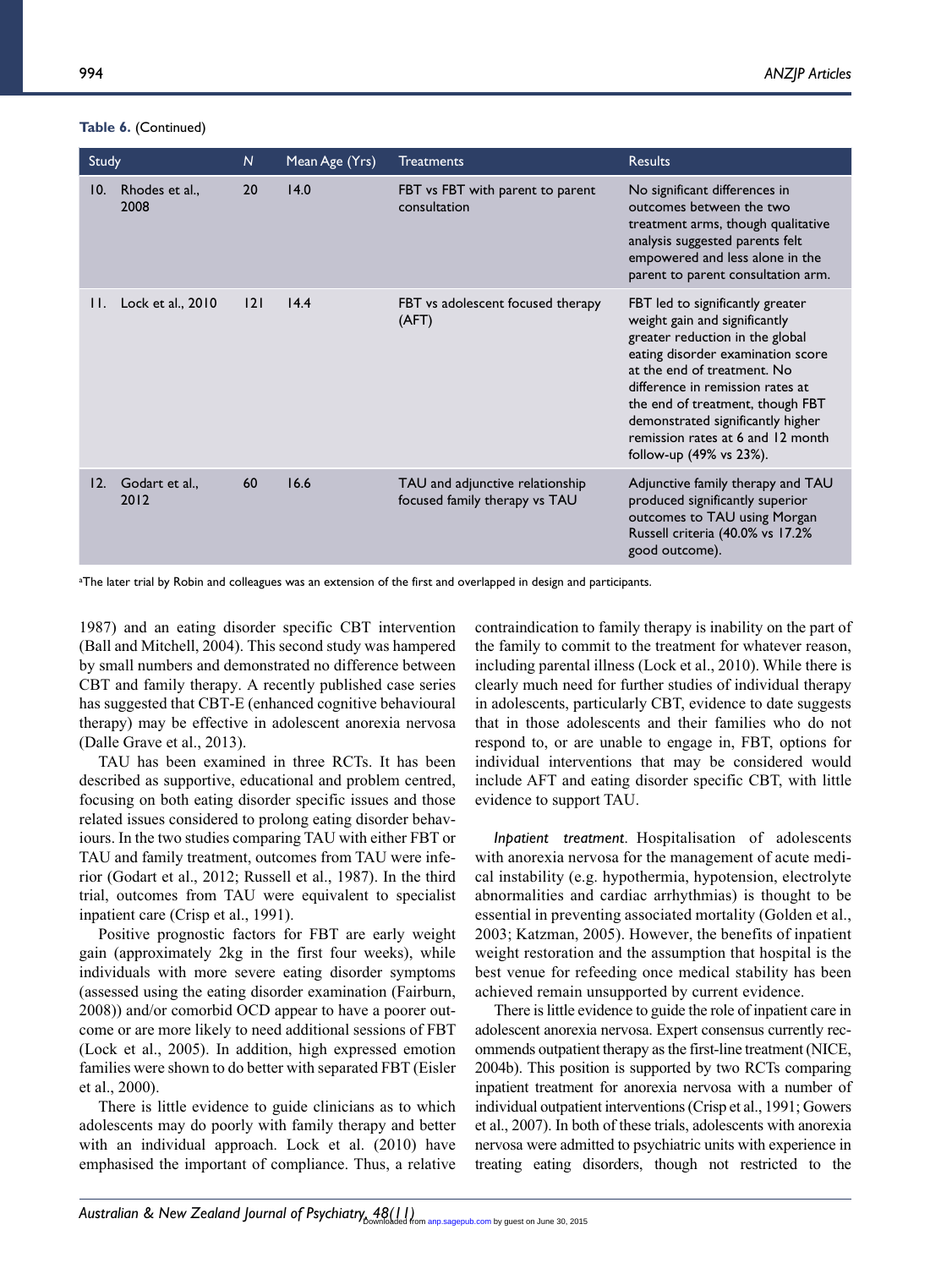treatment of individuals with eating disorders. In both trials there was no significant difference in outcomes between inpatient treatment and outpatient individual therapy, though Gowers et al. (2010) reported improved treatment adherence and cost effectiveness with outpatient treatment. Patient satisfaction was highest with specialist treatment, either inpatient or outpatient (Gowers et al., 2010). Previous findings have suggested that outpatient care costs approximately 10% of the cost of inpatient care (Katzman et al., 2000).

*Pharmacotherapy*. There is insufficient evidence to recommend psychotropic medication in adolescents with anorexia nervosa. The use of anxiolytic or antidepressant medications to relieve symptoms should be done with caution.

*Nutritional and medical treatment*. There is a need to formulate appropriate nutritional goals for weight regain. There are, however, widespread views and practices in relation to weight goals in treatment. A UK and European survey of services identified a 24kg range of target-weights for a 14 year old girl of average height (Roots et al., 2006), albeit that prediction of physiological 'normality' is imprecise. BMI centiles can be utilised to predict the weight at which endocrinological normality will be achieved, but they need to be interpreted in the light of other physical assessments. Golden recommends a 'target-weight' between the 14th and 39th BMI percentile for age (Golden et al., 2008). Key and colleagues (2002) have promoted the use of pelvic ultrasound demonstration of ovarian follicles as an indicator of normal weight. This is likely to be achieved between the 13th and 30th BMI centile (Allan et al., 2010; Key et al., 2002; Madden et al., 2009). It is essential to note that as recommended healthy weight for height changes with age, BMI centile charts for children and adolescents must be utilised when determining weight goals in treatment. Charts are freely available from the World Health Organization and Centers for Disease Control and Prevention websites (CDC, 2013; WHO, 2013), as are the freely available computer program EpiInfo (CDC, 2008) and AnthroPlus (WHO, 2007), which can be used for calculating age related centiles.

Nutritional therapy in children and adolescents may be provided using regular food or special supplements and delivered orally or via nasogastric tubes to ensure timely provision of adequate nutrients (Rigaud et al., 2007; Zuercher et al., 2003). Gastrostomy feeding and parenteral nutrition have been utilised but should not be part of routine therapy (Diamanti et al., 2008; Findlay et al., 2011; Melchior and Corcos, 2009; Silber, 2008).

As with adults, initiation of nutritional therapy in significantly malnourished adolescents has risks, and should be undertaken carefully, by experienced clinicians who are cognisant of the risk of refeeding syndrome (MARSIPAN, 2011). While there is disagreement and lack of clear evidence regarding the optimal rate of feeding (orally or by nasogastric tube), it is generally accepted that for medically unstable adolescents the process should proceed cautiously, that 'full feeds' for longer-term weight recovery should be achieved within 5–7 days of initiation, usually with the use of nasogastric tube feeding to ensure that nutrients are delivered, and that the risk of hypoglycaemia and electrolyte shifts is minimised (Kohn et al., 2011; MARSIPAN, 2011; O'Connor and Goldin, 2011). Many groups routinely supplement with phosphate and thiamine during this period (Kohn et al., 2011; MARSIPAN, 2011). Monitoring of serum electrolytes and minerals is important during initiation of feeding.<sup>3</sup>

Nutritional therapy needs to continue after the achievement of a healthy weight and discharge. This needs to involve regular monitoring of nutritional status (anthropometry, assessment of physiological function through measuring temperature, pulse, blood pressure and capillary refill, as well as intermittent measurement of biochemical parameters such as hormonal profiles and vitamin D). This should involve an experienced dietician who can assess nutrient intake and aid in setting appropriate dietary goals (MARSIPAN, 2011).

Sustained malnutrition in childhood and adolescence may be associated with a range of complications such as growth failure, pubertal delay, osteopaenia and osteoporosis, and in the longer-term increased risk of obesity, hypertension and heart disease are common sequelae. In order to minimise these risks long-term maintenance of healthy weight is important. Osteopaenia and osteoporosis are most likely to develop in girls who become malnourished early in pubertal development, and those with prolonged malnutrition and amenorrhoea (Swenne and Stridsberg, 2012; Turner et al., 2001). Worryingly, recovery from anorexia nervosa does not ensure resolution of osteopaenia (Wentz et al., 2007). It has been recognised that restoration of normal hormonal function via restoration and maintenance of normal weight is the best way of dealing with this problem (Misra and Klibanski, 2011). The common practice of prescription of the oral contraceptive pill in malnourished adolescent girls with amenorrhoea is not recommended because it does not improve bone density, and may provide false reassurance about physiological normality (Golden et al., 2002). Recently, use of physiological levels of oestrogen (via a hormonal patch) and progesterone in an RCT was associated with improvement in bone density, and may have a place in therapy (Misra and Klibanski, 2011; Misra et al., 2011).

*Outcomes and prognosis*. A small Swedish cohort of patients with adolescent-onset anorexia nervosa who were followed for 18 years experienced full recovery in 88%, despite more than a third having a persisting identifiable psychiatric disorder (Wentz et al., 2007). The outcomes for young onset eating disorders appear generally better than for older adolescent and adult onset eating disorders.

Transitioning from child and adolescent services into adult streams can be a potentially stressful and destabilising time for adolescents and their families or carers. Careful planning and appropriate levels of support are necessary to ensure this changeover proceeds smoothly.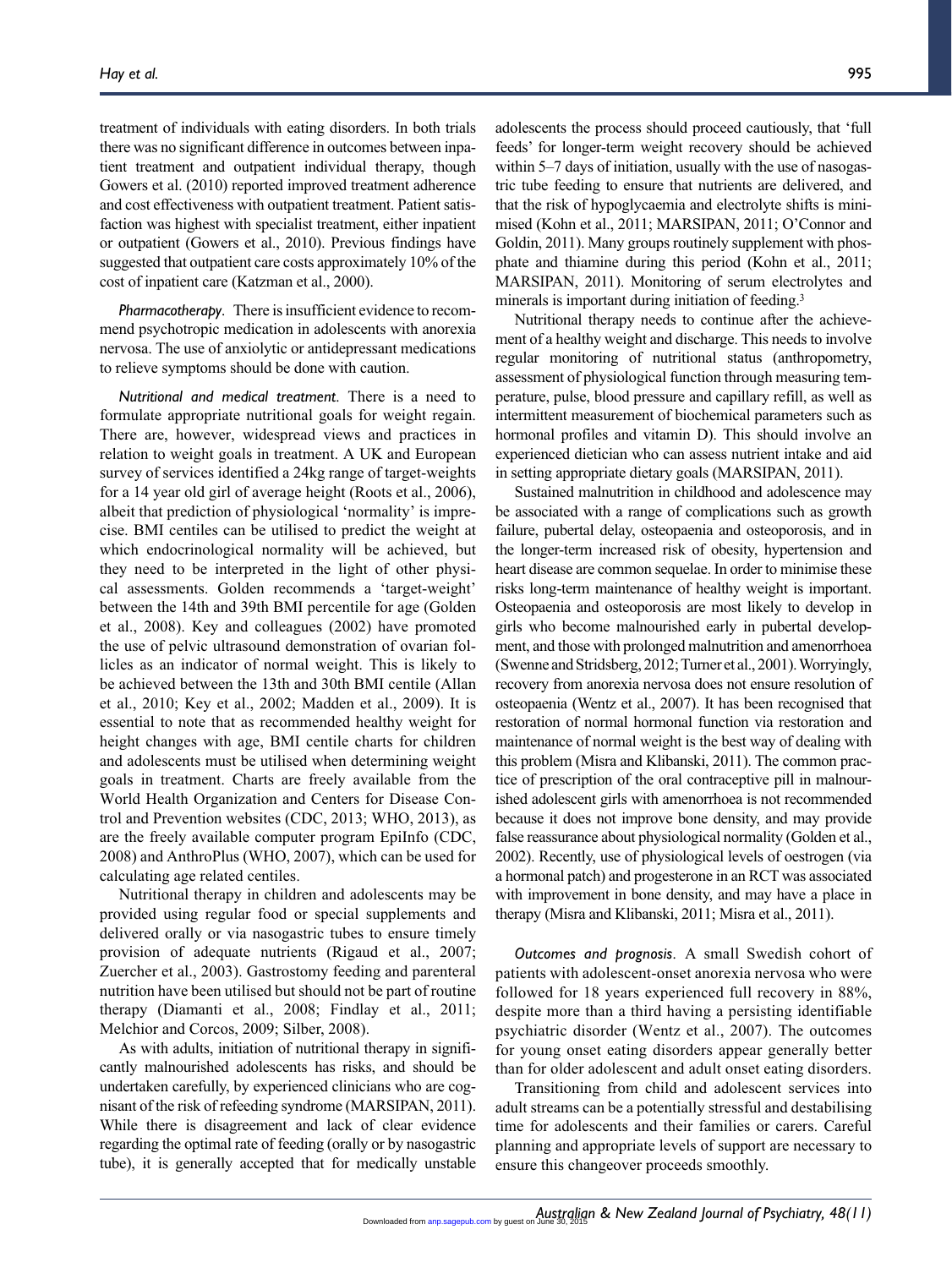# *Summary of recommendations*

| Recommendation                                                                                                                                   | Grade      |
|--------------------------------------------------------------------------------------------------------------------------------------------------|------------|
| Outpatient treatment is the first-line treatment in adolescent anorexia nervosa                                                                  | EBR I      |
| For most children and adolescents with anorexia nervosa, family based therapy (FBT) or an alternate family therapy<br>is the treatment of choice | EBR I      |
| Individual therapy should be considered in older adolescents with anorexia nervosa where family therapy is<br>inappropriate or not suitable      | EBR II     |
| Options for individual therapy include adolescent focused therapy                                                                                | EBR II     |
| Options for individual therapy include CBT                                                                                                       | EBR III    |
| 'Treatment as usual' is not supported in adolescent anorexia nervosa                                                                             | EBR II     |
| Use anxiolytic or antidepressant or other medications with caution                                                                               | <b>CBR</b> |
| Selective serotonin reuptake inhibitors (SSRIs) are not indicated in the acute or maintenance stages of anorexia<br>nervosa                      | EBR I      |

# **Severe and long-standing anorexia nervosa**

### *Introduction*

People with severe and long-standing anorexia nervosa<sup>4</sup> have one of the most challenging disorders in mental health care (Strober et al., 2010; Wonderlich et al., 2012). They have the highest mortality rate of any mental illness with a marked reduction in life expectancy (Steinhausen et al., 2002; Arcelus et al., 2011) and impose a heavy burden on health and other public services. Furthermore, they are often under or unemployed, on sickness benefits, suffer multiple medical complications (renal, liver, cardiac failure and osteoporosis), have repeated admissions to general and specialist medical facilities and are frequent users of primary care services with considerable strain on carers and families.

Robinson (2009) has argued that those with a severe and enduring eating disorder (SEED) need to be considered as having a serious illness which comprises not only psychiatric and medical sequelae but family, social and occupational complications as well. He conducted a series of qualitative studies in which he found that people with SEED scored similarly to severely depressed people on quality of life measures. More worrisome was the finding that life skill scores were on a par with people with schizophrenia. As a result he advocates a psychiatric rehabilitation model that comprises long-term follow-up, crisis intervention, specific psychological interventions, and attention to substance misuse. He also includes basic selfcare needs which pay attention to nutrition, housing, financial issues, recreational activities as well as occupational ones (Robinson, 2009).

Evidence of efficacy for treatment approaches for people with severe and enduring anorexia nervosa (SE-AN) is very limited (Hay et al., 2012). To date, there has only been one RCT (Touyz et al., 2013) that specifically tested two psychological treatments for such individuals. Touyz and colleagues (2013) compared two standard treatments (SSCM and CBT) which were modified for those patients who suffered from a profound and persistent disorder. The findings suggest that CBT for severe and enduring (SE) illness was superior in reducing core symptoms at followup, but that both CBT-SE and SSCM-SE contributed to improvements over time in health-related quality of life, body weight, depression and motivation to change. These findings should not only provide hope for those suffering from severe and enduring anorexia nervosa but also stimulate interest in developing new psychosocial treatments.

# *Clinical and research implications*

People with severe and enduring anorexia nervosa require a special treatment paradigm as they have usually experienced multiple treatment failures and present with a myriad of mental health and medical problems (Wonderlich et al., 2012). Goals of therapy need to be reconceptualised. The general clinical wisdom to date has been to reduce the focus on changing eating disorder symptoms and instead work collaboratively with the individual in a measured manner to reduce harm, maintain symptom stability and in particular enhance their quality of life. Because of their history of negative treatment experiences and repeated treatment failures, both the clinician and patient often share the experience of hopelessness and despair about the likelihood of meaningful change.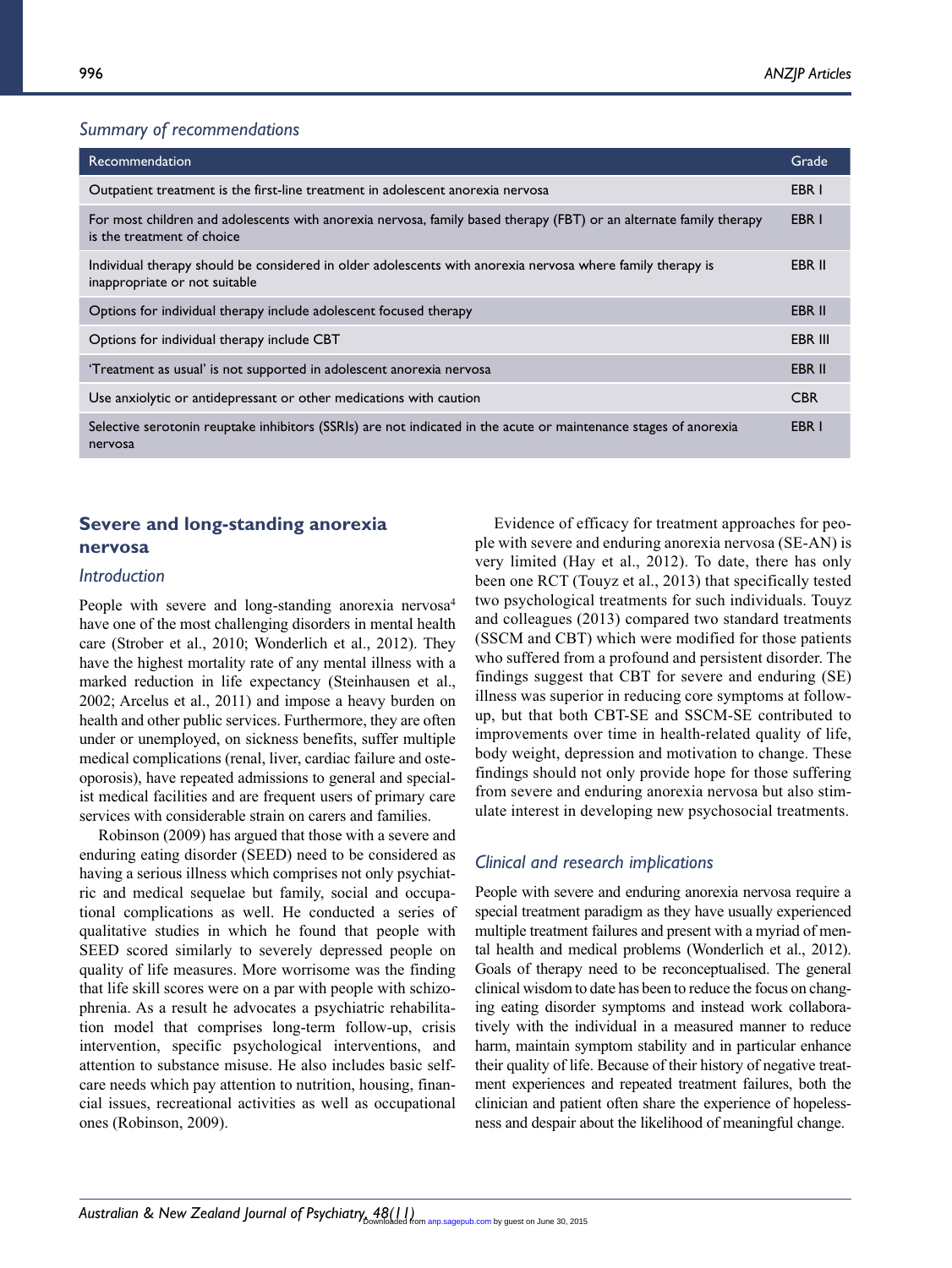# *Treatment*

*Paradigm of management for severe and long-standing eating disorders.* Adapted from approaches discussed by Strober et al. (2010), Williams et al. (2010), and Wonderlich et al. (2012).

It is important to collaboratively agree and articulate goals with the patient and (where appropriate) significant others, so as to create an environment of support and comfort. The individual is best served by a safe and secure treatment strategy that allows them to feel contained but yet allows for very gradual change. Elements of this framework include the following:

- A prolonged period of assessment allowing the development of a shared understanding of the maintaining factors for their eating disorder and the identification of simple achievable goals that are embarked upon using extremely small steps.
- Focus on improved adaptive function as a primary goal. Restoration of a normal weight or BMI may not be a primary focus of treatment unless desired by the individual. Refeeding is a collaborative enterprise so as to avoid unnecessary distress and further evasion or avoidance of therapy.
- Changes to eating behaviours that improve nutrition and that are emphasised. This is done cognisant that most people with severe and long-standing anorexia nervosa can increase their caloric content to 1200 kilocalories per day without resultant weight gain or loss due to reduced energy metabolism or adaptations to starvation, although most people would lose weight on 1200 kilocalories. Careful encouragement so that any endeavours in this regard are recognised and the fear involved understood. There should be no reproach if aborted as this challenge can easily be visited again.
- Assessment and encouragement of improved interpersonal function and social or other activity that enables the experience of feelings of pleasure or mastery. This can also stimulate the individual's cognitive function. Independence and autonomy are actively fostered.
- Careful monitoring of physical health by an empathic medical practitioner with decisions being made in a supportive and respectful manner, maintaining safety and avoiding crises wherever possible. Shortterm admissions for medical stabilisation can, however, be life-saving.
- Inclusion of meetings with family members and pertinent others providing education and ongoing support, with an aim to minimise anger and negative affect displayed towards the person with anorexia

nervosa. It is also very important to give permission to loved ones to take leave of absence.

Some patients benefit from multidisciplinary case management services offered through public hospitals or others who work with other long-term psychiatric patients.

*Hospitalisation and partial hospitalisation.* Many people with long-standing disorders have multiple previous negative experiences of inpatient care (La Puma et al., 2009). Hospitalisation should be in order to achieve realistic, collaboratively agreed goals of care or for achievement of medical rescue based on achieving well defined medical parameters such as systolic BP above 90mmHg, pulse rate above 50 bpm, normal white cell count or albumin, etc. General inpatient psychiatric hospitals tend to be ill suited for this type of patient. Refeeding, if required, should be undertaken by a medical team with both the knowledge and experience of treating such patients (George et al., 2004). George et al. have reported a pilot day hospital program designed specifically for those with severe and enduring anorexia nervosa. Such programs that cater specifically for the needs of people with severe and enduring symptomatology are not only able to retain them in longer-term treatment but result in clinically significant changes, for example unexpected but encouraging requests to be transferred to a traditional day program as greater changes in weight and lifestyle are desired.

*Countertransference.* Treating someone with severe and enduring anorexia nervosa is an entirely different experience to more conventional treatment and the work can be long-term and not immediately rewarding. However, clinicians who work with people who have long-standing eating disorders consistently report in the literature the importance of never giving up hope or expectation of improvement (Theander, 1985).

In the view of the authors of this CPG, no therapist should ever be placed in a position to take on people who have long-standing eating disorders unless there is a clear will to want to do so, as this often turns into a formidable task with the therapist's patience, anxieties and energies challenged, especially when the individual may be close to death. Outpatient teams usually comprise a psychiatrist and/or clinical psychologist, physician and dietitian. It is an absolute imperative that there is regular communication amongst team members and any medical and/or non-medical decisions are negotiated carefully with the individual. Therapists are reminded that the words of Tom Main in 'The ailment' (1957) remain relevant today: '*The sufferer who frustrates a keen therapist by failing to improve is always in danger of meeting primitive human behaviour disguised as treatment*' (Main, 1957: 9).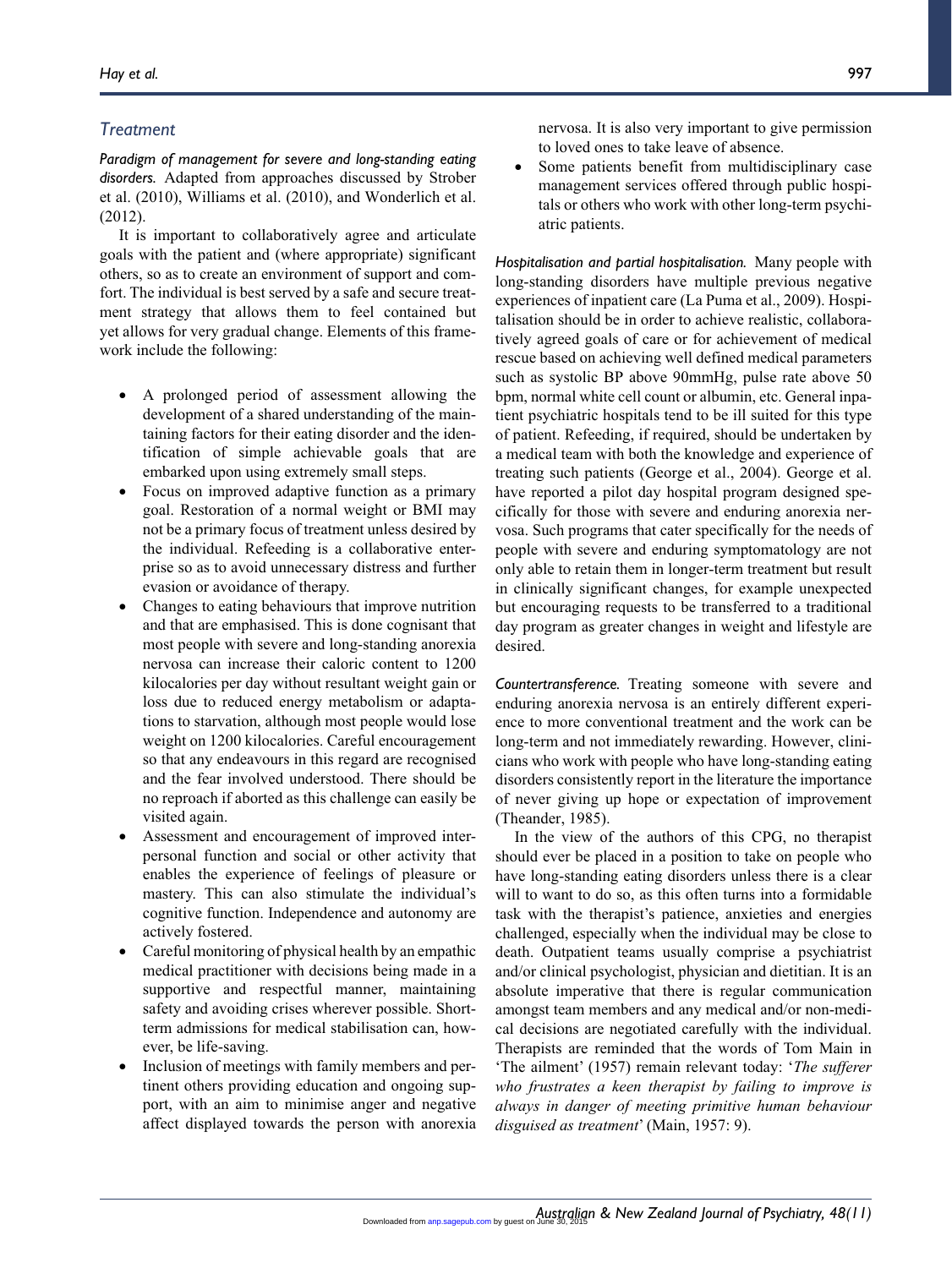# *Summary of recommendations*

| Recommendation                                                                                                                                 | Grade          |
|------------------------------------------------------------------------------------------------------------------------------------------------|----------------|
| Maintain realistic hope and expectations for improvement.                                                                                      | EBR II         |
| Take a harm minimisation approach to nutrition, medical complications and weight control behaviours.                                           | EBR II         |
| Focus on supporting functions, relationships and quality of life.                                                                              | EBR II         |
| Collaboratively set achievable eating and health-related goals and be clear with the individual and family what the<br>goals of treatment are. | <b>EBR III</b> |
| Reserve hospitalisation for medical rescue, management of psychiatric risk.                                                                    | EBR II         |
| Be prepared to treat comorbidity to improve quality of life.                                                                                   | <b>EBR III</b> |
| Have appropriate monitoring and management of medical and psychiatric risk.                                                                    | EBR III        |
| Communicate regularly with all team members.                                                                                                   | <b>EBR III</b> |
| Meet with family members and relevant others on an 'as-needs' basis.                                                                           | EBR III        |

# **Section two: bulimia nervosa and binge eating disorder**

### *Introduction*

This section addresses management guidelines for the major eating disorders found in those who are not underweight, namely bulimia nervosa and binge eating disorder. In the DSM-5 (APA, 2013), those who do not meet full diagnostic criteria for bulimia nervosa or binge eating disorder because of low frequency and/or duration of behaviours may be categorised under 'other specified' or if there is another reason for not meeting criteria (e.g. 'binge' episodes are not objectively large) the diagnosis may be 'unspecified feeding or eating disorder'. Whilst there is little evidence base for these related disorders it is likely that strategies effective for the full disorder may also be effective for sub-threshold disorders.

Several systematic reviews published in the past decade are in agreement on the evidence base for psychosocial and pharmacological treatments in bulimia nervosa and binge eating disorder and where more research is required (Aigner et al., 2011; Bulik et al., 2007; Hay, 2013b; Hay and Claudino, 2012; Hay et al., 2009; NICE, 2004b; Wilson and Zandberg, 2012).

# *Assessment*

Assessment of people with bulimia nervosa or binge eating disorder should include inquiry into characteristic eating disorder: (a) behaviours, namely binge eating (uncontrolled episodes of overeating large amounts of food), weight control behaviours that may or may not be compensatory for binge eating (self-induced vomiting, laxative, and/or diuretic misuse), dietary restriction and/or fasting, compulsive or driven exercise and others such as insulin misuse in diabetic patients or misuse of diet pills or illicit stimulant drugs such as methamphetamine; and (b) cognitions of weight and/or shape overvaluation, and body image and eating preoccupations. People should be assessed for a past history of other eating disorders, especially anorexia nervosa, as this may be associated with increased likelihood of relapse and a poorer outcome in some (but not all) studies (Eckert et al., 1995; Goldschmidt et al., 2013; Mitchison et al., 2013; Vaz-Leal et al., 2011). Other common psychiatric co-morbidities are anxiety and mood disorder(s), impulse control and substance use disorder (Hudson et al., 2007; Lacey and Evans, 1986).

Physical examination is important as there is evidence of an increased risk of medical co-morbidities including, but not exclusive to, those associated with obesity, notably Type II diabetes, mellitus and hypertension (Kessler et al., 2013). Assessment should include measurement of weight, height, pulse rate and blood pressure and calculation of BMI. Serum biochemistry should be done to check for hypokalaemia and dehydration (effects of purging behaviours). Other assessments such as random glucose and cardiovascular examination and ECG should be done as medically indicated. Where primary psychological treatment is provided by a therapist without medical training, a general practitioner will need to assist with medical assessment and/or ongoing care.

# *Treatment*

*Psychological therapies.* First-line treatment for bulimia nervosa and binge eating disorder in adults is an individual psychological therapy. The best evidence for such therapy is for CBT. CBT has been found to be superior consistently to wait-list control and most other psychological therapies for bulimia nervosa (NICE, 2004b). The evidence is weaker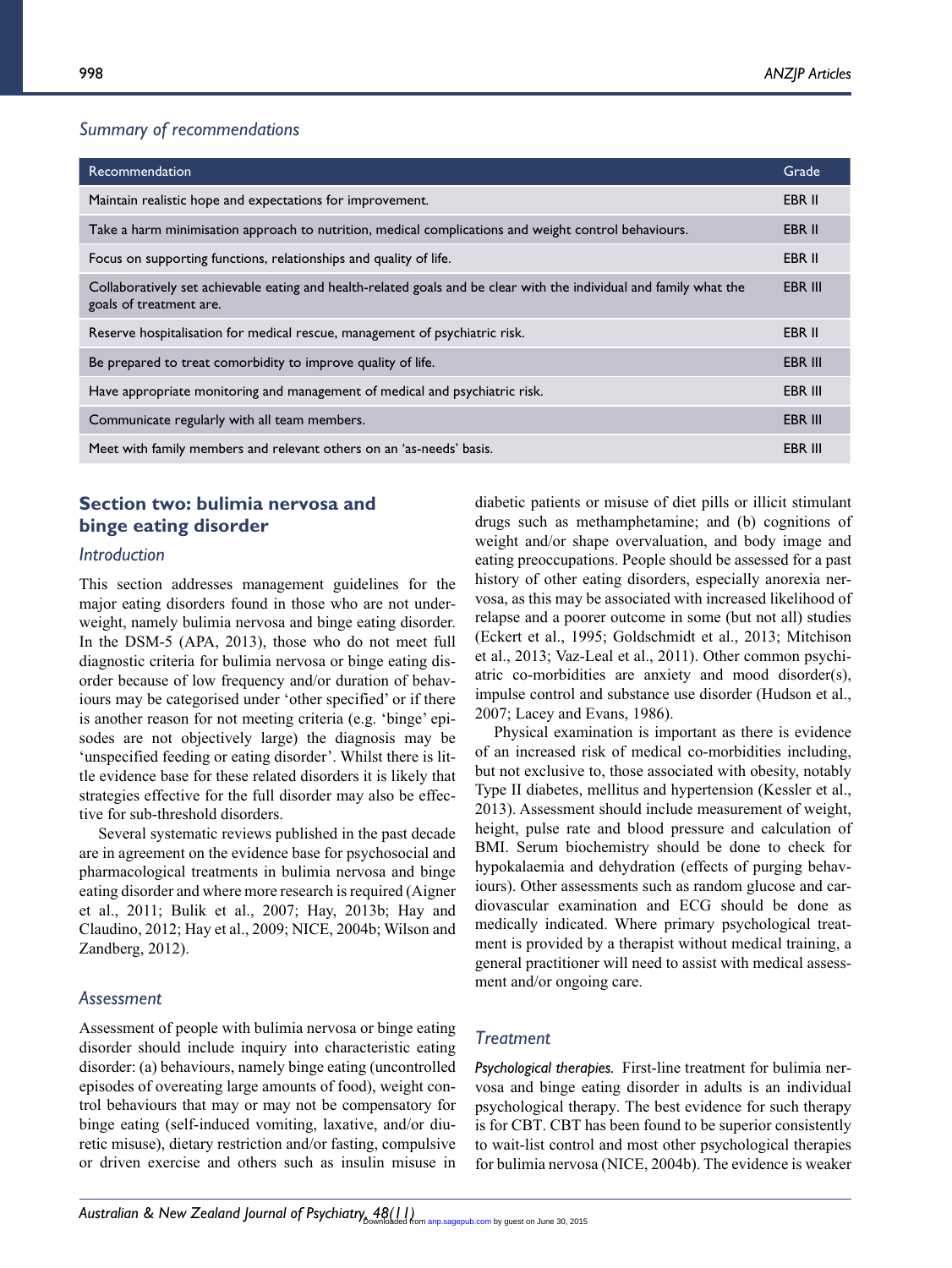due to fewer trials in binge eating disorder where behavioural weight loss management is also effective in the short (Hay, 2013b; Hay et al., 2009) but not longer-term (Wilson et al., 2010).

A specific transdiagnostic enhanced therapy (CBT-E) developed by Fairburn (Fairburn, 2008) has been found more efficacious than other psychological approaches (Fairburn et al., 2009), although the specificity of CBT-E requires more evidence (Spielmans et al., 2013). As CBT-E is a well delineated and manualised form of CBT it is described here in detail. However, in accordance with evidence based practice, clinicians may apply variations of CBT and/or use other evidence based psychological therapies according to their expertise and individual preference. CBT/CBT-E has four well defined stages over 20 weeks. It begins with psychoeducation and a CBT informed formulation of the processes maintaining the person's disorder, and uses it to identify problems to be targeted in therapy. This is followed by the introduction of monitoring of key behaviours, establishment of regular meals and snacks, and within session weighing (sessions 1–7 over one month). The second stage (sessions 8 and 9, weeks 5 and 6) is a 'taking stock', or reflection and review phase with revisiting and modification of the formulation as appropriate. The third stage (sessions  $10-17$ , weeks  $7-14$ ) is a personalised program where the main mechanisms maintaining the eating disorder are addressed. This includes the utilisation of behavioural experiments to reduce problematic behaviours, particularly those associated with weight/shape overvaluation such as body checking, and an additional module addressing a core maintaining factor, namely mood intolerance. Stage 4 (sessions 18–20, weeks 15–20) looks to the future, ensuring improvements are maintained and includes relapse prevention. A broad version (CBT-Eb) has been developed to address additional core maintaining factors with three optional modules addressing interpersonal deficits, clinical perfectionism and low self-esteem if applicable. CBT-Eb has been found to have an advantage over the original 'focused' CBT-Ef for people with comorbid personality disorder or other complex psychopathology (Fairburn et al., 2009).

*Self-help and scalability of CBT.* Where access to a therapist is delayed or there are costs or other barriers, CBT can be provided as a first-step, or stand-alone therapy in guided selfhelp form. An example of such an evidence based self-help book that has been evaluated for delivery within 10 halfhour session times by Australian general practitioners (Banasiak et al., 2005) is *Bulimia Nervosa and Binge Eating: A Guide to Recovery* (Cooper, 1995). Pure or unguided selfhelp may be effective in binge eating disorder; however, it has poorer outcomes compared to guided self-help CBT or specialist provided CBT in bulimia nervosa (Hay, 2013b).

Wilson and Zandberg's (2012) systematic review similarly supported self-help CBT as an effective, accessible and time and cost-efficient alternative to specialist delivery of CBT. Furthermore, it has been translated into delivery via telemedicine and the internet. They noted, however, that most CBT-guided self-help books have not kept up to date with developments in CBT such as CBT-Eb (see above).

*Other psychological therapies.* There is a small and weak evidence base for interpersonal psychotherapy and dialectical behaviour therapy in both bulimia nervosa and binge eating disorder, and mindfulness in binge eating disorder (Kristeller and Wolever, 2011). Where therapists have expertise in these therapies and not in CBT and a CBTtrained therapist is not accessible then it may be appropriate to use either of these for adults. Findings are mixed for FBT in older adolescents or adults and, unlike in anorexia nervosa, FBT would not be first-line in bulimia nervosa or binge eating disorder (le Grange et al., 2007; Schmidt et al., 2007).

*Pharmacotherapy.* RCTs and meta-analysis have found that tricyclic antidepressants may be efficacious for people with bulimia nervosa (Flament et al., 2012; Hay and Claudino, 2012) but adverse effects limit clinical utility. In contrast, high dose fluoxetine (60mg/day) is effective for people with bulimia nervosa and this or other SSRI antidepressants are effective for both bulimia nervosa and binge eating disorder. The antiepileptic topiramate also is effective in both conditions and is associated with weight loss. However, topiramate may cause problematic side effects such as paresthesias and taste perversion (Arbaizar et al., 2008; Hay and Claudino, 2012).

Where psychological therapy is not available, antidepressants or antiepileptic medication such as topiramate<sup>5</sup> may be used (Flament et al., 2012; Hay and Claudino, 2012). However, trials of drug alone treatments have seldom followed participants up in the long-term, and therefore how long the medication should be continued for is unclear. High attrition rates and binge eating abstinence rates have consistently been found to be lower for drug alone treatments than when combined with CBT (Flament et al., 2012; Hay and Claudino, 2012). Trials in bulimia nervosa and binge eating disorder (Flament et al., 2012; Hay and Claudino, 2012) find an additive benefit for combined psychological and pharmacological treatment, but findings are inconsistent. Thus, when people have limited response to psychotherapy alone, or they have a comorbid mood disorder such as depression, pharmacotherapy may have a role as an adjunctive treatment.

*Indicators for admission.* The majority of people with bulimia nervosa may be treated as outpatients. Although evidence is lacking, people who are not responding to outpatient care or otherwise have an increased risk (e.g. because of suicidality or pregnancy) may benefit from the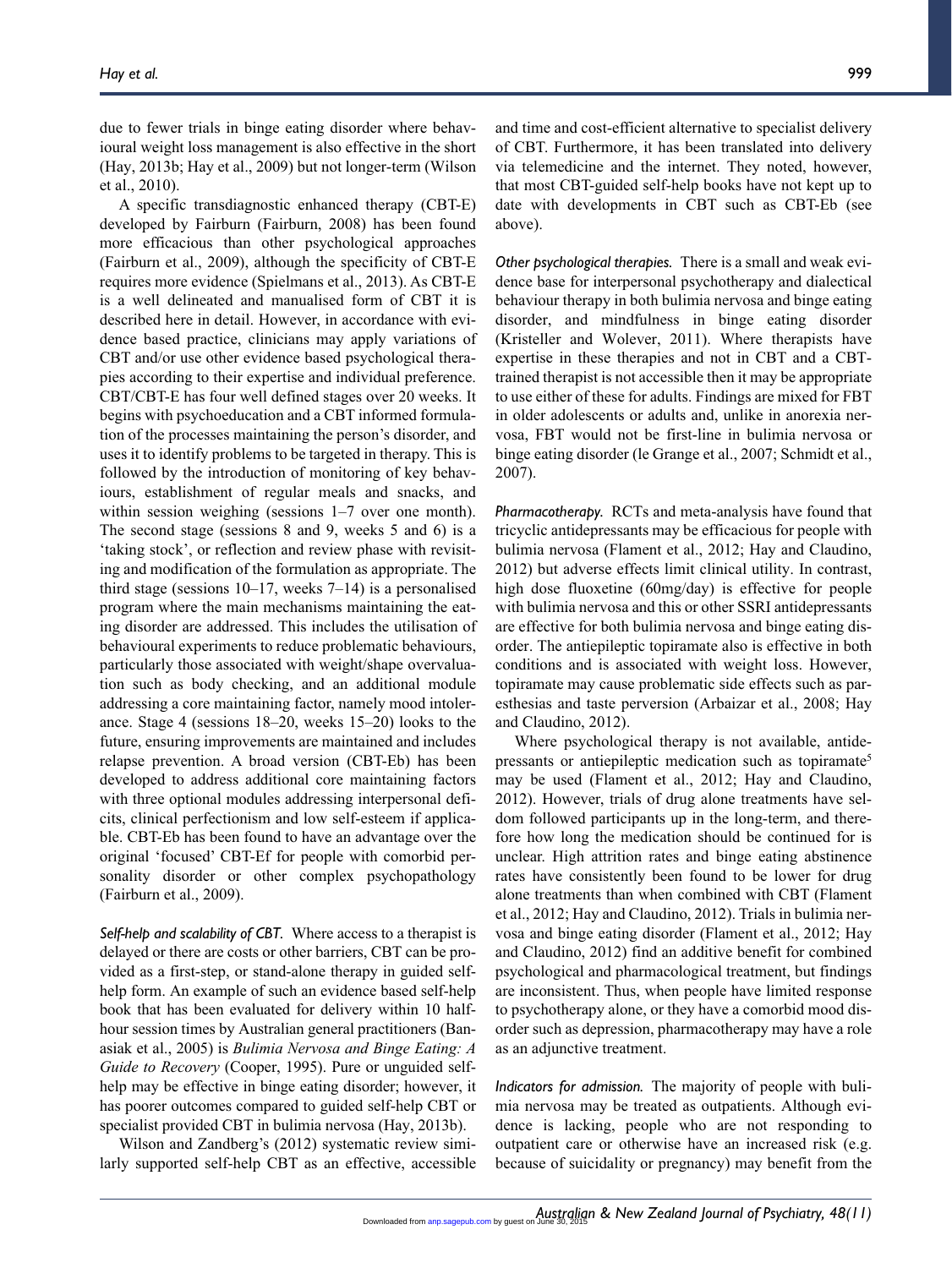increased intensity of therapy and eating supervision available in an inpatient or day patient unit.

*Medical assessment.* Most medical problems in people with bulimia nervosa occur as a result of purging behaviours. Table 4 (above) lists these and their management. A dental evaluation should be considered if self-induced vomiting has been a prominent symptom. An increasing problem is comorbid weight disorder and metabolic syndrome, both of which may require further medical assessment and treatment (see below).

### *Management of weight disorder*

Many people who have a binge eating disorder and increasing numbers with bulimia nervosa are also obese with consequential medical complications. Behavioural weight loss therapy for those with bulimia nervosa may be as effective as CBT in reducing binge eating and more effective in attaining weight loss in the short-term, but not the longerterm (Wilson et al., 2010). Similarly, topiramate and/or orlistat may aid weight loss and binge eating in the short-term (Arbaizar et al., 2008; Golay et al., 2005; Grilo et al., 2005).

Where comorbid obesity is problematic some people may benefit from weight loss management strategies but evidence is weak for any specific approach (Bulik et al., 2012).

# *Outcomes for bulimia nervosa and binge eating disorder*

Most people with bulimia nervosa, binge eating disorder or other specified feeding or eating disorders (OSFED) experience a good outcome in long-term follow-up studies, with 50% or more free of symptoms at five years or more (Fairburn et al., 2000; Steinhausen and Weber, 2009). Steinhausen and Weber conducted a quantitative analysis of outcome data from 79 studies of bulimia nervosa (Steinhausen and Weber, 2009). He reported a recovery rate of 45%, whilst 27% of patients improved considerably and 23% had a chronic protracted course and a crude mortality rate of 0.32%. There was a 10–32% mean rate of crossover to other eating disorder diagnoses, most commonly to OSFED, followed by anorexia nervosa. A low rate of conversion to binge eating disorder may have been partially because the term had not been introduced when many of the older outcome measures were performed. Childhood obesity, substance use disorder and having a personality disturbance have most consistently been poor predictors of outcomes in bulimia nervosa, although it has been difficult to establish such predictors across studies (NICE, 2004a; Steinhausen and Weber, 2009). The long delays from illness onset to presentation likely contribute to poorer outcomes but there is, to our knowledge, no direct evidence for this.

| Recommendation                                                                                                                                                                                                                                                                                                                                                                                                                                                                                                                                                                                                                                                                                                                                                                                                                                                                 | Grade      |  |
|--------------------------------------------------------------------------------------------------------------------------------------------------------------------------------------------------------------------------------------------------------------------------------------------------------------------------------------------------------------------------------------------------------------------------------------------------------------------------------------------------------------------------------------------------------------------------------------------------------------------------------------------------------------------------------------------------------------------------------------------------------------------------------------------------------------------------------------------------------------------------------|------------|--|
| During the assessment of adults with possible binge eating disorder or bulimia nervosa:<br>Take a history enquiring into any binge eating, dietary restriction and/or fasting, compulsive or driven exercise,<br>or additional weight control behaviours.<br>Assess for cognitions of weight and/or shape overvaluation, and body image and eating preoccupations.<br>$\bullet$<br>Enquire about any past history of eating disorders, or other psychiatric co-morbidities.<br>Conduct a physical examination, including measurement of weight, height, BMI calculation, pulse rate, and<br>blood pressure. Consider cardiovascular examination as clinically indicated.<br>Arrange for serum biochemistry. Consider random glucose and ECG as indicated medically.<br>$\bullet$<br>Consider involvement of a general practitioner and/or dentist as appropriate.<br>$\bullet$ | <b>CBR</b> |  |
| Consider admission to an inpatient or day program unit where there is increased risk of non-response to outpatient/<br>community based care.                                                                                                                                                                                                                                                                                                                                                                                                                                                                                                                                                                                                                                                                                                                                   | <b>CBR</b> |  |
| First-line treatment for bulimia nervosa and binge eating disorder in adults is an individual psychological therapy; the<br>best evidence is for therapist-led CBT and a specific enhanced form, CBT-E focused, has been found to be more<br>efficacious than some other psychological approaches. There is also evidence for CBT adapted for internet delivery,<br>or in guided self-help form.                                                                                                                                                                                                                                                                                                                                                                                                                                                                               |            |  |
| Consider topiramate or orlistat for those with comorbid obesity, the latter for the effect of weight loss.                                                                                                                                                                                                                                                                                                                                                                                                                                                                                                                                                                                                                                                                                                                                                                     | EBR II     |  |
| Where psychological therapy is not available, evidence supports pharmacological treatment.                                                                                                                                                                                                                                                                                                                                                                                                                                                                                                                                                                                                                                                                                                                                                                                     | EBR I      |  |
| High dose fluoxetine has the strongest evidence base for bulimia nervosa; other selective serotonin reuptake<br>inhibitors are also effective in both bulimia nervosa and binge eating disorder.                                                                                                                                                                                                                                                                                                                                                                                                                                                                                                                                                                                                                                                                               |            |  |
| Monitor adverse effects of any antiepileptic or antidepressants used and modify use as required.                                                                                                                                                                                                                                                                                                                                                                                                                                                                                                                                                                                                                                                                                                                                                                               |            |  |
| Consider pharmacotherapy as an adjunctive treatment, since an additive benefit has been shown for combined<br>psychological and pharmacological therapy.                                                                                                                                                                                                                                                                                                                                                                                                                                                                                                                                                                                                                                                                                                                       | EBR I      |  |
| Further research is required into CBT regarding both the specificity of CBT-E, and other forms of delivery. RCTs of<br>alternate treatment approaches, longer-term studies and the best management of comorbid obesity are also required.                                                                                                                                                                                                                                                                                                                                                                                                                                                                                                                                                                                                                                      | EBR I      |  |

### *Summary of recommendations*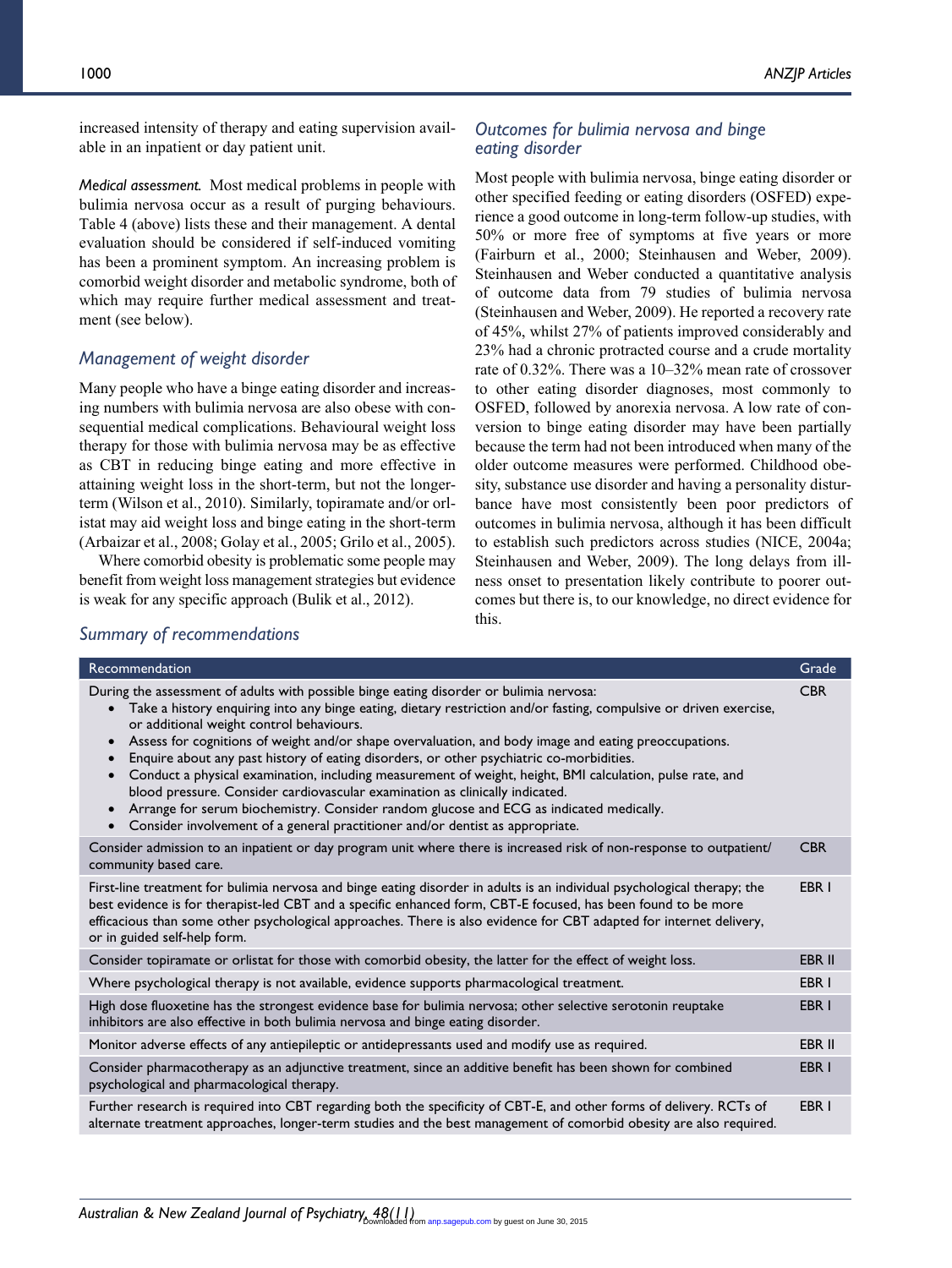# **Section three: avoidant/restrictive food intake disorder (ARFID)**

### *Introduction*

ARFID (APA, 2013) is a new disorder to DSM-5. It replaces and extends the DSM-IV diagnosis of feeding disorder of infancy and early childhood as well as DSM-IV somatoform disorders that were characterised by phobic food avoidance. Due to general paucity of data and absence of published data concerning this condition in older adolescents or adults, consideration of ARFID in this guideline is confined to the following brief overview.

#### *Overview*

The key diagnostic features of ARFID are restriction of food intake accompanied by one of the following: significant weight loss; significant nutritional deficiency; marked interference with social functioning; or dependence on enteral feeds or oral supplements, in the absence of body image concerns. It may occur at any age. Data from three recently published studies on early onset eating disorder has shown that between 21.2% and 35.2% of children aged 12 years and under presenting with weight loss and deliberate food avoidance do not report abnormal body image or fear of weight gain. These children presented with similar physical complications of their malnutrition and similar rates of psychiatric comorbidity to children meeting diagnostic criteria for anorexia nervosa. To date there have been no published studies to guide appropriate treatment interventions or inform prognosis for this group (Madden et al., 2009; Nicholls et al., 2011a; Pinhas et al., 2011).

# **Section four: future research in treating eating disorders**

The most important challenge for future research is the elucidation of assessment and treatment of the newly introduced disorders, especially ARFID. Second, although CBT is a first-line therapy for people with bulimia nervosa, further evaluation of CBT and alternate therapies is needed. This is particularly needed for anorexia nervosa (where in adults there is no clear first-line psychological therapy) and those with additional complex problems such as borderline personality disorder for which broader treatment approaches have been found to be associated with improved outcomes (Fairburn et al., 2009). More randomised controlled trials of approaches with an emerging evidence base, for example acceptance and commitment therapy (ACT) and psychodynamic therapy, and novel biological treatments such as neuromodulation and deep brain stimulation, are also needed.

From a psychopharmacological perspective, greater clarification of the neurobiological basis of eating disorders and mechanisms of action of treatments may help elucidate

other treatment options, for example in bulimia nervosa antidepressants appear to have actions on satiety separate to their effects on mood modulation. In addition, data on the combination or augmentation of psychological and pharmacological approaches may guide further management of those who do not respond to first-line treatments.

More information on the long-term efficacy of treatments would be gained by longer-term trials and post-treatment follow-up, since many studies last less than six months. Inclusion and subgroup analyses of more heterogeneous and clinically complex patients (e.g. those with severe co-morbidities, as seen clinically) would expand the data on effectiveness of what treatments work and for whom.

In bulimia nervosa even after treatment is successful in reducing behaviours such as binge eating and purging, abstinence rates may remain low. Since the long-term outcome is likely better if abstinence is achieved, improvement of such rates is important. Further identification of features differentiating those who achieve remission from those who remain symptomatic may clarify factors moderating outcome.

Further research is also needed into non-specialist therapist-guided self-help, given that in comparison to therapistled CBT, adherence to therapy and outcomes may not be as good, especially in treatment of bulimia nervosa; more specificity about the provision of such guidance would also be helpful. In binge eating disorder associated with obesity, energy restriction has, in the short-term, been associated with weight loss; however, longer-term studies of weight reduction management in this population are required.

Future studies should also address specific treatment needs and approaches as they may apply to groups underrepresented in current research. This includes, but is not limited to males and to Aboriginal and Torres Strait Islander peoples and Māori.

# **Conclusion**

Assessment and management of people with anorexia nervosa should be multidisciplinary and include specific specialist psychological therapies and family based treatments in younger people. Recommendations for treatment in this CPG were based on evidence (see Table 7) of variable levels. The evidence base for therapies is stronger in bulimia nervosa and binge eating disorder where a specific transdiagnostic CBT has a high level of evidence. CBT can also be provided in less intensive guided self-help and online forms for less severe eating disorders. The majority of people can be treated as an outpatient with inpatient or day patient care needed for more severe illness, and particularly low weight people with anorexia nervosa. In the absence of evidence, trials evaluating treatments for ARFID are urgently needed to guide clinical practice.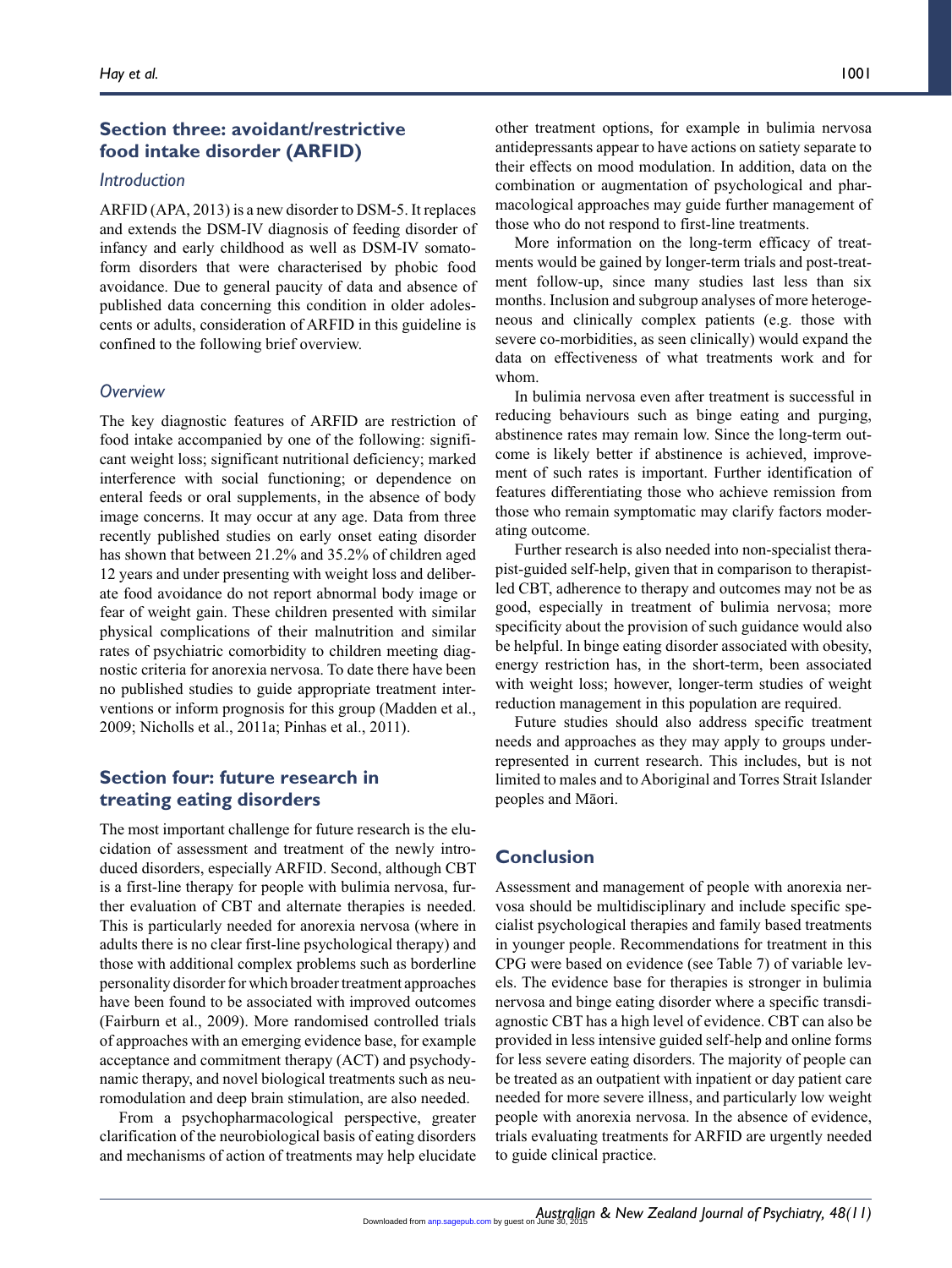|                              | Treatment                        | Indication                                                                  | Grade                                                                                                                                               |
|------------------------------|----------------------------------|-----------------------------------------------------------------------------|-----------------------------------------------------------------------------------------------------------------------------------------------------|
| Anorexia nervosa             | Family therapy                   | Improved eating disorder<br>symptoms and weight                             | Level I - family based<br>treatment                                                                                                                 |
|                              | Individual psychotherapy         | Improved eating disorder<br>symptoms and weight                             | Level I                                                                                                                                             |
|                              | Antipsychotic medication         | Improved weight gain                                                        | Level I - inconsistent support<br>Level II - olanzapine,<br>amisulpride only                                                                        |
|                              |                                  | Reduced eating disorder<br>symptoms                                         | Level I - not supportive                                                                                                                            |
|                              |                                  | Improved mood                                                               | Level I - mixed support                                                                                                                             |
|                              |                                  | Reduced anxiety or<br>ruminations                                           | Level I - inconsistent support                                                                                                                      |
|                              | Antidepressant medication        | Improved weight gain or<br>relapse prevention                               | No robust and/or conflicting<br>evidence                                                                                                            |
| <b>Bulimia nervosa</b>       | Individual psychotherapy         | Reduction in binge eating<br>& reduced eating disorder<br>psychopathology   | Level I - cognitive behaviour<br>therapy especially CBT-E<br>Level I - interpersonal<br>psychotherapy                                               |
|                              |                                  |                                                                             | Level II - dialectical<br>behaviour therapy - weaker<br>evidence                                                                                    |
|                              | Family therapy                   | Reduction in binge eating<br>& reduced eating disorder<br>psychopathology   | Level II - conflicting evidence                                                                                                                     |
|                              | Antidepressant medication        | Reduction in binge eating<br>especially when combined<br>with psychotherapy | Level I - tricyclics, mono-amine<br>oxidase inhibitors, selective<br>serotonin reuptake inhibitors<br>Level III - other                             |
|                              |                                  | Relapse prevention                                                          | antidepressant classes<br>Level II - conflicting evidence,<br>high attrition                                                                        |
|                              | Anticonvulsants                  | Reduction in binge eating and<br>purging                                    | Level I - topiramate                                                                                                                                |
|                              |                                  | Improved health-related<br>quality of life                                  | Level II - topiramate                                                                                                                               |
| <b>Binge eating disorder</b> | Individual psychotherapy         | Reduction in binge eating<br>& reduced eating disorder<br>psychopathology   | Level I - cognitive behaviour<br>therapy especially CBT-E<br>Level I - guided and pure<br>self-help CBT<br>Level I - interpersonal<br>psychotherapy |
|                              | Behaviour weight loss<br>therapy | Reduced binge eating and<br>weight loss                                     | Level II - dialectical<br>behaviour therapy - weaker<br>evidence<br>Level I - but long-term<br>effects unclear                                      |
|                              | Antidepressant medication        | Reduction in binge eating<br>especially when combined<br>with psychotherapy | Level I - SSRIs<br>Level II - atomoxetine<br>Level III - other                                                                                      |
|                              | Mood stabilising medication      | Reduced binge eating &<br>improved weight loss in<br>obese                  | antidepressant classes<br>Level I - topiramate<br>Level II - zonisamide but<br>problematic adverse effects                                          |

# **Table 7.** Role and evidence base support for specific treatments in eating disorders.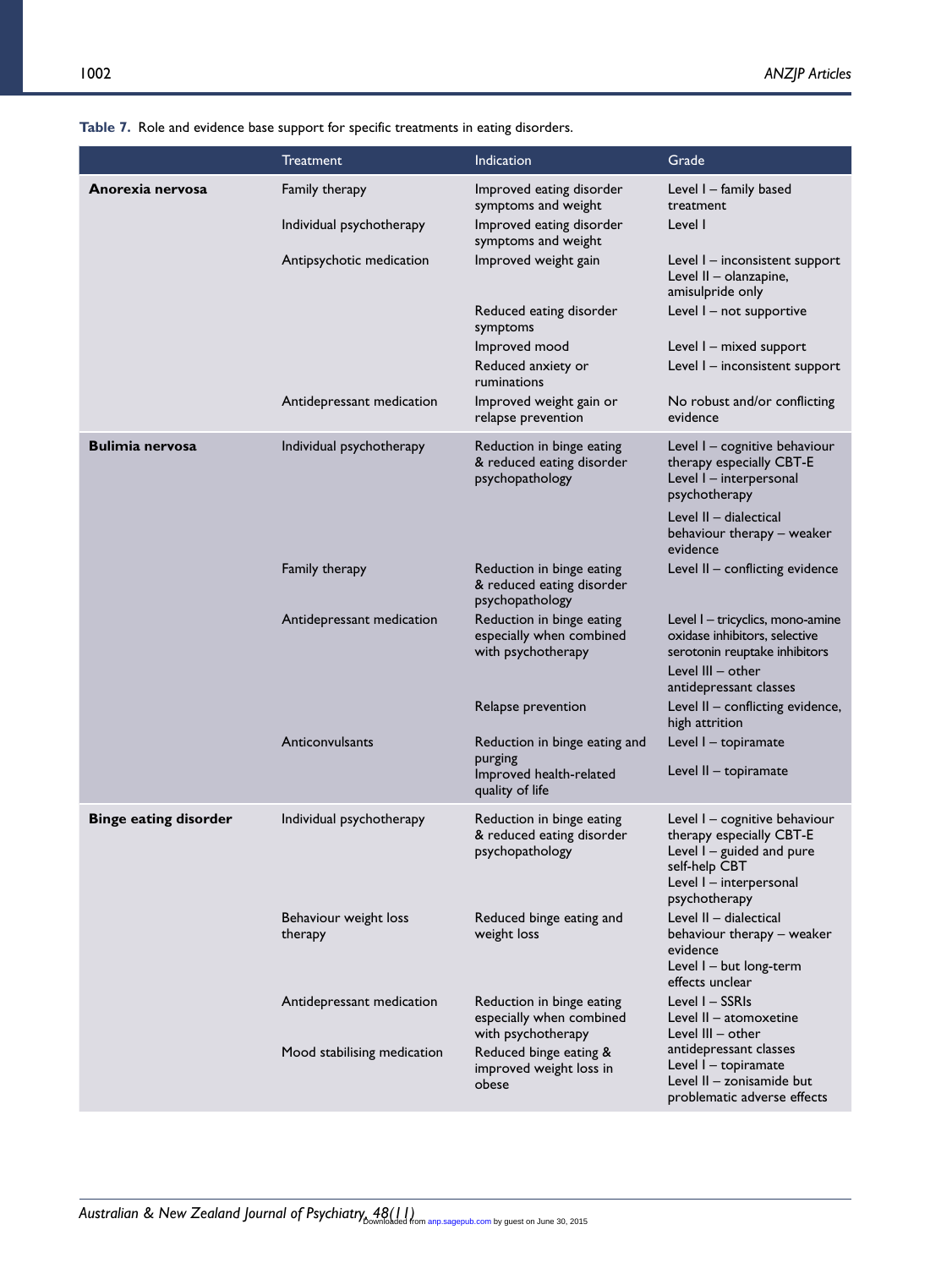#### **Acknowledgements**

The following people and organisations contributed information that was used in the RANZCP Clinical Practice Guideline for Eating Disorders.

### **Feedback received during Public and Stakeholder consultations**

Dr Richard Benjamin Ms Claire Diffey Dr Alby Elias Dr Susanna Every-Palmer Dr Brad Hayhow Ms Amy Lewis Dr Andrew Neilsen Associate Professor Thinh Nguyen Associate Professor Elizabeth Rieger Dr Maugan Rimmer Dr Beth Shelton Associate Professor Victor Storm Ms Emma Sutich Dr Frances Wilson Dietitians Association of Australia

#### **Special Acknowledgements**

Professor Mark Oakley Browne Dr Roger Mysliwiec Adjunct Research Fellow Hunna Watson

#### **RANZCP Project Team**

Ms Joyce Goh, Project Manager Ms Helen Walters, Project Officer

#### **Disclaimer**

Compiled for the Royal Australian and New Zealand College of Psychiatrists (RANZCP), this information and advice is based on current medical knowledge and practice as at the date of publication. It is intended as a general guide only, not as a substitute for individual medical advice. The RANZCP and its employees accept no responsibility for any consequences arising from relying upon the information contained in this publication.

### **Funding**

The Clinical Practice Guideline for Eating Disorders was funded by the Royal Australian and New Zealand College of Psychiatry.

#### **Declaration of interest**

The authors report no conflicts of interest. The authors alone are responsible for the content and writing of the paper.

#### **Notes**

1. At the time of writing the other major international diagnostic scheme, the World Health Organization's international classification of diseases and related health problems (ICD), was under revision. The 10th revision of the ICD (ICD-10) and previous DSM-IV schemes used similar diagnostic terms

and the same numerical systems. The ICD-11 also proposes introducing binge eating disorder and ARFID. However, there is potential for confusion with the DSM-5 using some ICD-10 terms, e.g. 'atypical' anorexia nervosa and bulimia nervosa, with different criteria, and the 11th revision of the ICD may remove the requirement of an objectively large amount in the criterion for binge eating episodes (Al-Adawi et al., 2013).

- 2. The guideline will address the most common feeding and eating disorders but it does not cover Pica UFED, OSFED or rumination disorder. It does not address general management of obesity, other disorders of body image such as body dysmorphic disorder, subclinical problems of disordered eating or body dissatisfaction or the economic costs of eating disorders and their treatment.
- 3. At the time of writing, refeeding practices are currently under review in the *Journal of Adolescent Health*.
- 4. There is no agreed definition about how many years constitutes 'long-standing'; however, most researchers agree that it is at least several years (Tierney and Fox, 2009).
- 5. The use of topiramate for weight loss was approved in 2012 by the United States Food and Drug Administration but is not yet approved for this use in New Zealand or Australia.

#### **References**

- Aardoom JJ, Dingemans AE, Spinhoven P, et al. (2013) Treating eating disorders over the internet: A systematic review and future research directions. *International Journal of Eating Disorders*. 46: 539–552.
- Aigner M, Treasure J, Kaye W, et al. (2011) World Federation of Societies of Biological Psychiatry (WFSBP) guidelines for the pharmacological treatment of eating disorders. *World Journal of Biological Psychiatry* 12: 400–443.
- Al-Adawi S, Bax B, Bryant-Waugh R, et al. (2013) Revision of ICD Status update on feeding and eating disorders. *Advances in Eating Disorders* 1: 10–20.
- Allan R, Sharma R, Sangani B, et al. (2010) Predicting the weight gain required for recovery from anorexia nervosa with pelvic ultrasonography: An evidence-based approach. *European Eating Disorders Review* 18: 43–48.
- APA (2013) *Diagnostic and Statistical Manual of Mental Disorders Fifth Edition*. Washington DC: American Psychiatric Publishing.
- Arbaizar B, Gómez-Acebo I and Llorca J (2008) Efficacy of topiramate in bulimia nervosa and binge-eating disorder: A systematic review. *General Hospital Psychiatry* 30: 471–475.
- Arcelus J, Mitchell AJ, Wales J, et al. (2011) Mortality rates in patients with anorexia nervosa and other eating disorders: A meta-analysis of 36 studies. *Archives of General Psychiatry* 68: 724–731.
- Australian Health Ministers Advisory Council (2013) A national framework for recovery-oriented mental health services. Guide for practitioners and providers. Available at: http://www.health.gov.au/internet/ [main/publishing.nsf/Content/mental-pubs-n-recovgde \(accessed 7](http://www.health.gov.au/internet/main/publishing.nsf/Content/mental-pubs-n-recovgde)  October 2014).
- Bahia A, Mascolo M, Gaudiani JL, et al. PseudoBartter syndrome in eating disorders. *International Journal of Eating Disorders* 45: 150–153.
- Ball J and Mitchell P (2004) A randomized controlled study of cognitive behavior therapy and behavioral family therapy for anorexia nervosa patients. *Brunner-Mazel Eating Disorders Monograph Series* 12: 303–14.
- Banasiak SJ, Paxton SJ and Hay PJ (2005) Guided self-help for bulimia nervosa in primary care: A randomised controlled trial. *Psychological Medicine* 35, 1283–1294.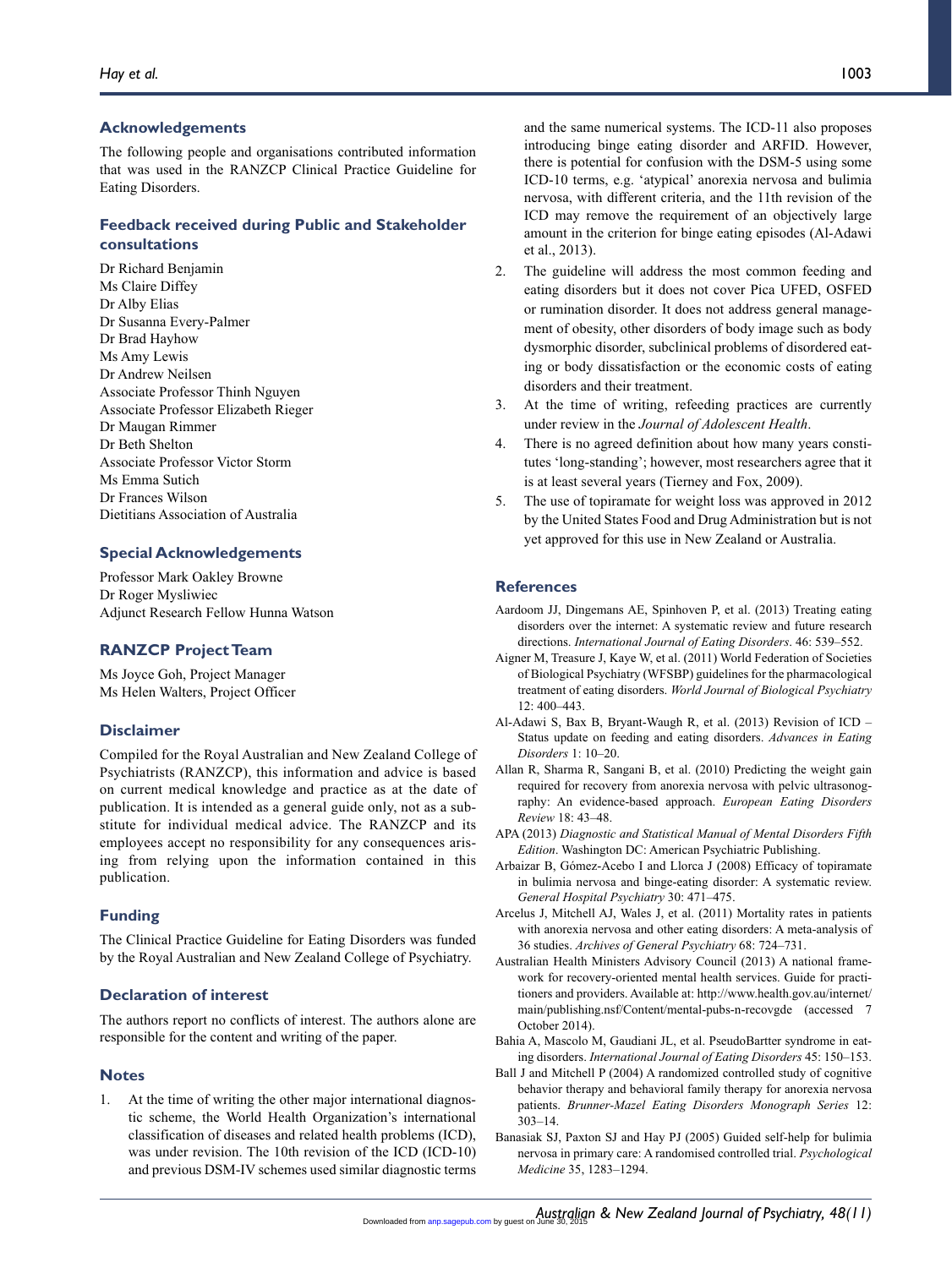- Baxter J, Kingi TK, Tapsell R, et al. (2006) Prevalence of mental disorders among Māori in Te Rau Hinengaro: The New Zealand mental health survey. *Australian and New Zealand Journal of Psychiatry* 40: 914–923.
- Bergh C, Brodin U, Lindberg G, et al. (2002) Randomized controlled trial of a treatment for anorexia and bulimia nervosa. *Proceedings of the National Academy of Sciences* 99: 9486–9491.
- Bergh C, Eklund S, Eriksson M, et al. (1996) A new treatment of anorexia nervosa. *The Lancet* 348: 611–612.
- Beumont P, Hay P and Beumont R (2003) Summary Australian and New Zealand clinical practice guideline for the management of anorexia nervosa (2003). *Australasian Psychiatry* 11: 129–133.
- Birmingham CL, Goldner EM and Bakan R (1994) Controlled trial of zinc supplementation in anorexia nervosa. *International Journal of Eating Disorders* 15: 251–255.
- Birmingham CL, Gutierrez E, Jonat L, et al. (2004) Randomized controlled trial of warming in anorexia nervosa. *International Journal of Eating Disorders* 35: 234–238.
- Blitzer JR, Rollins N and Blackwell A (1961) Children who starve themselves: Anorexia nervosa. *Psychosomatic Medicine* 23: 369–383.
- Bruch H (1978) *The Golden Cage*. Cambridge, Mass: Harvard University Press.
- Bulik CM, Baucom DH, Kirby JS, et al. (2011) Uniting couples (in the treatment of) anorexia nervosa (UCAN). *International Journal of Eating Disorders* 44: 19–28.
- Bulik CM, Berkman ND, Brownley KA, et al. (2007) Anorexia nervosa treatment: A systematic review of randomized controlled trials. *International Journal of Eating Disorders* 40: 310–320.
- Bulik CM, Marcus MD, Zerwas S, et al. (2012) The changing "weightscape" of bulimia nervosa. *American Journal of Psychiatry* 169: 1031–1036.
- Butterfly Foundation (2012) *Paying the Price: The Economic and Social Impact of Eating Disorders in Australia*. Sydney: The Butterfly Foundation. Available at: http://thebutterflyfoundation.org.au/wpcontent/uploads/2012/12/Butterfly\_Report.pdf (accessed 7 October 2014).
- Campbell IC, Mill J, Uher R, et al. (2011) Eating disorders, gene–environment interactions and epigenetics. *Neuroscience & Biobehavioral Reviews* 35: 784–793.
- Carney T, Tait D and Touyz S (2007) Coercion is coercion? Reflections on trends in the use of compulsion in treating anorexia nervosa. *Australasian Psychiatry* 15: 390–395.
- Carter JC, Mercer-Lynn KB, Norwood SJ, et al. (2012) A prospective study of predictors of relapse in anorexia nervosa: Implications for relapse prevention. *Psychiatry Research* 200: 518–523.
- Casasnovas C, Fernández-Aranda F, Granero R, et al. (2007) Motivation to change in eating disorders: Clinical and therapeutic implications. *European Eating Disorders Review* 15: 449–456.
- CDC (2008) *Centers for Disease Control and Prevention. EpiInfo 7*. Available at: www.cdc.gov/epiinfo/ (accessed 8 November 2013).
- CDC (2013) *Centers for Disease Control and Prevention*. Available at: www.cdc.gov/ (accessed 8 November 2013).
- Cinelli RL and O'dea JA (2009) Body image and obesity among Australian adolescents from indigenous and Anglo-European backgrounds: Implications for health promotion and obesity prevention among Aboriginal youth. *Health Education Research* 24: 1059–1068.
- Cooper PJ (1995) *Bulimia Nervosa & Binge-Eating: A Guide to Recovery*. New York: New York University Press.
- Couturier J, Kimber M and Szatmari P (2013) Efficacy of family-based treatment for adolescents with eating disorders: A systematic review and meta-analysis. *International Journal of Eating Disorders* 46: 3–11.
- Crisp AH, Norton K, Gowers S, et al. (1991) A controlled study of the effect of therapies aimed at adolescent and family psychopathology in anorexia nervosa. *British Journal of Psychiatry* 159: 325–333.
- Dalle Grave R, Calug S, Doll H, et al. (2013) Enhanced cognitive behaviour therapy for adolescents with anorexia nervosa: An alternative to family therapy? *Behaviour Research & Therapy* 51: 9–12.
- Diamanti A, Basso M, Castro M, et al. (2008) Clinical efficacy and safety of parenteral nutrition in adolescent girls with anorexia nervosa. *Journal of Adolescent Health* 42: 111–118.
- Dietitians Association Australia (2003) *Practice Recommendations for the Nutritional Management of Anorexia Nervosa in Adults*. Available at: daa.asn.au (accessed 18 December 2013).
- Dietitians Association Of Australia (2012) Role statement for accredited practising dietitians practising in the area of nutrition support.
- Eckert ED, Halmi K, Marchi P, et al. (1995) Ten-year follow-up of anorexia nervosa: Clinical course and outcome. *Psychological Medicine* 25: 143–156.
- EDOS (Eating Disorders Outreach Service) (2011) *Access Pathways to Queensland Health Adult Inpatient Beds for Patients with Eating Disorders*. State of Queensland: Queensland Health.
- Eisler I, Dare C, Hodes M, et al. (2000) Family therapy for adolescent anorexia nervosa: The results of a controlled comparison of two family interventions. *Journal of Child Psychology and Psychiatry* 41: 727–736.
- Fairburn CG (2008) *Cognitive Behavior Therapy and Eating Disorders*. New York: Guilford Press.
- Fairburn CG, Cooper Z, Doll HA, et al. (2000) The natural course of bulimia nervosa and binge eating disorder in young women. *Archives of General Psychiatry* 57: 659–665.
- Fairburn CG, Cooper Z, Doll HA, et al. (2009) Transdiagnostic cognitivebehavioral therapy for patients with eating disorders: A two-site trial with 60-week follow-up. *The American Journal of Psychiatry* 166: 311–319.
- Favaro A, Ferrara S and Santonastaso P (2003) The spectrum of eating disorders in young women: A prevalence study in a general population sample. *Psychosomatic Medicine* 65: 701–708.
- Fichter MM, Quadflieg N, Nisslmüller K, et al. (2012) Does internetbased prevention reduce the risk of relapse for anorexia nervosa? *Behaviour Research and Therapy* 50: 180–190.
- Findlay SM, Toews H and Grant C (2011) Use of gastrostomy tubes in children and adolescents with eating disorders and related illnesses. *Journal of Adolescent Health* 48: 625–629.
- Fisher CA, Hetrick SE and Rushford N (2010) Family therapy for anorexia nervosa. *The Cochrane Database of Systematic Reviews* 4: CD004780.
- Fisher M, Schneider M, Burns J, et al. (2001) Differences between adolescents and young adults at presentation to an eating disorders program. *Journal of Adolescent Health* 28: 222–227.
- Flament MF, Bissada H and Spettigue W (2012) Evidence-based pharmacotherapy of eating disorders. *International Journal of Neuro-Psychopharmacology* 15: 189–207.
- Gaudiani JL, Sabel AL, Mascolo M, et al. (2012) Severe anorexia nervosa: Outcomes from a medical stabilization unit. *International Journal of Eating Disorders* 45: 85–92.
- Gentile MG, Pastorelli P, Ciceri R, et al. (2010) Specialized refeeding treatment for anorexia nervosa patients suffering from extreme undernutrition. *Clinical Nutrition* 29: 627–632.
- George L, Thornton C, Touyz SW, et al. (2004) Motivational enhancement and schema-focused cognitive behaviour therapy in the treatment of chronic eating disorders. *Clinical Psychologist* 8: 81–85.
- Godart N, Berrthoz S, Curt F, et al. (2012) A randomized controlled trial of adjunctive family therapy and treatment as usual following inpatient treatment for anorexia nervosa adolescents. *PLoS ONE [Electronic Resource]* 7: 1–9.
- Godart NT, Perdereau F, Rein Z, et al. (2007) Comorbidity studies of eating disorders and mood disorders. Critical review of the literature. *Journal of Affective Disorders* 97: 37–49.
- Golay A, Laurent-Jaccard A, Habicht F, et al. (2005) Effect of orlistat in obese patients with binge eating disorder. *Obesity Research* 13: 1701–1708.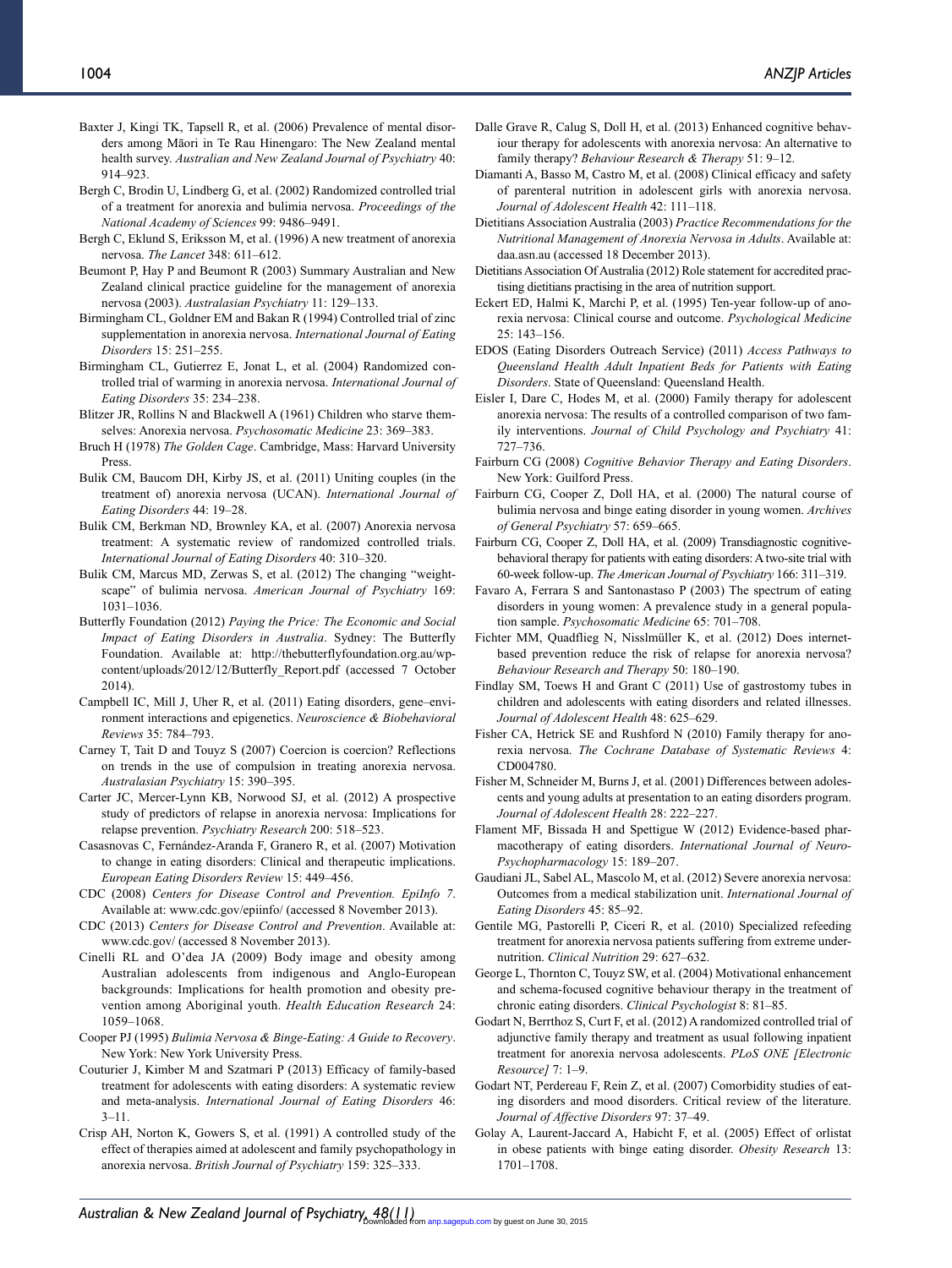- Golden NH, Jacobson MS, Sterling WM, et al. (2008) Treatment goal weight in adolescents with anorexia nervosa: Use of BMI percentiles. *International Journal of Eating Disorders* 41: 301–306.
- Golden NH, Katzman DK, Kreipe RE, et al. (2003) Eating disorders in adolescents: Position paper of the Society for Adolescent Medicine. *Journal of Adolescent Health* 33: 496–503.
- Golden NH, Lanzkowsky L, Schebendach J, et al. (2002) The effect of estrogen-progestin treatment on bone mineral density in anorexia nervosa. *Journal of Pediatric and Adolescent Gynecology* 15: 135–143.
- Goldschmidt AB, Peterson CB, Wonderlich SA, et al. (2013) Trait-level and momentary correlates of bulimia nervosa with a history of anorexia nervosa. *International Journal of Eating Disorders*. 46: 140–46.
- Gowers SG, Clark A, Roberts C, et al. (2007) Clinical effectiveness of treatments for anorexia nervosa in adolescents: Randomised controlled trial. *British Journal of Psychiatry* 191: 427–435.
- Gowers SG, Clark AF, Roberts C, et al. (2010) A randomised controlled multicentre trial of treatments for adolescent anorexia nervosa including assessment of cost-effectiveness and patient acceptability – The TOuCAN trial. *Health Technology Assessment* 14: 1–98.
- Grilo CM, Masheb RM and Salant SL (2005) Cognitive behavioral therapy guided self-help and orlistat for the treatment of binge eating disorder: A randomized, double-blind, placebo-controlled trial. *Biological Psychiatry* 57: 1193–1201.
- Guarda A, Pinto A, Coughlin J, et al. (2007) Perceived coercion and change in perceived need for admission in patients hospitalized for eating disorders. *American Journal of Psychiatry* 164: 108–114.
- Gull WW (1874) Anorexia nervosa. *Transactions of the Clinical Society of London* 7: 22–28.
- Gutierrez E and Vazquez R (2001) Heat in the treatment of patients with anorexia nervosa. *Eating and Weight Disorders: EWD* 6: 49–52.
- Hart S, Abraham S, Franklin RC, et al. (2011a) Hypoglycaemia following a mixed meal in eating disorder patients. *Postgraduate Medical Journal* 87: 405–409.
- Hart LM, Granillo MT, Jorm AF, et al. (2011b) Unmet need for treatment in the eating disorders: A systematic review of eating disorder specific treatment seeking among community cases. *Clinical Psychology Review* 31: 727–735.
- Hartmann A, Weber S, Herpertz S, et al. (2011) Psychological treatment for anorexia nervosa: A meta-analysis of standardized mean change. *Psychotherapy and Psychosomatics* 80: 216–226.
- Hatch A, Madden S, Kohn M, et al. (2010) Anorexia nervosa: Towards an integrative neuroscience model. *European Eating Disorders Review* 18: 165–179.
- Hay PJ (2013a) What is an eating disorder? Implications for current and future criteria. *Australian and New Zealand Journal of Psychiatry* 47: 208–211.
- Hay P (2013b) A systematic review of evidence for psychological treatments in eating disorders: 2005–2012. *International Journal of Eating Disorders* 46: 462–469.
- Hay PJ and Carriage C (2012) Eating disorder features in indigenous Aboriginal and Torres Strait Islander Australian Peoples. *BMC Public Health* 12: 233.
- Hay PJ and Claudino AM (2012) Clinical psychopharmacology of eating disorders: A research update. *International Journal of Neuro-Psychopharmacology* 15: 209–222.
- Hay P, Bacaltchuk J, Stefano S, et al. (2009) Psychological treatments for bulimia nervosa and binging. *The Cochrane Database of Systematic Reviews* 4: CD000562.
- Hay PJ, Mond J, Buttner P, et al. (2008) Eating disorder behaviors are increasing: findings from two sequential community surveys in South Australia. *PloS ONE* 3: e1541.
- Hay PJ, Touyz S and Sud R (2012) Treatment for severe and enduring anorexia nervosa: A review. *Australian and New Zealand Journal of Psychiatry* 46: 1136–1144.
- Herpertz-Dahlmann B (2009) Adolescent eating disorders: Definitions, symptomatology, epidemiology and comorbidity.

*Child and Adolescent Psychiatric Clinics of North America* 18: 31–47.

- Hoek HW and Van Hoeken D (2003) Review of the prevalence and incidence of eating disorders. *International Journal of Eating Disorders* 34: 383–396.
- House J, Schmidt U, Craig M, et al. (2012) Comparison of specialist and nonspecialist care pathways for adolescents with anorexia nervosa and related eating disorders. *International Journal of Eating Disorders* 45: 949–956.
- Hudson JI, Hiripi E, Pope HG, et al. (2007) The prevalence and correlates of eating disorders in the National Comorbidity Survey Replication. *Biological Psychiatry* 61: 348–358.
- Hutton P (2013) Deep brain stimulation for anorexia nervosa. *The Lancet* 382: 305–306.
- Jenkins PE, Hoste RR, Meyer C, et al. (2011) Eating disorders and quality of life: A review of the literature. *Clinical Psychology Review* 31: 113–121.
- Katzman DK (2005) Medical complications in adolescents with anorexia nervosa: A review of the literature. *International Journal of Eating Disorders* 37: S52–S59; S87–S89.
- Katzman DK (2012) Refeeding hospitalized adolescents with anorexia nervosa: Is "start low, advance slow" urban legend or evidence based? *Journal of Adolescent Health* 50: 1–2.
- Katzman DK, Golden NH, Neumark-Sztainer D, et al. (2000) From prevention to prognosis: Clinical research update on adolescent eating disorders. *Pediatric Research* 47: 709–712.
- Keel PK and Haedt A (2008) Evidence-based psychosocial treatments for eating problems and eating disorders. *Journal of Clinical Child & Adolescent Psychology* 37: 39–61.
- Keski-Rahkonen A, Hoek HW, Susser ES, et al. (2007) Epidemiology and course of anorexia nervosa in the community. *American Journal of Psychiatry* 164: 1259–1265.
- Kessler RC, Berglund PA, Chiu WT, et al. (2013) The prevalence and correlates of binge eating disorder in the World Health Organization World Mental Health surveys. *Biological Psychiatry* 73: 904–914.
- Key A, Mason H, Allan R, et al. (2002) Restoration of ovarian and uterine maturity in adolescents with anorexia nervosa. *International Journal of Eating Disorders* 32: 319–325.
- Keys A, Brožek J, Henschel A, et al. (1950) The biology of human starvation (2 vols). Minneapolis: University of Minnesota Press.
- Kim ST, Kang JS, Baek JW, et al. (2010) Acrodermatitis enteropathica with anorexia nervosa. The Journal of Dermatology 37: 726–729.
- Kishi T, Kafantaris V, Sunday S, et al. (2012) Are antipsychotics effective for the treatment of anorexia nervosa? Results from a systematic review and meta-analysis. *The Journal of Clinical Psychiatry* 73: e757–e766.
- Knowles L, Anokhina A and Serpell L (2012) Motivational interventions in the eating disorders: What is the evidence? *International Journal of Eating Disorders* 46: 97–107.
- Kohn MR, Madden S and Clarke SD (2011) Refeeding in anorexia nervosa: Increased safety and efficiency through understanding the pathophysiology of protein calorie malnutrition. *Current Opinion in Pediatrics* 23: 390–394.
- Kristeller JL and Wolever RQ (2011) Mindfulness-based eating awareness training for treating binge eating disorder: The conceptual foundation. *Eating Disorders* 19: 49–61.
- La Puma M, Touyz S, Dean H, et al. (2009) To hospitalize or not to hospitalize patients with anorexia nervosa. In: Interventions for body image and eating disorders: Evidence and practice. Paxton SJ and Hay PJ (eds). Melbourne: IP Communications, pp. 95–118.
- Lacey JH and Evans C (1986) The impulsivist: A multi-impulsive personality disorder. *British Journal of Addiction* 81: 641–649.
- Lasegue C (1873) On hysterical anorexia. *Medical Times and Gazette* 2: 2: 265–266, 367–369.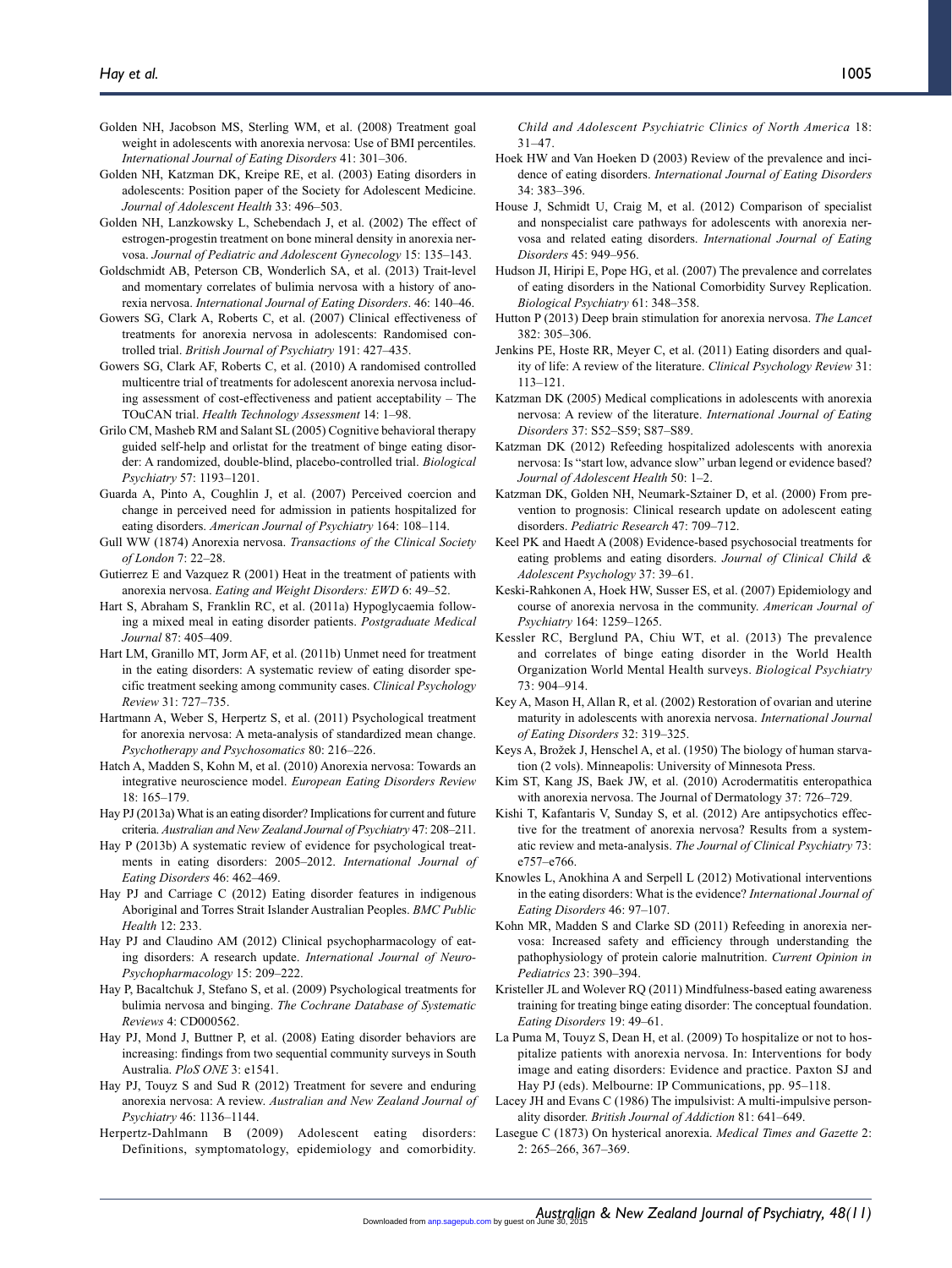- Lask B and Bryant-Waugh R (1992) Early-onset anorexia nervosa and related eating disorders. *Journal of Child Psychology and Psychiatry and Allied Disciplines* 33: 281–300.
- Lask B, Fosson A, Rolfe U, et al. (1993) Zinc deficiency and childhood-onset anorexia nervosa. *Journal of Clinical Psychiatry* 54: 63–66.
- Le Grange D, Crosby RD, Rathouz PJ, et al. (2007) A randomized controlled comparison of family-based treatment and supportive psychotherapy for adolescent bulimia nervosa. *Archives of General Psychiatry* 64: 1049–1056.
- Le Grange D, Eisler I, Dare C, et al. (1992) Evaluation of family treatments in adolescent anorexia nervosa: A pilot study. *International Journal of Eating Disorders* 12: 347–357.
- Le Grange D, Lock J, Loeb K, et al. (2010) Academy for Eating Disorders position paper: The role of the family in eating disorders. *International Journal of Eating Disorders* 43: 1–5.
- Lewinsohn PM, Striegel-Moore RH and Seeley JR (2000) Epidemiology and natural course of eating disorders in young women from adolescence to young adulthood. *Journal of the American Academy of Child & Adolescent Psychiatry* 39: 1284–1292.
- Lipsman N, Woodside DB, Giacobbe P, et al. (2013a) Subcallosal cingulate deep brain stimulation for treatment-refractory anorexia nervosa: A phase 1 pilot trial. *The Lancet* 381: 1361–1370.
- Lipsman N, Woodside DB, Giacobbe P, et al. (2013b) Neurosurgical treatment of anorexia nervosa: Review of the literature from leucotomy to deep brain stimulation. *European Eating Disorders Review* 21: 428–435.
- Lock J (2011) Evaluation of family treatment models for eating disorders. *Current Opinion in Psychiatry* 24: 274–279.
- Lock J, Agras WS, Bryson S, et al. (2005) A comparison of short- and long-term family therapy for adolescent anorexia nervosa. *Journal of the American Academy of Child & Adolescent Psychiatry* 44: 632– 639.
- Lock J, Le Grange D, Agras WS, et al. (2010) Randomized clinical trial comparing family-based treatment with adolescent-focused individual therapy for adolescents with anorexia nervosa. *Archives of General Psychiatry* 67: 1025–1032.
- Lucas AR, Crowson CS, O'Fallon WM, et al. (1999) The ups and downs of anorexia nervosa. *International Journal of Eating Disorders* 26: 397–405.
- McCabe MP, Ricciardelli L, Mellor D, et al. (2005) Media influences on body image and disordered eating among indigenous adolescent Australians. *Adolescence* 40: 115–127.
- McIntosh VV, Jordan J, Carter FA, et al. (2005) Three psychotherapies for anorexia nervosa: A randomized, controlled trial. *American Journal of Psychiatry* 162: 741–747.
- McIntosh VV, Jordan J, Luty SE, et al. (2006) Specialist supportive clinical management for anorexia nervosa. *International Journal of Eating Disorders* 39: 625–632.
- Madden S, Morris A, Zurynski YA, et al. (2009) Burden of eating disorders in 5–13-year-old children in Australia. *The Medical Journal of Australia* 190: 410–414.
- Maguire S, Le Grange D, Surgenor L, et al. (2008) Staging anorexia nervosa: Conceptualizing illness severity. *Early Intervention in Psychiatry* 2: 3–10.
- Maguire S, Touyz S, Surgenor L, et al. (2012) The clinician administered staging instrument for anorexia nervosa: Development and psychometric properties. *International Journal of Eating Disorders* 45: 390–399.
- Main TF (1957) The ailment. *British Journal of Medical Psychology* 30: 129–145.
- Mariano P, Watson HJ, Leach DJ, et al. (2013) Parent–child concordance in reporting of child eating disorder pathology as assessed by the eating disorder examination. *International Journal of Eating Disorders*. 46: 617–625.
- MARSIPAN (2011) Junior MARSIPAN: Management of really sick patients under 18 with anorexia nervosa (College Report CR168). *Royal College of Psychiatrists*.
- MCNZ (Medical Council of New Zealand) (2006a) Statement of best practice when providing care to Māori patients and their whānau. Available at: www.mcnz.org.nz/ (accessed 7 October 2013).
- MCNZ (Medical Council of New Zealand) (2006b) Statement of cultural competence. Available at: www.mcnz.org.nz/ (accessed 7 October 2013).
- MCNZ (Medical Council of New Zealand) (2010) Best health outcomes [for Pacific Peoples: Practice implications. Available at: www.mcnz.](www.mcnz.org.nz) org.nz (accessed 7 October 2013).
- Mehler PS, Cleary BS and Gaudiani JL (2011) Osteoporosis in anorexia nervosa. *Eating Disorders* 19: 194–202.
- Mehler PS, Winkelman AB, Andersen DM, et al. (2010) Nutritional rehabilitation: Practical guidelines for refeeding the anorectic patient. *Journal of Nutrition and Metabolism* 1: 1–7.
- Melchior J-C and Corcos M (2009) Parenteral nutrition and anorexia nervosa: Is it useful, is it ethical? *Journal of Adolescent Health* 44: 410–411.
- Miller CA and Golden NH (2010) An introduction to eating disorders: Clinical presentation, epidemiology, and prognosis. *Nutrition in Clinical Practice* 25: 110–115.
- Milos GF, Spindler AM, Buddeberg C, et al. (2003) Axes I and II comorbidity and treatment experiences in eating disorder subjects. *Psychotherapy & Psychosomatics* 72: 276–285.
- Ministry of Health (2012a) The health of Maori adults and children: Key findings from the 2011/12 New Zealand Health Survey. Available at: www.health.govt.nz/ (accessed 9 October 2013).
- Ministry of Health (2012b) The health of Pacific adults and children: Key findings from the 2011/12 New Zealand Health Survey. Available at: www.health.govt.nz/ (accessed 9 October 2013).
- Misra M, Katzman D, Miller KK, et al. (2011) Physiologic estrogen replacement increases bone density in adolescent girls with anorexia nervosa. *Journal of Bone and Mineral Research* 26: 2430–2438.
- Misra M and Klibanski A (2011) Bone health in anorexia nervosa. *Current Opinion in Endocrinology, Diabetes, and Obesity* 18: 376–382.
- Mitchison D, Hay P, Mond J, et al. (2013) Self-reported history of anorexia nervosa and current quality of life: Findings from a communitybased study. *Quality of Life Research* 22: 273–281.
- Mitchison D, Hay P, Slewa-Younan S, et al. (2012) Time trends in population prevalence of eating disorder behaviors and their relationship to quality of life. *PloS ONE* 7: e48450.
- Mitchison D and Hay PJ (2014) The epidemiology of eating disorders: Genetic, environmental, and societal factors. *Clinical Epidemiology* 6: 89–97.
- Moher D, Liberati A, Tetzlaff J, et al. (2009) Preferred reporting items for systematic reviews and meta-analyses: The PRISMA statement. *Annals of internal medicine* 151: 264–269.
- Mond JM, Hay P, Rodgers B, et al. (2012) Quality of life impairment in a community sample of women with eating disorders. *Australian and New Zealand Journal of Psychiatry* 46: 561–568.
- Murray SB and Touyz SW (2013) Muscle dysmorphia: Towards a diagnostic consensus. *Australian and New Zealand Journal of Psychiatry*  $47 \cdot 206 - 207$
- NEDC (2010) *The National Eating Disorders Collaboration: Eating disorders prevention, treatment and management: An evidence review*. Commonwealth Department of Health and Aging. Available at: http:// www.nedc.com.au/files/pdfs/NEDC\_Evidence%20Review\_Final.pdf (accessed 7 Occtober 2014).
- NHMRC (2007) NHMRC standards and procedures for externally developed guidelines Available at: www.nhmrc.gov.au/guidelines/information-guideline-developers (accessed 8 January 2013).
- NICE (National Institute for Clinical Excellence) (2004a) Eating disorders: Anorexia nervosa, bulimia nervosa and related eating disorders. Understanding NICE guidance: A guide for people with eating disorders, their advocates and carers, and the public.
- NICE (National Institute for Clinical Excellence) (2004b) Eating disorders: Core interventions in the treatment and management of anorexia nervosa, bulimia nervosa and related eating disorders. In: NICE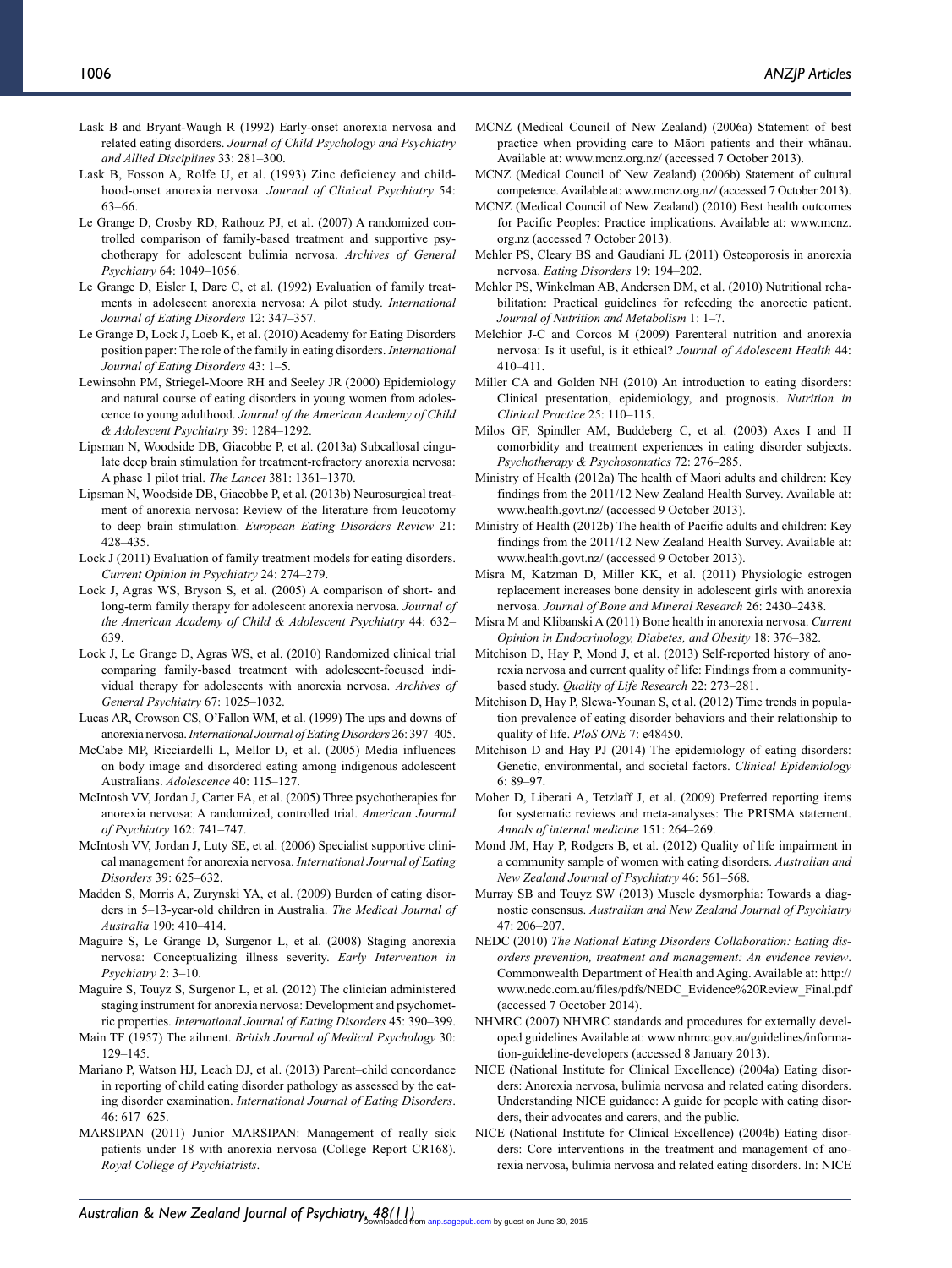(ed). *National Clinical Practice Guideline CG9*. London: British [Psyhcological Society and Gaskell.Available at: http://www.nice.org.](http://www.nice.org.uk/guidance/cg9) uk/guidance/cg9 (accessed 7 October 2014).

- Nicholls D, Hudson L and Mahomed F (2011a) Managing anorexia nervosa. *Archives of Disease in Childhood* 96: 977–982.
- Nicholls DE, Lynn R and Viner RM (2011b) Childhood eating disorders: British national surveillance study. *British Journal of Psychiatry* 198: 295–301.
- Nordbø RH, Gulliksen KS, Espeset E, et al. (2008) Expanding the concept of motivation to change: The content of patients' wish to recover from anorexia nervosa. *International Journal of Eating Disorders* 41: 635–642.
- NZPB (New Zealand Psychologists Board) (2011) Core competencies for psychologists practicing within the "psychologist" scope of practice. Available at: www.psychologistsboard.org.nz/ (accessed 7 October 2013).
- Oakley Browne MA, Wells JE, Scott KM, et al. (2006) Lifetime prevalence and projected lifetime risk of DSM-IV disorders in Te Rau Hinengaro: The New Zealand mental health survey. *Australian and New Zealand Journal of Psychiatry* 40: 865–874.
- O'Connor G and Goldin J (2011) The refeeding syndrome and glucose load. *International Journal of Eating Disorders* 44: 182–185.
- Ornstein RM, Golden NH, Jacobson MS, et al. (2003) Hypophosphatemia during nutritional rehabilitation in anorexia nervosa: Implications for refeeding and monitoring. *Journal of Adolescent Health* 32: 83–88.
- Peebles R, Wilson JL and Lock JD (2006) How do children with eating disorders differ from adolescents with eating disorders at initial evaluation? *Journal of Adolescent Health* 39: 800–805.
- Phillipou A, Rossell SL and Castle DJ (2014) The neurobiology of anorexia nervosa: A systematic review. *Australian and New Zealand Journal of Psychiatry* 48: 128–152.
- Pike KM (2013) Classification, culture, and complexity: A global look at the diagnosis of eating disorders: Commentary on Wildes and Marcus: Incorporating dimensions into the classification of eating disorders. *International Journal of Eating Disorders* 46: 408–411.
- Pike KM, Walsh BT, Vitousek K, et al. (2003) Cognitive behavior therapy in the posthospitalization treatment of anorexia nervosa. *American Journal of Psychiatry* 160: 2046–2049.
- Pinhas L, Morris A, Crosby RD, et al. (2011) Incidence and age-specific presentation of restrictive eating disorders in children: A Canadian paediatric surveillance program study. *Archives of Pediatrics & Adolescent Medicine* 165: 895–899.
- Preti A, Girolamo GD, Vilagut G, et al. (2009) The epidemiology of eating disorders in six European countries: Results of the ESEMeD-WMH project. *Journal of Psychiatric Research* 43: 1125–1132.
- Raevuori A, Hoek HW, Susser E, et al. (2009) Epidemiology of anorexia nervosa in men: A nationwide study of Finnish twins. *PLoS ONE* 4: e4402.
- RANZCP Clinical Practice Guidelines Team for Anorexia Nervosa (2004) *Australian and New Zealand clinical practice guidelines for the treatment of anorexia nervosa. Australian and New Zealand Journal of Psychiatry* 38: 659–670.
- RANZCP (2009) Anorexia nervosa: Australian treatment guide for consumers and carers: Royal Australian and New Zealand College Of Psychiatrists (ed). Melbourne. Available at: [https://www.ranzcp.org/](https://www.ranzcp.org/Files/Resources/Publications/CPG/Australian_Versions/aus_anorexia_nervosa-pdf.aspx) [Files/Resources/Publications/CPG/Australian\\_Versions/aus\\_ano](https://www.ranzcp.org/Files/Resources/Publications/CPG/Australian_Versions/aus_anorexia_nervosa-pdf.aspx)[rexia\\_nervosa-pdf.aspx](https://www.ranzcp.org/Files/Resources/Publications/CPG/Australian_Versions/aus_anorexia_nervosa-pdf.aspx) (accessed 7 October 2014).
- RANZCP (2012) Australian Indigenous Mental Health. Available at: indigenous.ranzcp.org/index.php (accessed 7 October 2013).
- Rhodes P, Baillee A, Brown J, et al. (2008) Can parent-to-parent consultation improve the effectiveness of the Maudsley model of family-based treatment for anorexia nervosa? A randomized control trial. *Journal of Family Therapy* 30: 96–108.
- Ricciardelli LA, Mccabe MP, Ball K, et al. (2004) Sociocultural influences on body image concerns and body change strategies among Indigenous and non-Indigenous Australian adolescent girls and boys. *Sex Roles* 51: 731–741.
- Rigaud D, Brondel L, Poupard AT, et al. (2007) A randomized trial on the efficacy of a 2-month tube feeding regimen in anorexia nervosa: A 1-year follow-up study. *Clinical Nutrition* 26: 421–429.
- Robin AL, Siegel PT, Koepke T, et al. (1994) Family therapy versus individual therapy for adolescent females with anorexia nervosa. *Journal of Developmental & Behavioral Pediatrics* 15: 111–116.
- Robin AL, Siegel PT and Moye A (1995) Family versus individual therapy for anorexia: Impact on family conflict. *International Journal of Eating Disorders* 17: 313–322.
- Robin AL, Siegel PT, Moye AW, et al. (1999) A controlled comparison of family versus individual therapy for adolescents with anorexia nervosa. *Journal of the American Academy of Child & Adolescent Psychiatry* 38: 1482–1489.
- Robinson P (2009) *Severe and Enduring Eating Disorder (SEED): Management of Complex Presentations of Anorexia and Bulimia Nervosa*. Chichester, UK; Malden, MA: Wiley-Blackwell.
- Roots P, Hawker J and Gowers S (2006) The use of target weights in the inpatient treatment of adolescent anorexia nervosa. *European Eating Disorders Review* 14: 323–328.
- Russell GF, Szmukler GI, Dare C, et al. (1987) An evaluation of family therapy in anorexia nervosa and bulimia nervosa. *Archives of General Psychiatry* 44: 1047–1056.
- Russell J (2013) What is an eating disorder? The importance of nourishment comtrolling behaviours in the service of self-worth. *Australian and New Zealand Journal of Psychiatry* 47: 581–582.
- Schmidt U, Lee S, Beecham J, et al. (2007) A randomized controlled trial of family therapy and cognitive behavior therapy guided self-care for adolescents with bulimia nervosa and related disorders. *American Journal of Psychiatry* 164: 591–598.
- Schmidt U, Oldershaw A, Jichi F, et al. (2012) Out-patient psychological therapies for adults with anorexia nervosa: Randomised controlled trial. *The British Journal of Psychiatry* 201: 392–399.
- Silber TJ (2008) A change of paradigm in the treatment of anorexia nervosa? Not so soon. *Journal of Adolescent Health* 42: 109–110.
- Silverman JA (1983) Richard Morton, 1637–1698, limner of anorexia nervosa: His life and times. *JAMA: The Journal of the American Medical Association* 250: 2830–2832.
- Smink FR, Van Hoeken D and Hoek HW (2012) Epidemiology of eating disorders: Incidence, prevalence and mortality rates. *Current Psychiatry Reports* 14: 406–414.
- Smith A and Cook-Cottone C (2011) A review of family therapy as an effective intervention for anorexia nervosa in adolescents. *Journal of Clinical Psychology in Medical Settings* 18: 323–334.
- Soh NL, Touyz SW and Surgenor LJ (2006) Eating and body image disturbances across cultures: A review. *European Eating Disorders Review* 14: 54–65.
- Spielmans GI, Benish S, Marin C, et al. (2013) Specificity of psychological treatments for bulimia nervosa and binge eating disorder? A meta-analysis of direct comparisons. *Clinical Psychology Review* 33: 460–469.
- Steinhausen H-C (2002) The outcome of anorexia nervosa in the 20th century. *American Journal of Psychiatry* 159: 1284–1293.
- Steinhausen H-C and Weber S (2009) The outcome of bulimia nervosa: Findings from one-quarter century of research. *American Journal of Psychiatry* 166: 1331–1341.
- Steinhausen HC, Boyadjieva S, Griogoroiu-Serbanescu M, et al. (2003) The outcome of adolescent eating disorders: Findings from an international collaborative study. *European Child & Adolescent Psychiatry* 12 Suppl 1: 191–198.
- Stice E (2002) Risk and maintenance factors for eating pathology: A metaanalytic review. *Psychological Bulletin* 128: 825–848.
- Stice E, Marti CN and Rohde P (2013) Prevalence, incidence, impairment, and course of the proposed DSM-5 eating disorder diagnoses in an 8-year prospective community study of young women. *Journal of Abnormal Psychology* 122: 445–457.